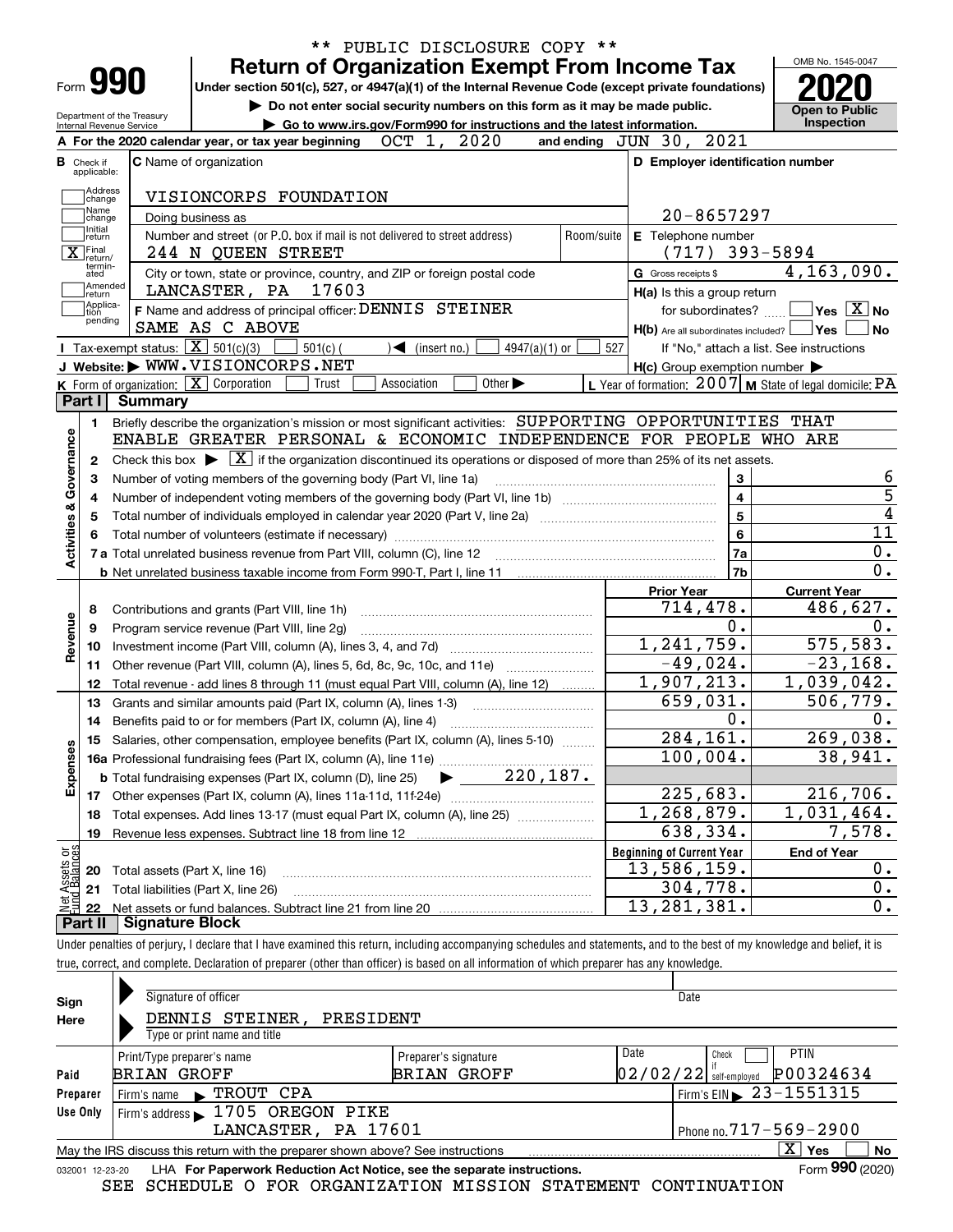|              | VISIONCORPS FOUNDATION<br>Form 990 (2020)                                                                                                    | 20-8657297 | $_{\text{Page}}$ 2                     |
|--------------|----------------------------------------------------------------------------------------------------------------------------------------------|------------|----------------------------------------|
|              | <b>Part III   Statement of Program Service Accomplishments</b>                                                                               |            |                                        |
|              |                                                                                                                                              |            |                                        |
| 1            | Briefly describe the organization's mission:                                                                                                 |            |                                        |
|              |                                                                                                                                              |            |                                        |
|              | SUPPORTING OPPORTUNITIES THAT ENABLE GREATER PERSONAL & ECONOMIC                                                                             |            |                                        |
|              | INDEPENDENCE FOR PEOPLE WHO ARE BLIND OR VISION IMPAIRED.                                                                                    |            |                                        |
|              |                                                                                                                                              |            |                                        |
|              |                                                                                                                                              |            |                                        |
| $\mathbf{2}$ | Did the organization undertake any significant program services during the year which were not listed on the                                 |            |                                        |
|              |                                                                                                                                              |            | $]$ Yes $[\overline{\mathrm{X}}]$ No   |
|              |                                                                                                                                              |            |                                        |
|              | If "Yes," describe these new services on Schedule O.                                                                                         |            |                                        |
| 3            | Did the organization cease conducting, or make significant changes in how it conducts, any program services?                                 |            | $\sqrt{}$ Yes $\sqrt{}$ X $\sqrt{}$ No |
|              | If "Yes," describe these changes on Schedule O.                                                                                              |            |                                        |
| 4            | Describe the organization's program service accomplishments for each of its three largest program services, as measured by expenses.         |            |                                        |
|              | Section 501(c)(3) and 501(c)(4) organizations are required to report the amount of grants and allocations to others, the total expenses, and |            |                                        |
|              | revenue, if any, for each program service reported.                                                                                          |            |                                        |
|              |                                                                                                                                              |            |                                        |
| 4a           | 521, 533. including grants of \$<br>506,779. Revenue \$<br>) (Expenses \$<br>(Code:                                                          |            |                                        |
|              | GRANT-MAKING - VISIONCORPS FOUNDATION TRUSTEES APPROVED GRANTS                                                                               |            |                                        |
|              | SUPPORTING PROGRAMS THAT ENABLE GREATER FINANCIAL AND SOCIAL                                                                                 |            |                                        |
|              | INDEPENDENCE FOR PEOPLE WHO ARE BLIND. GRANTS GIVEN INCLUDE GRANTS TO                                                                        |            |                                        |
|              | PROGRAMS THAT HAVE PROVIDED 114,000 HOURS OF WORK TO EMPLOYEES WHO ARE                                                                       |            |                                        |
|              | BLIND, GIVING THESE INDIVIDUALS ECONOMIC INDEPENDENCE.                                                                                       |            |                                        |
|              |                                                                                                                                              |            |                                        |
|              |                                                                                                                                              |            |                                        |
|              |                                                                                                                                              |            |                                        |
|              |                                                                                                                                              |            |                                        |
|              |                                                                                                                                              |            |                                        |
|              |                                                                                                                                              |            |                                        |
|              |                                                                                                                                              |            |                                        |
|              |                                                                                                                                              |            |                                        |
|              |                                                                                                                                              |            |                                        |
| 4b           | 83, 159. including grants of \$<br>) (Revenue \$<br>(Code:<br>(Expenses \$                                                                   |            |                                        |
|              | EDUCATION AND PUBLIC AWARENESS - VISIONCORPS FOUNDATION UNDERSTANDS                                                                          |            |                                        |
|              | THAT COMMUNITY EDUCATION AND AWARENESS IS CRITICAL IN MAINTAINING                                                                            |            |                                        |
|              | SUPPORT FOR ITS PROGRAMS. ONE PARTICULAR PROGRAM SUPPORTED BY THE                                                                            |            |                                        |
|              | FOUNDATION SERVED 1,217 UNIQUE CLIENTS IN ITS MANY SERVICE AREAS,                                                                            |            | FOR A                                  |
|              | TOTAL OF 11,015 SERVICE HOURS - THIS WOULD NOT HAVE BEEN POSSIBLE                                                                            |            |                                        |
|              | WITHOUT THE SUPPORT OF AN AWARE AND ACTIVELY CONTRIBUTING COMMUNITY.                                                                         |            |                                        |
|              |                                                                                                                                              |            |                                        |
|              | THE FOUNDATION ALSO SUPPORTED PREVENTATIVE EFFORTS THAT SCREENED 7,748                                                                       |            |                                        |
|              | INDIVIDUALS (CHILDREN AND ADULTS) FOR SIGNS OF VISION LOSS. STATISTICS                                                                       |            |                                        |
|              | INDICATE THAT THE NUMBER OF PEOPLE WHO ARE BLIND IN THE UNITED STATES                                                                        |            |                                        |
|              | WILL DOUBLE IN THE NEXT DECADE, AND THE CONTINUATION AND INCREASE OF                                                                         |            |                                        |
|              | THESE SERVICES IS CRUCIAL.                                                                                                                   |            |                                        |
|              |                                                                                                                                              |            |                                        |
|              |                                                                                                                                              |            |                                        |
|              |                                                                                                                                              |            |                                        |
|              |                                                                                                                                              |            |                                        |
|              |                                                                                                                                              |            |                                        |
|              |                                                                                                                                              |            |                                        |
|              |                                                                                                                                              |            |                                        |
|              |                                                                                                                                              |            |                                        |
|              |                                                                                                                                              |            |                                        |
|              |                                                                                                                                              |            |                                        |
|              |                                                                                                                                              |            |                                        |
|              |                                                                                                                                              |            |                                        |
|              |                                                                                                                                              |            |                                        |
|              |                                                                                                                                              |            |                                        |
|              |                                                                                                                                              |            |                                        |
|              |                                                                                                                                              |            |                                        |
|              |                                                                                                                                              |            |                                        |
|              | 4d Other program services (Describe on Schedule O.)                                                                                          |            |                                        |
|              | $\left($ Revenue \$<br>(Expenses \$<br>including grants of \$                                                                                |            |                                        |
|              | 4e Total program service expenses $\triangleright$ 604,692.                                                                                  |            |                                        |
|              |                                                                                                                                              |            | Form 990 (2020)                        |
|              |                                                                                                                                              |            |                                        |
|              | 032002 12-23-20                                                                                                                              |            |                                        |
|              | 2                                                                                                                                            |            |                                        |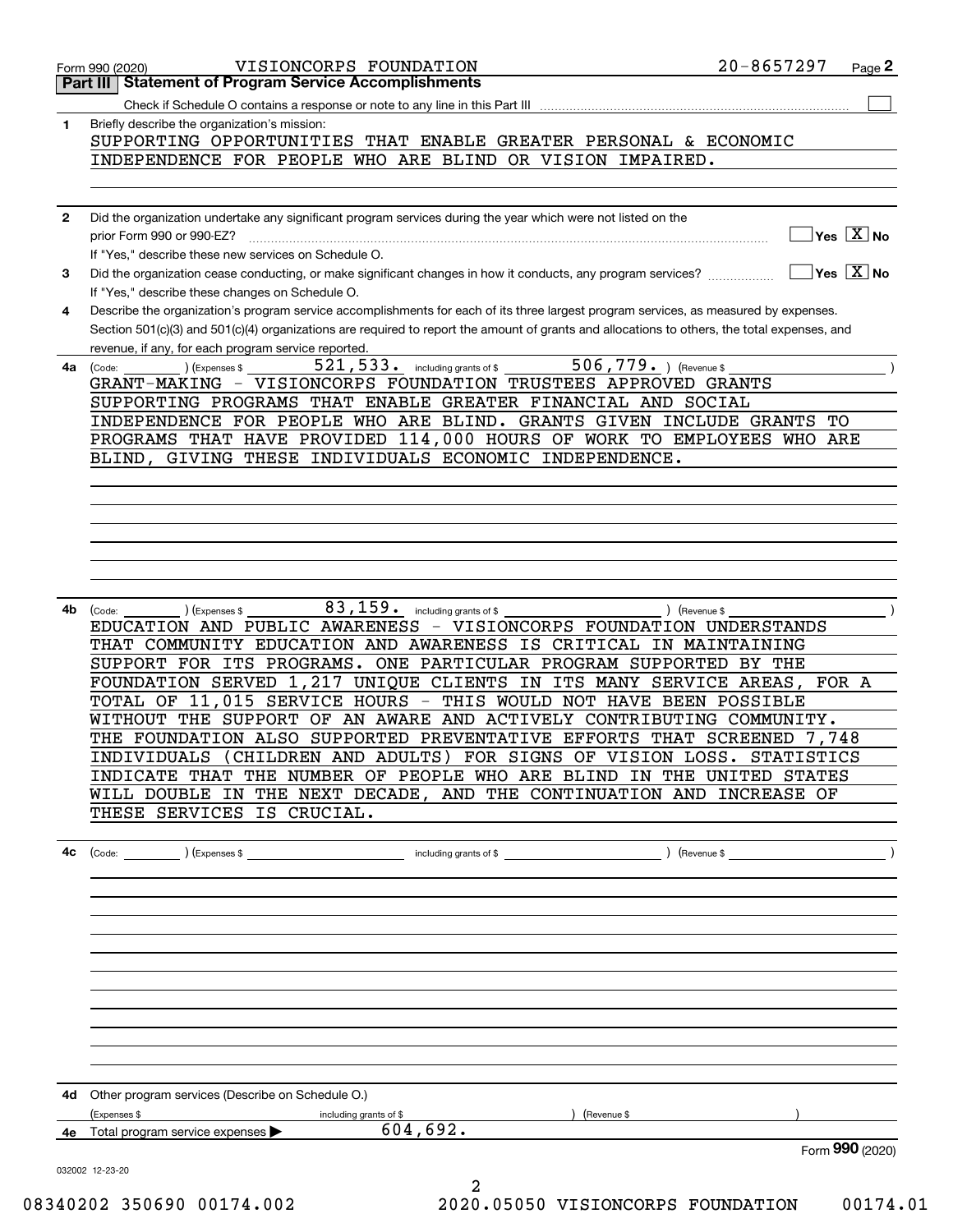Form 990 (2020) VISIONCORPS FOUNDATION 2 0-8 6 5 7 2 9 7 <sub>Page</sub> 3<br>**Part IV | Checklist of Required Schedules** 

|           |                                                                                                                                                                                                                              |                 |   | Yes   No        |
|-----------|------------------------------------------------------------------------------------------------------------------------------------------------------------------------------------------------------------------------------|-----------------|---|-----------------|
| 1         | Is the organization described in section $501(c)(3)$ or $4947(a)(1)$ (other than a private foundation)?                                                                                                                      |                 |   |                 |
|           | If "Yes," complete Schedule A measured and the complete schedule A measured and the Schedule A measured and the                                                                                                              | 1               | X |                 |
| 2         |                                                                                                                                                                                                                              | $\overline{2}$  | X |                 |
| 3         | Did the organization engage in direct or indirect political campaign activities on behalf of or in opposition to candidates for                                                                                              |                 |   |                 |
|           |                                                                                                                                                                                                                              | 3               |   | x               |
| 4         | Section 501(c)(3) organizations. Did the organization engage in lobbying activities, or have a section 501(h) election in effect                                                                                             |                 |   |                 |
|           |                                                                                                                                                                                                                              | 4               |   | x               |
| 5         | Is the organization a section 501(c)(4), 501(c)(5), or 501(c)(6) organization that receives membership dues, assessments, or                                                                                                 |                 |   |                 |
|           |                                                                                                                                                                                                                              | 5               |   | x               |
| 6         | Did the organization maintain any donor advised funds or any similar funds or accounts for which donors have the right to                                                                                                    |                 |   |                 |
|           | provide advice on the distribution or investment of amounts in such funds or accounts? If "Yes," complete Schedule D, Part I                                                                                                 | 6               |   | x               |
| 7         | Did the organization receive or hold a conservation easement, including easements to preserve open space,                                                                                                                    |                 |   |                 |
|           |                                                                                                                                                                                                                              | $\overline{7}$  |   | x               |
| 8         | Did the organization maintain collections of works of art, historical treasures, or other similar assets? If "Yes," complete                                                                                                 |                 |   |                 |
|           |                                                                                                                                                                                                                              | 8               |   | x               |
| 9         | Did the organization report an amount in Part X, line 21, for escrow or custodial account liability, serve as a custodian for                                                                                                |                 |   |                 |
|           | amounts not listed in Part X; or provide credit counseling, debt management, credit repair, or debt negotiation services?                                                                                                    |                 |   |                 |
|           |                                                                                                                                                                                                                              | 9               |   | x               |
| 10        | Did the organization, directly or through a related organization, hold assets in donor-restricted endowments                                                                                                                 |                 |   |                 |
|           |                                                                                                                                                                                                                              | 10              |   | x               |
| 11        | If the organization's answer to any of the following questions is "Yes," then complete Schedule D, Parts VI, VII, VIII, IX, or X                                                                                             |                 |   |                 |
|           | as applicable.                                                                                                                                                                                                               |                 |   |                 |
|           | a Did the organization report an amount for land, buildings, and equipment in Part X, line 10? If "Yes," complete Schedule D.                                                                                                |                 |   |                 |
|           |                                                                                                                                                                                                                              | 11a             |   | x               |
|           | <b>b</b> Did the organization report an amount for investments - other securities in Part X, line 12, that is 5% or more of its total                                                                                        |                 |   |                 |
|           |                                                                                                                                                                                                                              | 11 <sub>b</sub> |   | x               |
|           | c Did the organization report an amount for investments - program related in Part X, line 13, that is 5% or more of its total                                                                                                |                 |   |                 |
|           |                                                                                                                                                                                                                              | 11c             |   | x               |
|           | d Did the organization report an amount for other assets in Part X, line 15, that is 5% or more of its total assets reported in                                                                                              |                 |   |                 |
|           |                                                                                                                                                                                                                              | 11d             |   | x               |
|           | e Did the organization report an amount for other liabilities in Part X, line 25? If "Yes," complete Schedule D, Part X                                                                                                      | 11e             |   | X               |
| f         | Did the organization's separate or consolidated financial statements for the tax year include a footnote that addresses                                                                                                      |                 |   |                 |
|           | the organization's liability for uncertain tax positions under FIN 48 (ASC 740)? If "Yes," complete Schedule D, Part X                                                                                                       | 11f             |   | x               |
|           | 12a Did the organization obtain separate, independent audited financial statements for the tax year? If "Yes," complete                                                                                                      |                 |   |                 |
|           |                                                                                                                                                                                                                              | 12a             |   | x               |
|           | <b>b</b> Was the organization included in consolidated, independent audited financial statements for the tax year?                                                                                                           |                 |   |                 |
|           |                                                                                                                                                                                                                              | 12 <sub>b</sub> |   | X               |
|           | If "Yes," and if the organization answered "No" to line 12a, then completing Schedule D, Parts XI and XII is optional<br>Is the organization a school described in section $170(b)(1)(A)(ii)?$ If "Yes," complete Schedule E | 13              |   | X               |
| 13<br>14a | Did the organization maintain an office, employees, or agents outside of the United States?                                                                                                                                  | 14a             |   | X               |
|           | Did the organization have aggregate revenues or expenses of more than \$10,000 from grantmaking, fundraising, business,                                                                                                      |                 |   |                 |
| b         | investment, and program service activities outside the United States, or aggregate foreign investments valued at \$100,000                                                                                                   |                 |   |                 |
|           |                                                                                                                                                                                                                              | 14b             |   | x               |
|           | Did the organization report on Part IX, column (A), line 3, more than \$5,000 of grants or other assistance to or for any                                                                                                    |                 |   |                 |
| 15        |                                                                                                                                                                                                                              | 15              |   | x               |
| 16        | Did the organization report on Part IX, column (A), line 3, more than \$5,000 of aggregate grants or other assistance to                                                                                                     |                 |   |                 |
|           |                                                                                                                                                                                                                              | 16              |   | x               |
|           |                                                                                                                                                                                                                              |                 |   |                 |
| 17        | Did the organization report a total of more than \$15,000 of expenses for professional fundraising services on Part IX,                                                                                                      | 17              | х |                 |
|           | Did the organization report more than \$15,000 total of fundraising event gross income and contributions on Part VIII, lines                                                                                                 |                 |   |                 |
| 18        |                                                                                                                                                                                                                              |                 | х |                 |
|           |                                                                                                                                                                                                                              | 18              |   |                 |
| 19        | Did the organization report more than \$15,000 of gross income from gaming activities on Part VIII, line 9a? If "Yes."                                                                                                       |                 |   | x               |
|           |                                                                                                                                                                                                                              | 19              |   | X               |
| 20a       |                                                                                                                                                                                                                              | 20a             |   |                 |
|           | <b>b</b> If "Yes" to line 20a, did the organization attach a copy of its audited financial statements to this return?                                                                                                        | 20 <sub>b</sub> |   |                 |
| 21        | Did the organization report more than \$5,000 of grants or other assistance to any domestic organization or                                                                                                                  |                 | х |                 |
|           |                                                                                                                                                                                                                              | 21              |   | Form 990 (2020) |
|           | 032003 12-23-20                                                                                                                                                                                                              |                 |   |                 |

3

032003 12-23-20

08340202 350690 00174.002 2020.05050 VISIONCORPS FOUNDATION 00174.01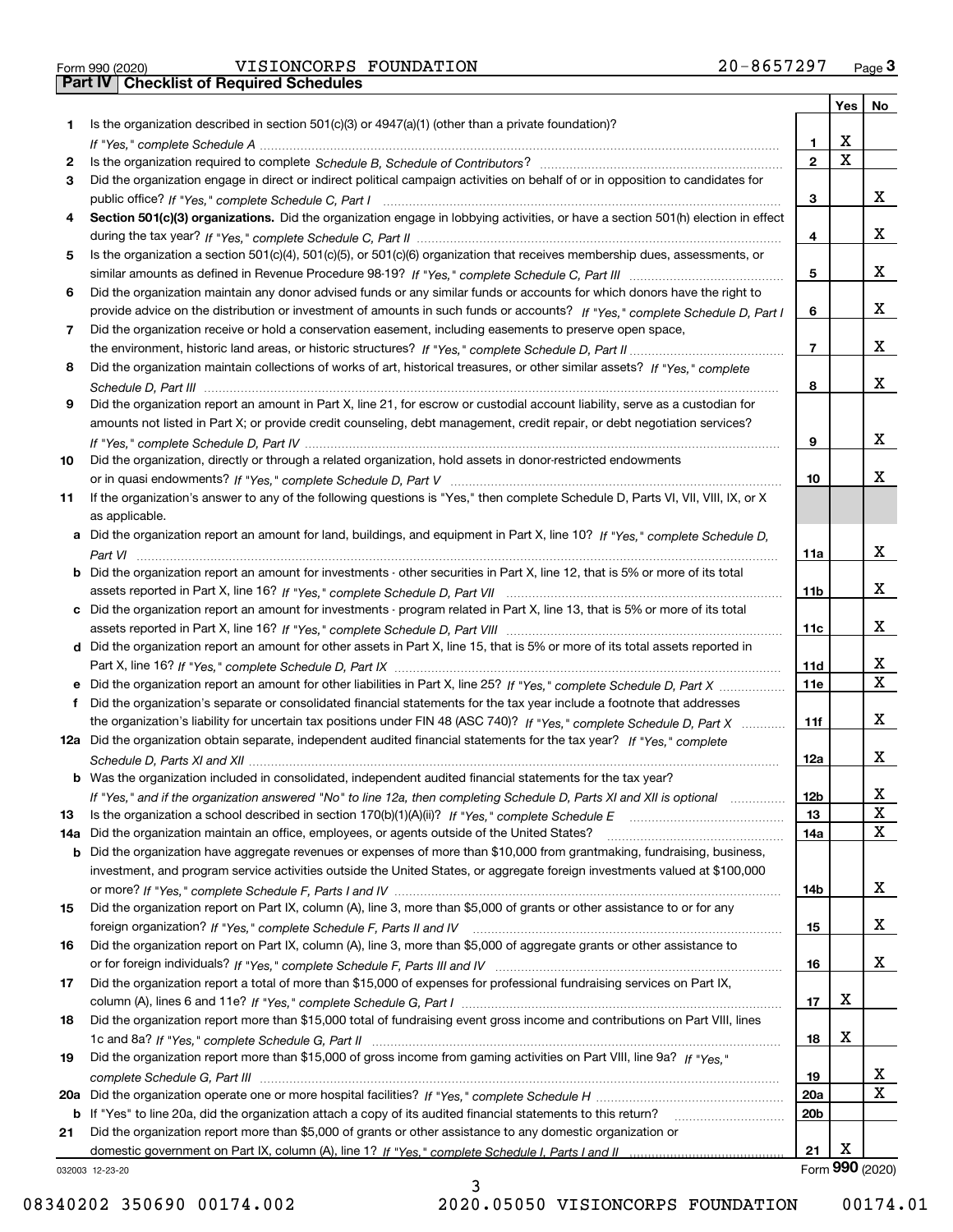*(continued)*

|               |                                                                                                                                                                                                                                                       |                 | Yes             | No.         |
|---------------|-------------------------------------------------------------------------------------------------------------------------------------------------------------------------------------------------------------------------------------------------------|-----------------|-----------------|-------------|
| 22            | Did the organization report more than \$5,000 of grants or other assistance to or for domestic individuals on                                                                                                                                         |                 |                 |             |
|               |                                                                                                                                                                                                                                                       | 22              |                 | x           |
| 23            | Did the organization answer "Yes" to Part VII, Section A, line 3, 4, or 5 about compensation of the organization's current                                                                                                                            |                 |                 |             |
|               | and former officers, directors, trustees, key employees, and highest compensated employees? If "Yes," complete                                                                                                                                        |                 |                 |             |
|               |                                                                                                                                                                                                                                                       | 23              | Х               |             |
|               | 24a Did the organization have a tax-exempt bond issue with an outstanding principal amount of more than \$100,000 as of the                                                                                                                           |                 |                 |             |
|               | last day of the year, that was issued after December 31, 2002? If "Yes," answer lines 24b through 24d and complete                                                                                                                                    |                 |                 |             |
|               |                                                                                                                                                                                                                                                       | 24a             |                 | x           |
|               | b Did the organization invest any proceeds of tax-exempt bonds beyond a temporary period exception?                                                                                                                                                   | 24b             |                 |             |
|               | c Did the organization maintain an escrow account other than a refunding escrow at any time during the year to defease                                                                                                                                |                 |                 |             |
|               |                                                                                                                                                                                                                                                       | 24c             |                 |             |
|               |                                                                                                                                                                                                                                                       | 24d             |                 |             |
|               | 25a Section 501(c)(3), 501(c)(4), and 501(c)(29) organizations. Did the organization engage in an excess benefit                                                                                                                                      |                 |                 | х           |
|               |                                                                                                                                                                                                                                                       | 25a             |                 |             |
|               | b Is the organization aware that it engaged in an excess benefit transaction with a disqualified person in a prior year, and<br>that the transaction has not been reported on any of the organization's prior Forms 990 or 990-EZ? If "Yes," complete |                 |                 |             |
|               |                                                                                                                                                                                                                                                       | 25 <sub>b</sub> |                 | х           |
| 26            | Schedule L, Part I<br>Did the organization report any amount on Part X, line 5 or 22, for receivables from or payables to any current                                                                                                                 |                 |                 |             |
|               | or former officer, director, trustee, key employee, creator or founder, substantial contributor, or 35%                                                                                                                                               |                 |                 |             |
|               |                                                                                                                                                                                                                                                       | 26              |                 | х           |
| 27            | Did the organization provide a grant or other assistance to any current or former officer, director, trustee, key employee,                                                                                                                           |                 |                 |             |
|               | creator or founder, substantial contributor or employee thereof, a grant selection committee member, or to a 35% controlled                                                                                                                           |                 |                 |             |
|               | entity (including an employee thereof) or family member of any of these persons? If "Yes," complete Schedule L, Part III                                                                                                                              | 27              |                 | х           |
| 28            | Was the organization a party to a business transaction with one of the following parties (see Schedule L, Part IV                                                                                                                                     |                 |                 |             |
|               | instructions, for applicable filing thresholds, conditions, and exceptions):                                                                                                                                                                          |                 |                 |             |
|               | a A current or former officer, director, trustee, key employee, creator or founder, or substantial contributor? If                                                                                                                                    |                 |                 |             |
|               |                                                                                                                                                                                                                                                       | 28a             |                 | x           |
|               |                                                                                                                                                                                                                                                       | 28b             |                 | $\mathbf X$ |
|               | c A 35% controlled entity of one or more individuals and/or organizations described in lines 28a or 28b? If                                                                                                                                           |                 |                 |             |
|               |                                                                                                                                                                                                                                                       | 28c             |                 | х           |
| 29            |                                                                                                                                                                                                                                                       | 29              |                 | $\mathbf X$ |
| 30            | Did the organization receive contributions of art, historical treasures, or other similar assets, or qualified conservation                                                                                                                           |                 |                 |             |
|               |                                                                                                                                                                                                                                                       | 30              |                 | х           |
| 31            | Did the organization liquidate, terminate, or dissolve and cease operations? If "Yes," complete Schedule N, Part I                                                                                                                                    | 31              | x               |             |
| 32            | Did the organization sell, exchange, dispose of, or transfer more than 25% of its net assets? If "Yes," complete                                                                                                                                      |                 |                 |             |
|               | Schedule N, Part II                                                                                                                                                                                                                                   | 32              |                 | х           |
| 33            | Did the organization own 100% of an entity disregarded as separate from the organization under Regulations                                                                                                                                            |                 |                 |             |
|               |                                                                                                                                                                                                                                                       | 33              |                 | х           |
| 34            | Was the organization related to any tax-exempt or taxable entity? If "Yes," complete Schedule R, Part II, III, or IV, and                                                                                                                             |                 |                 |             |
|               |                                                                                                                                                                                                                                                       | 34              | X               |             |
|               | 35a Did the organization have a controlled entity within the meaning of section 512(b)(13)?                                                                                                                                                           | <b>35a</b>      |                 | x           |
|               | b If "Yes" to line 35a, did the organization receive any payment from or engage in any transaction with a controlled entity                                                                                                                           |                 |                 |             |
|               |                                                                                                                                                                                                                                                       | 35 <sub>b</sub> |                 |             |
| 36            | Section 501(c)(3) organizations. Did the organization make any transfers to an exempt non-charitable related organization?                                                                                                                            |                 |                 |             |
|               |                                                                                                                                                                                                                                                       | 36              |                 | X           |
| 37            | Did the organization conduct more than 5% of its activities through an entity that is not a related organization                                                                                                                                      |                 |                 |             |
|               | and that is treated as a partnership for federal income tax purposes? If "Yes," complete Schedule R, Part VI                                                                                                                                          | 37              |                 | x           |
| 38            | Did the organization complete Schedule O and provide explanations in Schedule O for Part VI, lines 11b and 19?                                                                                                                                        | 38              | х               |             |
| <b>Part V</b> | Note: All Form 990 filers are required to complete Schedule O<br><b>Statements Regarding Other IRS Filings and Tax Compliance</b>                                                                                                                     |                 |                 |             |
|               | Check if Schedule O contains a response or note to any line in this Part V                                                                                                                                                                            |                 |                 |             |
|               |                                                                                                                                                                                                                                                       |                 | Yes             | No          |
|               | <b>1a</b> Enter the number reported in Box 3 of Form 1096. Enter -0- if not applicable <i>manumumumum</i><br>1a                                                                                                                                       | 4               |                 |             |
|               | 1b                                                                                                                                                                                                                                                    | 0               |                 |             |
|               | c Did the organization comply with backup withholding rules for reportable payments to vendors and reportable gaming                                                                                                                                  |                 |                 |             |
|               | (gambling) winnings to prize winners?                                                                                                                                                                                                                 | 1c              | х               |             |
|               | 032004 12-23-20                                                                                                                                                                                                                                       |                 | Form 990 (2020) |             |
|               | 4                                                                                                                                                                                                                                                     |                 |                 |             |

08340202 350690 00174.002 2020.05050 VISIONCORPS FOUNDATION 00174.01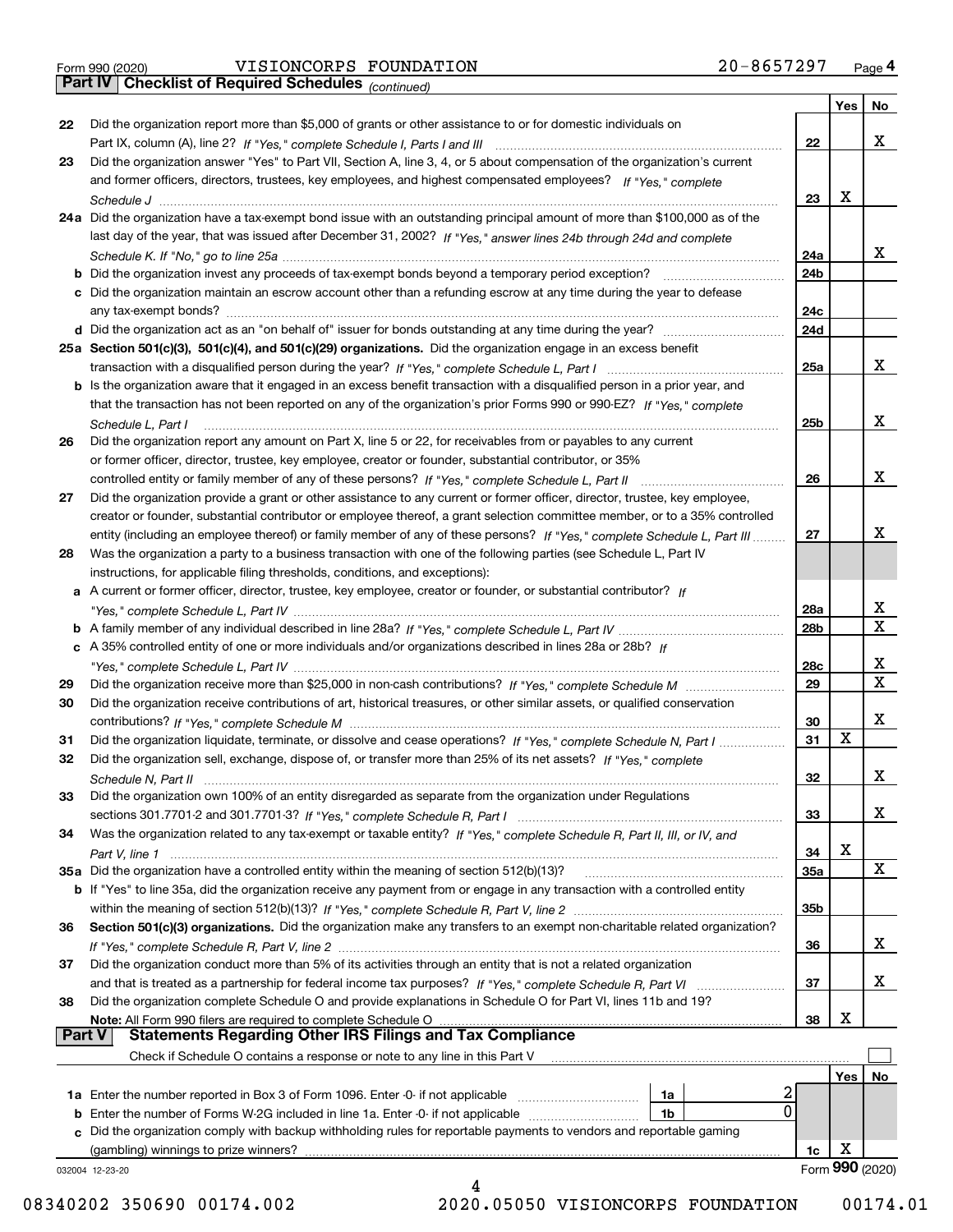|                                                                                                                     | 20-8657297<br>VISIONCORPS FOUNDATION<br>Form 990 (2020)                                                                                         |                |   | Page <sub>5</sub>     |  |  |  |  |
|---------------------------------------------------------------------------------------------------------------------|-------------------------------------------------------------------------------------------------------------------------------------------------|----------------|---|-----------------------|--|--|--|--|
| <b>Part V</b>                                                                                                       | Statements Regarding Other IRS Filings and Tax Compliance (continued)                                                                           |                |   |                       |  |  |  |  |
|                                                                                                                     |                                                                                                                                                 |                |   | Yes   No              |  |  |  |  |
|                                                                                                                     | 2a Enter the number of employees reported on Form W-3, Transmittal of Wage and Tax Statements,                                                  |                |   |                       |  |  |  |  |
|                                                                                                                     | 4<br>filed for the calendar year ending with or within the year covered by this return <i>manumumumum</i><br>2a                                 |                |   |                       |  |  |  |  |
|                                                                                                                     |                                                                                                                                                 | 2 <sub>b</sub> | х |                       |  |  |  |  |
|                                                                                                                     |                                                                                                                                                 |                |   |                       |  |  |  |  |
| За                                                                                                                  | Did the organization have unrelated business gross income of \$1,000 or more during the year?                                                   | 3a             |   | х                     |  |  |  |  |
|                                                                                                                     |                                                                                                                                                 | 3 <sub>b</sub> |   |                       |  |  |  |  |
|                                                                                                                     | 4a At any time during the calendar year, did the organization have an interest in, or a signature or other authority over, a                    |                |   |                       |  |  |  |  |
|                                                                                                                     |                                                                                                                                                 |                |   | х                     |  |  |  |  |
|                                                                                                                     |                                                                                                                                                 | 4a             |   |                       |  |  |  |  |
|                                                                                                                     | <b>b</b> If "Yes," enter the name of the foreign country $\blacktriangleright$                                                                  |                |   |                       |  |  |  |  |
|                                                                                                                     | See instructions for filing requirements for FinCEN Form 114, Report of Foreign Bank and Financial Accounts (FBAR).                             | 5a             |   | х                     |  |  |  |  |
| 5а                                                                                                                  |                                                                                                                                                 |                |   |                       |  |  |  |  |
| b                                                                                                                   |                                                                                                                                                 | 5b             |   | x                     |  |  |  |  |
| c                                                                                                                   |                                                                                                                                                 | 5c             |   |                       |  |  |  |  |
|                                                                                                                     | 6a Does the organization have annual gross receipts that are normally greater than \$100,000, and did the organization solicit                  |                |   |                       |  |  |  |  |
|                                                                                                                     |                                                                                                                                                 | 6a             |   | х                     |  |  |  |  |
|                                                                                                                     | <b>b</b> If "Yes," did the organization include with every solicitation an express statement that such contributions or gifts                   |                |   |                       |  |  |  |  |
|                                                                                                                     | were not tax deductible?                                                                                                                        | 6b             |   |                       |  |  |  |  |
| 7                                                                                                                   | Organizations that may receive deductible contributions under section 170(c).                                                                   |                |   |                       |  |  |  |  |
| а                                                                                                                   | Did the organization receive a payment in excess of \$75 made partly as a contribution and partly for goods and services provided to the payor? | 7a             |   | х                     |  |  |  |  |
|                                                                                                                     | <b>b</b> If "Yes," did the organization notify the donor of the value of the goods or services provided?                                        | 7b             |   |                       |  |  |  |  |
|                                                                                                                     | c Did the organization sell, exchange, or otherwise dispose of tangible personal property for which it was required                             |                |   |                       |  |  |  |  |
|                                                                                                                     |                                                                                                                                                 | 7c             |   | x                     |  |  |  |  |
|                                                                                                                     | 7d                                                                                                                                              |                |   |                       |  |  |  |  |
| е                                                                                                                   | Did the organization receive any funds, directly or indirectly, to pay premiums on a personal benefit contract?                                 | 7e             |   |                       |  |  |  |  |
| f                                                                                                                   | Did the organization, during the year, pay premiums, directly or indirectly, on a personal benefit contract?                                    | 7f             |   |                       |  |  |  |  |
| g                                                                                                                   | If the organization received a contribution of qualified intellectual property, did the organization file Form 8899 as required?                | 7g             |   |                       |  |  |  |  |
| h.                                                                                                                  | If the organization received a contribution of cars, boats, airplanes, or other vehicles, did the organization file a Form 1098-C?              | 7h             |   |                       |  |  |  |  |
| 8                                                                                                                   | Sponsoring organizations maintaining donor advised funds. Did a donor advised fund maintained by the                                            |                |   |                       |  |  |  |  |
|                                                                                                                     | sponsoring organization have excess business holdings at any time during the year?                                                              | 8              |   |                       |  |  |  |  |
| 9                                                                                                                   | Sponsoring organizations maintaining donor advised funds.                                                                                       |                |   |                       |  |  |  |  |
| а                                                                                                                   | Did the sponsoring organization make any taxable distributions under section 4966?                                                              | 9а             |   |                       |  |  |  |  |
| b                                                                                                                   | Did the sponsoring organization make a distribution to a donor, donor advisor, or related person?                                               | 9b             |   |                       |  |  |  |  |
|                                                                                                                     | Section 501(c)(7) organizations. Enter:                                                                                                         |                |   |                       |  |  |  |  |
| 10                                                                                                                  |                                                                                                                                                 |                |   |                       |  |  |  |  |
|                                                                                                                     | 10a<br> 10b                                                                                                                                     |                |   |                       |  |  |  |  |
|                                                                                                                     | Gross receipts, included on Form 990, Part VIII, line 12, for public use of club facilities                                                     |                |   |                       |  |  |  |  |
| 11                                                                                                                  | Section 501(c)(12) organizations. Enter:                                                                                                        |                |   |                       |  |  |  |  |
| a                                                                                                                   | Gross income from members or shareholders<br>11a                                                                                                |                |   |                       |  |  |  |  |
|                                                                                                                     | b Gross income from other sources (Do not net amounts due or paid to other sources against                                                      |                |   |                       |  |  |  |  |
|                                                                                                                     | 11b                                                                                                                                             |                |   |                       |  |  |  |  |
|                                                                                                                     | 12a Section 4947(a)(1) non-exempt charitable trusts. Is the organization filing Form 990 in lieu of Form 1041?                                  | 12a            |   |                       |  |  |  |  |
|                                                                                                                     | 12b<br><b>b</b> If "Yes," enter the amount of tax-exempt interest received or accrued during the year                                           |                |   |                       |  |  |  |  |
| 13                                                                                                                  | Section 501(c)(29) qualified nonprofit health insurance issuers.                                                                                |                |   |                       |  |  |  |  |
|                                                                                                                     | a Is the organization licensed to issue qualified health plans in more than one state?                                                          | 13а            |   |                       |  |  |  |  |
|                                                                                                                     | Note: See the instructions for additional information the organization must report on Schedule O.                                               |                |   |                       |  |  |  |  |
|                                                                                                                     | <b>b</b> Enter the amount of reserves the organization is required to maintain by the states in which the                                       |                |   |                       |  |  |  |  |
|                                                                                                                     | 13b                                                                                                                                             |                |   |                       |  |  |  |  |
|                                                                                                                     | 13 <sub>c</sub>                                                                                                                                 |                |   |                       |  |  |  |  |
|                                                                                                                     | 14a Did the organization receive any payments for indoor tanning services during the tax year?                                                  | 14a            |   | x                     |  |  |  |  |
|                                                                                                                     | <b>b</b> If "Yes," has it filed a Form 720 to report these payments? If "No," provide an explanation on Schedule O                              | 14b            |   |                       |  |  |  |  |
| Is the organization subject to the section 4960 tax on payment(s) of more than \$1,000,000 in remuneration or<br>15 |                                                                                                                                                 |                |   |                       |  |  |  |  |
|                                                                                                                     |                                                                                                                                                 | 15             |   | X                     |  |  |  |  |
|                                                                                                                     | If "Yes," see instructions and file Form 4720, Schedule N.                                                                                      |                |   |                       |  |  |  |  |
| 16                                                                                                                  | Is the organization an educational institution subject to the section 4968 excise tax on net investment income?                                 | 16             |   | х                     |  |  |  |  |
|                                                                                                                     | If "Yes," complete Form 4720, Schedule O.                                                                                                       |                |   |                       |  |  |  |  |
|                                                                                                                     |                                                                                                                                                 |                |   | $000 \; \text{const}$ |  |  |  |  |

| Form 990 (2020) |  |
|-----------------|--|
|-----------------|--|

032005 12-23-20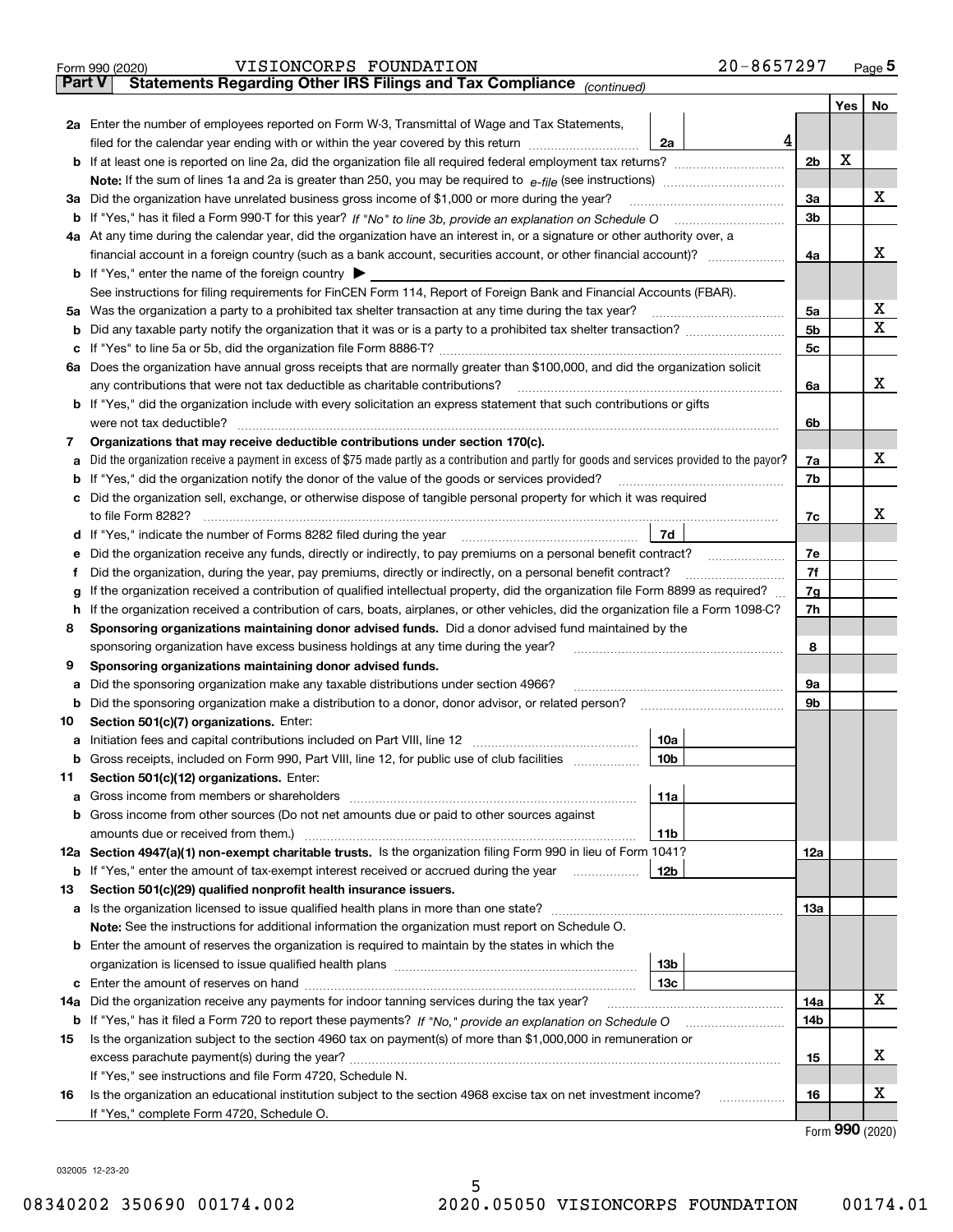|  | Form 990 (2020) |
|--|-----------------|

#### VISIONCORPS FOUNDATION 20-8657297

*For each "Yes" response to lines 2 through 7b below, and for a "No" response to line 8a, 8b, or 10b below, describe the circumstances, processes, or changes on Schedule O. See instructions.* Form 990 (2020) **COPEN BION CORPS FOUNDATION** 20-8657297 Page 6<br>**Part VI** | Governance, Management, and Disclosure *For each "Yes" response to lines 2 through 7b below, and for a "No" response* 

|              |                                                                                                                                                                             |                               |   |                         | Yes <sub>1</sub> | No          |
|--------------|-----------------------------------------------------------------------------------------------------------------------------------------------------------------------------|-------------------------------|---|-------------------------|------------------|-------------|
|              | <b>1a</b> Enter the number of voting members of the governing body at the end of the tax year <i>manumum</i>                                                                | 1a                            | 6 |                         |                  |             |
|              | If there are material differences in voting rights among members of the governing body, or if the governing                                                                 |                               |   |                         |                  |             |
|              | body delegated broad authority to an executive committee or similar committee, explain on Schedule O.                                                                       |                               |   |                         |                  |             |
|              | Enter the number of voting members included on line 1a, above, who are independent                                                                                          | 1b                            | 5 |                         |                  |             |
| $\mathbf{2}$ | Did any officer, director, trustee, or key employee have a family relationship or a business relationship with any other                                                    |                               |   |                         |                  |             |
|              | officer, director, trustee, or key employee?                                                                                                                                |                               |   | $\mathbf{2}$            |                  | х           |
| 3            | Did the organization delegate control over management duties customarily performed by or under the direct supervision                                                       |                               |   |                         |                  |             |
|              |                                                                                                                                                                             |                               |   | 3                       |                  | х           |
| 4            | Did the organization make any significant changes to its governing documents since the prior Form 990 was filed?                                                            |                               |   | $\overline{\mathbf{4}}$ |                  | $\mathbf X$ |
| 5            |                                                                                                                                                                             |                               |   | 5                       |                  | X           |
| 6            | Did the organization have members or stockholders?                                                                                                                          |                               |   | 6                       | $\mathbf X$      |             |
| 7a           | Did the organization have members, stockholders, or other persons who had the power to elect or appoint one or                                                              |                               |   |                         |                  |             |
|              |                                                                                                                                                                             |                               |   | 7a                      | х                |             |
|              | <b>b</b> Are any governance decisions of the organization reserved to (or subject to approval by) members, stockholders, or                                                 |                               |   |                         |                  |             |
|              | persons other than the governing body?                                                                                                                                      |                               |   | 7b                      |                  | х           |
| 8            | Did the organization contemporaneously document the meetings held or written actions undertaken during the year by the following:                                           |                               |   |                         |                  |             |
| a            |                                                                                                                                                                             |                               |   | 8a                      | х                |             |
|              |                                                                                                                                                                             |                               |   | 8b                      | X                |             |
| 9            | Is there any officer, director, trustee, or key employee listed in Part VII, Section A, who cannot be reached at the                                                        |                               |   |                         |                  |             |
|              |                                                                                                                                                                             |                               |   | 9                       |                  | х           |
|              | Section B. Policies (This Section B requests information about policies not required by the Internal Revenue Code.)                                                         |                               |   |                         |                  |             |
|              |                                                                                                                                                                             |                               |   |                         | Yes              | No          |
|              |                                                                                                                                                                             |                               |   | 10a                     |                  | X           |
|              | <b>b</b> If "Yes," did the organization have written policies and procedures governing the activities of such chapters, affiliates,                                         |                               |   |                         |                  |             |
|              |                                                                                                                                                                             |                               |   | 10 <sub>b</sub>         |                  |             |
|              | 11a Has the organization provided a complete copy of this Form 990 to all members of its governing body before filing the form?                                             |                               |   | 11a                     | X                |             |
|              | <b>b</b> Describe in Schedule O the process, if any, used by the organization to review this Form 990.                                                                      |                               |   |                         |                  |             |
| 12a          |                                                                                                                                                                             |                               |   | <b>12a</b>              | х                |             |
| b            |                                                                                                                                                                             |                               |   | 12b                     | X                |             |
|              | c Did the organization regularly and consistently monitor and enforce compliance with the policy? If "Yes," describe                                                        |                               |   |                         |                  |             |
|              |                                                                                                                                                                             |                               |   | 12c                     | х                |             |
| 13           | in Schedule O how this was done encourance and the control of the control of the control of the control of the<br>Did the organization have a written whistleblower policy? |                               |   | 13                      | X                |             |
|              |                                                                                                                                                                             |                               |   | 14                      | X                |             |
| 14           | Did the organization have a written document retention and destruction policy? manufactured and the organization have a written document retention and destruction policy?  |                               |   |                         |                  |             |
| 15           | Did the process for determining compensation of the following persons include a review and approval by independent                                                          |                               |   |                         |                  |             |
|              | persons, comparability data, and contemporaneous substantiation of the deliberation and decision?                                                                           |                               |   |                         | х                |             |
|              |                                                                                                                                                                             |                               |   | 15a                     | $\mathbf X$      |             |
|              |                                                                                                                                                                             |                               |   | 15b                     |                  |             |
|              | If "Yes" to line 15a or 15b, describe the process in Schedule O (see instructions).                                                                                         |                               |   |                         |                  |             |
|              | 16a Did the organization invest in, contribute assets to, or participate in a joint venture or similar arrangement with a                                                   |                               |   |                         |                  | х           |
|              | taxable entity during the year?                                                                                                                                             |                               |   | 16a                     |                  |             |
|              | b If "Yes," did the organization follow a written policy or procedure requiring the organization to evaluate its participation                                              |                               |   |                         |                  |             |
|              | in joint venture arrangements under applicable federal tax law, and take steps to safeguard the organization's                                                              |                               |   |                         |                  |             |
|              |                                                                                                                                                                             |                               |   | 16b                     |                  |             |
|              | <b>Section C. Disclosure</b>                                                                                                                                                |                               |   |                         |                  |             |
| 17           | List the states with which a copy of this Form 990 is required to be filed $\blacktriangleright$ PA                                                                         |                               |   |                         |                  |             |
| 18           | Section 6104 requires an organization to make its Forms 1023 (1024 or 1024-A, if applicable), 990, and 990-T (Section 501(c)(3)s only) available                            |                               |   |                         |                  |             |
|              | for public inspection. Indicate how you made these available. Check all that apply.                                                                                         |                               |   |                         |                  |             |
|              | $ X $ Own website<br>$\boxed{\textbf{X}}$ Upon request<br>Another's website                                                                                                 | Other (explain on Schedule O) |   |                         |                  |             |
| 19           | Describe on Schedule O whether (and if so, how) the organization made its governing documents, conflict of interest policy, and financial                                   |                               |   |                         |                  |             |
|              | statements available to the public during the tax year.                                                                                                                     |                               |   |                         |                  |             |
| 20           | State the name, address, and telephone number of the person who possesses the organization's books and records<br>OFFICERS - (717) 393-5894                                 |                               |   |                         |                  |             |
|              | 17603<br>244 N QUEEN STREET, LANCASTER,<br>PA                                                                                                                               |                               |   |                         |                  |             |
|              |                                                                                                                                                                             |                               |   |                         | Form 990 (2020)  |             |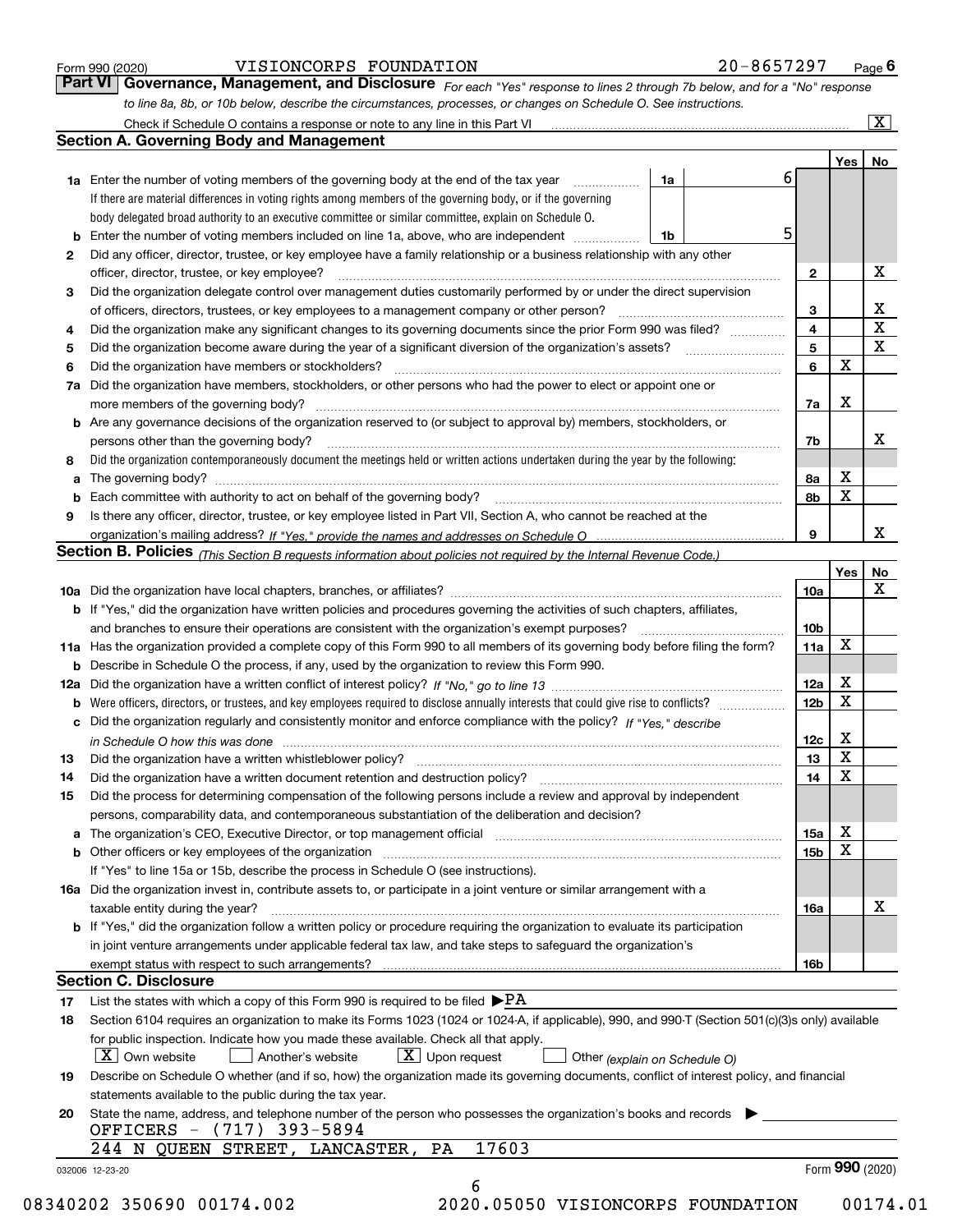|  | Form 990 (2020) |
|--|-----------------|
|  |                 |

 $\mathcal{L}^{\text{max}}$ 

| Form 990 (2020) | VISIONCORPS FOUNDATION                                                                     | $20 - 8657297$ | Page $\prime$ |
|-----------------|--------------------------------------------------------------------------------------------|----------------|---------------|
|                 | Part VII Compensation of Officers, Directors, Trustees, Key Employees, Highest Compensated |                |               |
|                 | <b>Employees, and Independent Contractors</b>                                              |                |               |

Check if Schedule O contains a response or note to any line in this Part VII

**Section A. Officers, Directors, Trustees, Key Employees, and Highest Compensated Employees**

**1a**  Complete this table for all persons required to be listed. Report compensation for the calendar year ending with or within the organization's tax year. **•** List all of the organization's current officers, directors, trustees (whether individuals or organizations), regardless of amount of compensation.

Enter -0- in columns (D), (E), and (F) if no compensation was paid.

 $\bullet$  List all of the organization's  $\,$ current key employees, if any. See instructions for definition of "key employee."

**•** List the organization's five current highest compensated employees (other than an officer, director, trustee, or key employee) who received reportable compensation (Box 5 of Form W-2 and/or Box 7 of Form 1099-MISC) of more than \$100,000 from the organization and any related organizations.

**•** List all of the organization's former officers, key employees, and highest compensated employees who received more than \$100,000 of reportable compensation from the organization and any related organizations.

**former directors or trustees**  ¥ List all of the organization's that received, in the capacity as a former director or trustee of the organization, more than \$10,000 of reportable compensation from the organization and any related organizations.

See instructions for the order in which to list the persons above.

Check this box if neither the organization nor any related organization compensated any current officer, director, or trustee.  $\mathcal{L}^{\text{max}}$ 

| (A)<br>Name and title | (B)<br>Average<br>hours per<br>week                                  |                                |                       | (C)<br>Position<br>(do not check more than one<br>box, unless person is both an<br>officer and a director/trustee) |              |                                   |        | (D)<br>Reportable<br>compensation<br>from | (E)<br>Reportable<br>compensation<br>from related | (F)<br>Estimated<br>amount of<br>other                                   |
|-----------------------|----------------------------------------------------------------------|--------------------------------|-----------------------|--------------------------------------------------------------------------------------------------------------------|--------------|-----------------------------------|--------|-------------------------------------------|---------------------------------------------------|--------------------------------------------------------------------------|
|                       | (list any<br>hours for<br>related<br>organizations<br>below<br>line) | Individual trustee or director | Institutional trustee | Officer                                                                                                            | Key employee | Highest compensated<br>  employee | Former | the<br>organization<br>(W-2/1099-MISC)    | organizations<br>(W-2/1099-MISC)                  | compensation<br>from the<br>organization<br>and related<br>organizations |
| (1) DENNIS STEINER    | 10.00                                                                |                                |                       |                                                                                                                    |              |                                   |        |                                           |                                                   |                                                                          |
| PRESIDENT             | 30.00                                                                | $\mathbf X$                    |                       | $\mathbf X$                                                                                                        |              |                                   |        | $\mathbf 0$ .                             | 188,425.                                          | 31, 266.                                                                 |
| (2) MEGAN E TOMSHECK  | 40.00                                                                |                                |                       |                                                                                                                    |              |                                   |        |                                           |                                                   |                                                                          |
| VICE PRESIDENT        |                                                                      |                                |                       | $\overline{\text{X}}$                                                                                              |              |                                   |        | 118,366.                                  | 0.                                                | 7,727.                                                                   |
| (3) NEAL HEISEY       | 1.00                                                                 |                                |                       |                                                                                                                    |              |                                   |        |                                           |                                                   |                                                                          |
| <b>TRUSTEE</b>        |                                                                      | $\mathbf X$                    |                       |                                                                                                                    |              |                                   |        | 0.                                        | 0.                                                | $0_{\cdot}$                                                              |
| (4) BRYAN MARTIN      | 1.00                                                                 |                                |                       |                                                                                                                    |              |                                   |        |                                           |                                                   |                                                                          |
| SECRETARY/TREASURER   |                                                                      | $\mathbf X$                    |                       | X                                                                                                                  |              |                                   |        | 0.                                        | $0$ .                                             | 0.                                                                       |
| (5) TOM KILE          | 1.00                                                                 |                                |                       |                                                                                                                    |              |                                   |        |                                           |                                                   |                                                                          |
| <b>CHAIR</b>          |                                                                      | $\mathbf X$                    |                       | X                                                                                                                  |              |                                   |        | $\mathbf 0$ .                             | 0.                                                | 0.                                                                       |
| (6) DON BARTON        | 1.00                                                                 |                                |                       |                                                                                                                    |              |                                   |        |                                           |                                                   |                                                                          |
| TRUSTEE               |                                                                      | $\mathbf X$                    |                       |                                                                                                                    |              |                                   |        | 0.                                        | 0.                                                | $0_{\cdot}$                                                              |
| (7) STEPHEN KIRCHNER  | 1.00                                                                 | $\mathbf x$                    |                       |                                                                                                                    |              |                                   |        | 0.                                        | 0.                                                |                                                                          |
| TRUSTEE               |                                                                      |                                |                       |                                                                                                                    |              |                                   |        |                                           |                                                   | 0.                                                                       |
|                       |                                                                      |                                |                       |                                                                                                                    |              |                                   |        |                                           |                                                   |                                                                          |
|                       |                                                                      |                                |                       |                                                                                                                    |              |                                   |        |                                           |                                                   |                                                                          |
|                       |                                                                      |                                |                       |                                                                                                                    |              |                                   |        |                                           |                                                   |                                                                          |
|                       |                                                                      |                                |                       |                                                                                                                    |              |                                   |        |                                           |                                                   |                                                                          |
|                       |                                                                      |                                |                       |                                                                                                                    |              |                                   |        |                                           |                                                   |                                                                          |
|                       |                                                                      |                                |                       |                                                                                                                    |              |                                   |        |                                           |                                                   |                                                                          |
|                       |                                                                      |                                |                       |                                                                                                                    |              |                                   |        |                                           |                                                   |                                                                          |
|                       |                                                                      |                                |                       |                                                                                                                    |              |                                   |        |                                           |                                                   |                                                                          |
|                       |                                                                      |                                |                       |                                                                                                                    |              |                                   |        |                                           |                                                   |                                                                          |
|                       |                                                                      |                                |                       |                                                                                                                    |              |                                   |        |                                           |                                                   |                                                                          |
|                       |                                                                      |                                |                       |                                                                                                                    |              |                                   |        |                                           |                                                   |                                                                          |
|                       |                                                                      |                                |                       |                                                                                                                    |              |                                   |        |                                           |                                                   |                                                                          |
|                       |                                                                      |                                |                       |                                                                                                                    |              |                                   |        |                                           |                                                   |                                                                          |
|                       |                                                                      |                                |                       |                                                                                                                    |              |                                   |        |                                           |                                                   |                                                                          |
|                       |                                                                      |                                |                       |                                                                                                                    |              |                                   |        |                                           |                                                   |                                                                          |
|                       |                                                                      |                                |                       |                                                                                                                    |              |                                   |        |                                           |                                                   |                                                                          |
|                       |                                                                      |                                |                       |                                                                                                                    |              |                                   |        |                                           |                                                   |                                                                          |
|                       |                                                                      |                                |                       |                                                                                                                    |              |                                   |        |                                           |                                                   |                                                                          |
|                       |                                                                      |                                |                       |                                                                                                                    |              |                                   |        |                                           |                                                   |                                                                          |
|                       |                                                                      |                                |                       |                                                                                                                    |              |                                   |        |                                           |                                                   |                                                                          |

7

Form (2020) **990**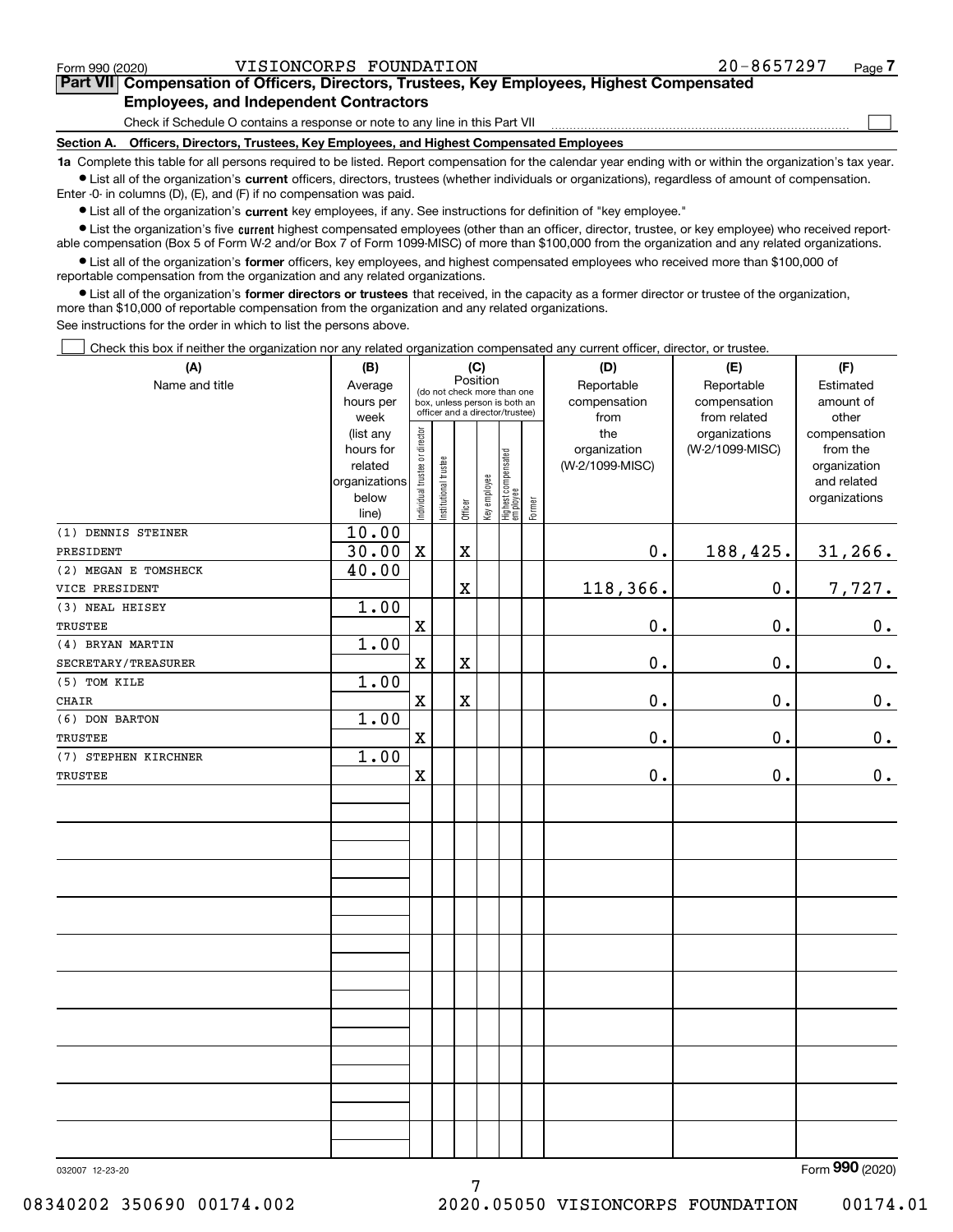|   | VISIONCORPS FOUNDATION<br>Form 990 (2020)                                                                                                                                                                                                                            |                                                                      |                                |                       |                 |              |                                                                                                 |        |                                           | 20-8657297                                        |    |     |                                                                          | Page 8 |
|---|----------------------------------------------------------------------------------------------------------------------------------------------------------------------------------------------------------------------------------------------------------------------|----------------------------------------------------------------------|--------------------------------|-----------------------|-----------------|--------------|-------------------------------------------------------------------------------------------------|--------|-------------------------------------------|---------------------------------------------------|----|-----|--------------------------------------------------------------------------|--------|
|   | <b>Part VII</b><br>Section A. Officers, Directors, Trustees, Key Employees, and Highest Compensated Employees (continued)                                                                                                                                            |                                                                      |                                |                       |                 |              |                                                                                                 |        |                                           |                                                   |    |     |                                                                          |        |
|   | (A)<br>Name and title                                                                                                                                                                                                                                                | (B)<br>Average<br>hours per<br>week                                  |                                |                       | (C)<br>Position |              | (do not check more than one<br>box, unless person is both an<br>officer and a director/trustee) |        | (D)<br>Reportable<br>compensation<br>from | (E)<br>Reportable<br>compensation<br>from related |    |     | (F)<br>Estimated<br>amount of<br>other                                   |        |
|   |                                                                                                                                                                                                                                                                      | (list any<br>hours for<br>related<br>organizations<br>below<br>line) | Individual trustee or director | Institutional trustee | Officer         | key employee | Highest compensated<br>  employee                                                               | Former | the<br>organization<br>(W-2/1099-MISC)    | organizations<br>(W-2/1099-MISC)                  |    |     | compensation<br>from the<br>organization<br>and related<br>organizations |        |
|   |                                                                                                                                                                                                                                                                      |                                                                      |                                |                       |                 |              |                                                                                                 |        |                                           |                                                   |    |     |                                                                          |        |
|   |                                                                                                                                                                                                                                                                      |                                                                      |                                |                       |                 |              |                                                                                                 |        |                                           |                                                   |    |     |                                                                          |        |
|   |                                                                                                                                                                                                                                                                      |                                                                      |                                |                       |                 |              |                                                                                                 |        |                                           |                                                   |    |     |                                                                          |        |
|   |                                                                                                                                                                                                                                                                      |                                                                      |                                |                       |                 |              |                                                                                                 |        |                                           |                                                   |    |     |                                                                          |        |
|   |                                                                                                                                                                                                                                                                      |                                                                      |                                |                       |                 |              |                                                                                                 |        |                                           |                                                   |    |     |                                                                          |        |
|   |                                                                                                                                                                                                                                                                      |                                                                      |                                |                       |                 |              |                                                                                                 |        |                                           |                                                   |    |     |                                                                          |        |
|   |                                                                                                                                                                                                                                                                      |                                                                      |                                |                       |                 |              |                                                                                                 |        |                                           |                                                   |    |     |                                                                          |        |
|   |                                                                                                                                                                                                                                                                      |                                                                      |                                |                       |                 |              |                                                                                                 |        |                                           |                                                   |    |     |                                                                          |        |
|   |                                                                                                                                                                                                                                                                      |                                                                      |                                |                       |                 |              |                                                                                                 |        |                                           |                                                   |    |     |                                                                          |        |
|   | 1b Subtotal                                                                                                                                                                                                                                                          |                                                                      |                                |                       |                 |              |                                                                                                 |        | 118,366.                                  | 188, 425.                                         |    |     | 38,993.                                                                  |        |
|   | c Total from continuation sheets to Part VII, Section A                                                                                                                                                                                                              |                                                                      |                                |                       |                 |              |                                                                                                 |        | 0.<br>118,366.                            | 188, 425.                                         | О. |     | $0$ .<br>38,993.                                                         |        |
| 2 | Total number of individuals (including but not limited to those listed above) who received more than \$100,000 of reportable<br>compensation from the organization $\blacktriangleright$                                                                             |                                                                      |                                |                       |                 |              |                                                                                                 |        |                                           |                                                   |    |     |                                                                          |        |
|   |                                                                                                                                                                                                                                                                      |                                                                      |                                |                       |                 |              |                                                                                                 |        |                                           |                                                   |    |     | Yes                                                                      | No     |
| з | Did the organization list any former officer, director, trustee, key employee, or highest compensated employee on<br>line 1a? If "Yes," complete Schedule J for such individual manufactured contained and the 1a? If "Yes," complete Schedule J for such individual |                                                                      |                                |                       |                 |              |                                                                                                 |        |                                           |                                                   |    | 3   |                                                                          | х      |
| 4 | For any individual listed on line 1a, is the sum of reportable compensation and other compensation from the organization                                                                                                                                             |                                                                      |                                |                       |                 |              |                                                                                                 |        |                                           |                                                   |    |     |                                                                          |        |
|   |                                                                                                                                                                                                                                                                      |                                                                      |                                |                       |                 |              |                                                                                                 |        |                                           |                                                   |    | 4   | X                                                                        |        |
| 5 | Did any person listed on line 1a receive or accrue compensation from any unrelated organization or individual for services                                                                                                                                           |                                                                      |                                |                       |                 |              |                                                                                                 |        |                                           |                                                   |    | 5   |                                                                          | X      |
|   | <b>Section B. Independent Contractors</b>                                                                                                                                                                                                                            |                                                                      |                                |                       |                 |              |                                                                                                 |        |                                           |                                                   |    |     |                                                                          |        |
| 1 | Complete this table for your five highest compensated independent contractors that received more than \$100,000 of compensation from<br>the organization. Report compensation for the calendar year ending with or within the organization's tax year.               |                                                                      |                                |                       |                 |              |                                                                                                 |        |                                           |                                                   |    |     |                                                                          |        |
|   | (A)                                                                                                                                                                                                                                                                  |                                                                      |                                |                       |                 |              |                                                                                                 |        | (B)                                       |                                                   |    | (C) |                                                                          |        |
|   | Name and business address                                                                                                                                                                                                                                            |                                                                      |                                | <b>NONE</b>           |                 |              |                                                                                                 |        | Description of services                   |                                                   |    |     | Compensation                                                             |        |
|   |                                                                                                                                                                                                                                                                      |                                                                      |                                |                       |                 |              |                                                                                                 |        |                                           |                                                   |    |     |                                                                          |        |
|   |                                                                                                                                                                                                                                                                      |                                                                      |                                |                       |                 |              |                                                                                                 |        |                                           |                                                   |    |     |                                                                          |        |
|   |                                                                                                                                                                                                                                                                      |                                                                      |                                |                       |                 |              |                                                                                                 |        |                                           |                                                   |    |     |                                                                          |        |
|   |                                                                                                                                                                                                                                                                      |                                                                      |                                |                       |                 |              |                                                                                                 |        |                                           |                                                   |    |     |                                                                          |        |
| 2 | Total number of independent contractors (including but not limited to those listed above) who received more than                                                                                                                                                     |                                                                      |                                |                       |                 |              |                                                                                                 |        |                                           |                                                   |    |     |                                                                          |        |
|   | \$100,000 of compensation from the organization                                                                                                                                                                                                                      |                                                                      |                                |                       |                 | 0            |                                                                                                 |        |                                           |                                                   |    |     |                                                                          |        |
|   |                                                                                                                                                                                                                                                                      |                                                                      |                                |                       |                 |              |                                                                                                 |        |                                           |                                                   |    |     | Form 990 (2020)                                                          |        |

032008 12-23-20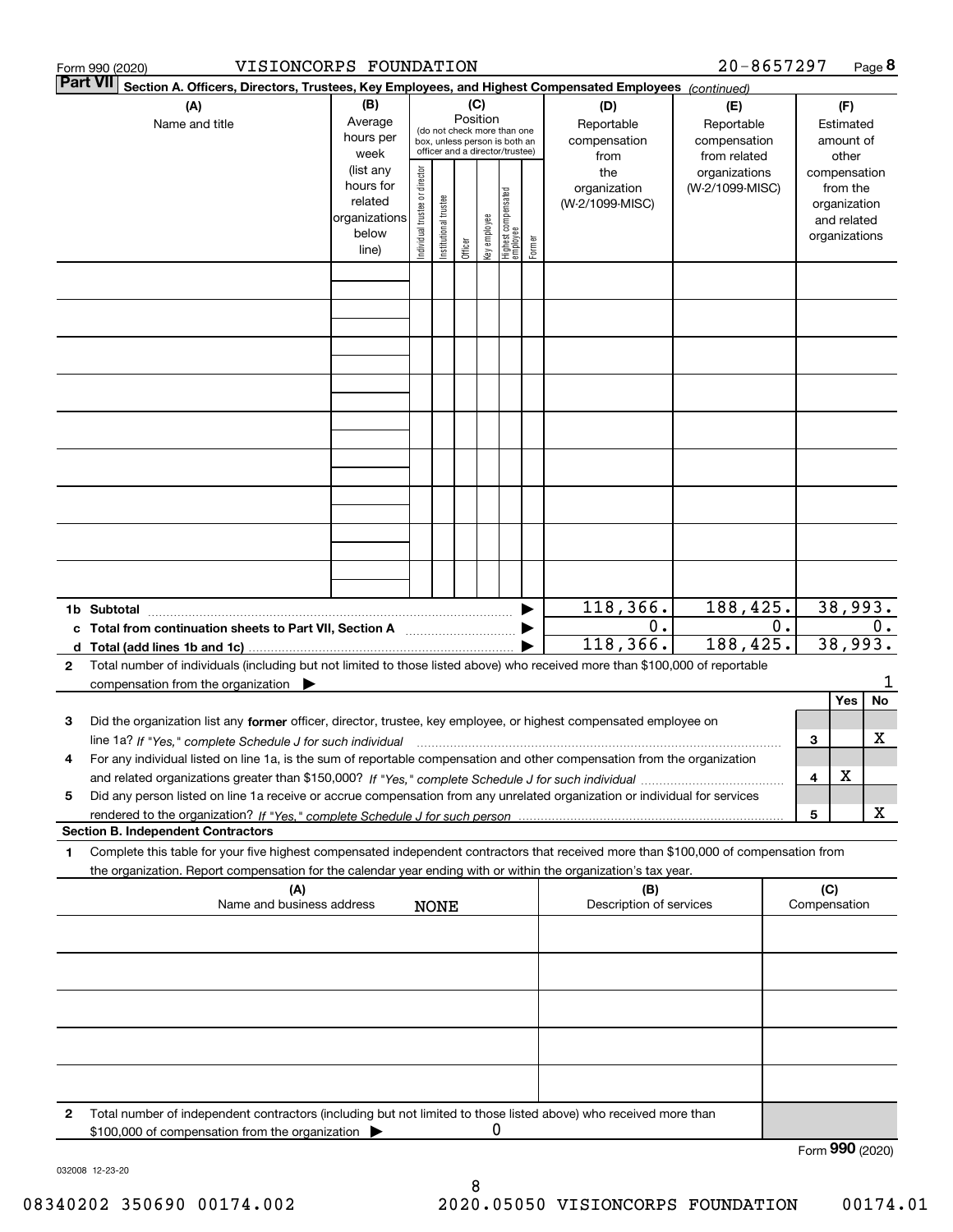|                                                           |                  | VISIONCORPS FOUNDATION<br>Form 990 (2020)                                                                                                      |                      |                                              | 20-8657297                                      | Page 9                                                          |
|-----------------------------------------------------------|------------------|------------------------------------------------------------------------------------------------------------------------------------------------|----------------------|----------------------------------------------|-------------------------------------------------|-----------------------------------------------------------------|
|                                                           | <b>Part VIII</b> | <b>Statement of Revenue</b>                                                                                                                    |                      |                                              |                                                 |                                                                 |
|                                                           |                  | Check if Schedule O contains a response or note to any line in this Part VIII                                                                  |                      |                                              |                                                 |                                                                 |
|                                                           |                  |                                                                                                                                                | (A)<br>Total revenue | (B)<br>Related or exempt<br>function revenue | $\overline{C}$<br>Unrelated<br>business revenue | (D)<br>Revenue excluded<br>from tax under<br>sections 512 - 514 |
|                                                           |                  | 1a<br>1 a Federated campaigns                                                                                                                  |                      |                                              |                                                 |                                                                 |
| Contributions, Gifts, Grants<br>and Other Similar Amounts | b                | 1 <sub>b</sub><br>Membership dues<br>$\ldots \ldots \ldots \ldots \ldots$                                                                      |                      |                                              |                                                 |                                                                 |
|                                                           | с                | 1 <sub>c</sub><br>76,818.<br>Fundraising events                                                                                                |                      |                                              |                                                 |                                                                 |
|                                                           |                  | 1 <sub>d</sub><br>d Related organizations                                                                                                      |                      |                                              |                                                 |                                                                 |
|                                                           | е                | 1e<br>Government grants (contributions)                                                                                                        |                      |                                              |                                                 |                                                                 |
|                                                           |                  | f All other contributions, gifts, grants, and                                                                                                  |                      |                                              |                                                 |                                                                 |
|                                                           |                  | 409,809.<br>similar amounts not included above<br>1f                                                                                           |                      |                                              |                                                 |                                                                 |
|                                                           |                  | 9,514.<br>$1g$ \$<br>Noncash contributions included in lines 1a-1f                                                                             |                      |                                              |                                                 |                                                                 |
|                                                           |                  |                                                                                                                                                | 486,627.             |                                              |                                                 |                                                                 |
|                                                           |                  | <b>Business Code</b>                                                                                                                           |                      |                                              |                                                 |                                                                 |
|                                                           | 2 a              | <u> 1989 - Andrea Barbara, amerikan personal (h. 1989).</u>                                                                                    |                      |                                              |                                                 |                                                                 |
| Program Service<br>Revenue                                | b<br>с           | <u> Alexandria de la contrada de la contrada de la contrada de la contrada de la contrada de la contrada de la c</u>                           |                      |                                              |                                                 |                                                                 |
|                                                           | d                | <u> 1989 - Andrea Stadt Britain, amerikansk politiker (</u><br>the contract of the contract of the contract of the contract of the contract of |                      |                                              |                                                 |                                                                 |
|                                                           | е                |                                                                                                                                                |                      |                                              |                                                 |                                                                 |
|                                                           |                  | f All other program service revenue                                                                                                            |                      |                                              |                                                 |                                                                 |
|                                                           | g                |                                                                                                                                                |                      |                                              |                                                 |                                                                 |
|                                                           | 3                | Investment income (including dividends, interest, and                                                                                          |                      |                                              |                                                 |                                                                 |
|                                                           |                  | ▶                                                                                                                                              | 244,587.             |                                              |                                                 | 244,587.                                                        |
|                                                           | 4                | Income from investment of tax-exempt bond proceeds                                                                                             |                      |                                              |                                                 |                                                                 |
|                                                           | 5                |                                                                                                                                                |                      |                                              |                                                 |                                                                 |
|                                                           |                  | (ii) Personal<br>(i) Real                                                                                                                      |                      |                                              |                                                 |                                                                 |
|                                                           | 6а               | 6a<br>Gross rents<br>.                                                                                                                         |                      |                                              |                                                 |                                                                 |
|                                                           | b                | 6b<br>Less: rental expenses                                                                                                                    |                      |                                              |                                                 |                                                                 |
|                                                           | c                | 6c<br>Rental income or (loss)<br>d Net rental income or (loss)                                                                                 |                      |                                              |                                                 |                                                                 |
|                                                           |                  | (i) Securities<br>(ii) Other<br>7 a Gross amount from sales of                                                                                 |                      |                                              |                                                 |                                                                 |
|                                                           |                  | 3,431,876.<br>assets other than inventory<br>7a                                                                                                |                      |                                              |                                                 |                                                                 |
|                                                           |                  | <b>b</b> Less: cost or other basis                                                                                                             |                      |                                              |                                                 |                                                                 |
|                                                           |                  | 3,100,880.<br>7b  <br>and sales expenses                                                                                                       |                      |                                              |                                                 |                                                                 |
| evenue                                                    |                  | 330,996.<br>7c<br>c Gain or (loss)                                                                                                             |                      |                                              |                                                 |                                                                 |
| Œ                                                         |                  |                                                                                                                                                | 330,996.             |                                              |                                                 | 330,996.                                                        |
|                                                           |                  | 8 a Gross income from fundraising events (not                                                                                                  |                      |                                              |                                                 |                                                                 |
|                                                           |                  | including \$ 76,818. of                                                                                                                        |                      |                                              |                                                 |                                                                 |
|                                                           |                  | contributions reported on line 1c). See                                                                                                        |                      |                                              |                                                 |                                                                 |
|                                                           |                  | 0.<br> 8a                                                                                                                                      |                      |                                              |                                                 |                                                                 |
|                                                           |                  | 23,168.<br>8 <sub>b</sub><br><b>b</b> Less: direct expenses <i></i>                                                                            |                      |                                              |                                                 |                                                                 |
|                                                           |                  | c Net income or (loss) from fundraising events<br>▶                                                                                            | $-23,168.$           |                                              |                                                 | $-23,168.$                                                      |
|                                                           |                  | 9 a Gross income from gaming activities. See                                                                                                   |                      |                                              |                                                 |                                                                 |
|                                                           |                  | 9а                                                                                                                                             |                      |                                              |                                                 |                                                                 |
|                                                           |                  | 9 <sub>b</sub><br><b>b</b> Less: direct expenses <b>manually</b>                                                                               |                      |                                              |                                                 |                                                                 |
|                                                           |                  | c Net income or (loss) from gaming activities<br>.<br>10 a Gross sales of inventory, less returns                                              |                      |                                              |                                                 |                                                                 |
|                                                           |                  | 10a                                                                                                                                            |                      |                                              |                                                 |                                                                 |
|                                                           |                  | 10 <sub>b</sub><br><b>b</b> Less: cost of goods sold                                                                                           |                      |                                              |                                                 |                                                                 |
|                                                           |                  | c Net income or (loss) from sales of inventory                                                                                                 |                      |                                              |                                                 |                                                                 |
|                                                           |                  | <b>Business Code</b>                                                                                                                           |                      |                                              |                                                 |                                                                 |
|                                                           | 11a              | <u> 1989 - Johann Stein, marwolaethau a bhann an t-Amhainn an t-Amhainn an t-Amhainn an t-Amhainn an t-Amhainn an</u>                          |                      |                                              |                                                 |                                                                 |
|                                                           | b                | the control of the control of the control of the control of the control of the control of                                                      |                      |                                              |                                                 |                                                                 |
| Revenue                                                   | с                | the control of the control of the control of the control of the control of the control of                                                      |                      |                                              |                                                 |                                                                 |
|                                                           |                  |                                                                                                                                                |                      |                                              |                                                 |                                                                 |
| Miscellaneous                                             |                  | ▶                                                                                                                                              |                      |                                              |                                                 |                                                                 |
|                                                           | 12               |                                                                                                                                                | 1,039,042.           | 0.                                           | 0.                                              | 552,415.                                                        |
|                                                           | 032009 12-23-20  |                                                                                                                                                |                      |                                              |                                                 | Form 990 (2020)                                                 |

032009 12-23-20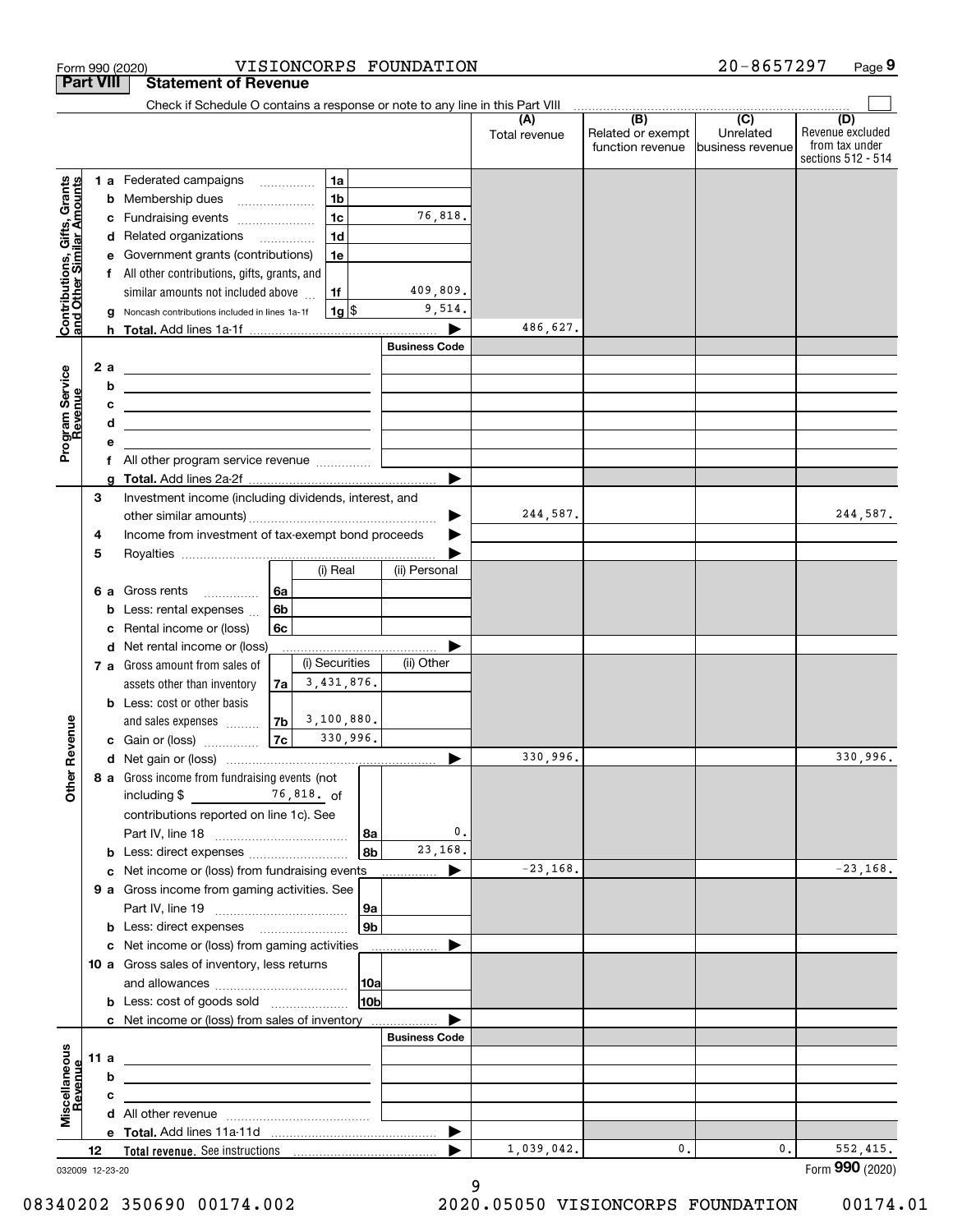Form 990 (2020) VISIONCORPS FOUNDATION 2 0-8 6 5 7 2 9 7 Page **Part IX Statement of Functional Expenses**

|              | Section 501(c)(3) and 501(c)(4) organizations must complete all columns. All other organizations must complete column (A).                                                                                 |                        |                                    |                                           |                                |
|--------------|------------------------------------------------------------------------------------------------------------------------------------------------------------------------------------------------------------|------------------------|------------------------------------|-------------------------------------------|--------------------------------|
|              | Check if Schedule O contains a response or note to any line in this Part IX                                                                                                                                |                        |                                    |                                           |                                |
|              | Do not include amounts reported on lines 6b,<br>7b, 8b, 9b, and 10b of Part VIII.                                                                                                                          | (A)<br>Total expenses  | (B)<br>Program service<br>expenses | (C)<br>Management and<br>general expenses | (D)<br>Fundraising<br>expenses |
| 1.           | Grants and other assistance to domestic organizations                                                                                                                                                      |                        |                                    |                                           |                                |
|              | and domestic governments. See Part IV, line 21                                                                                                                                                             | 504,779.               | 504,779.                           |                                           |                                |
| $\mathbf{2}$ | Grants and other assistance to domestic                                                                                                                                                                    |                        |                                    |                                           |                                |
|              | individuals. See Part IV, line 22                                                                                                                                                                          | 2,000.                 | 2,000.                             |                                           |                                |
| 3            | Grants and other assistance to foreign                                                                                                                                                                     |                        |                                    |                                           |                                |
|              | organizations, foreign governments, and foreign                                                                                                                                                            |                        |                                    |                                           |                                |
|              | individuals. See Part IV, lines 15 and 16                                                                                                                                                                  |                        |                                    |                                           |                                |
| 4            | Benefits paid to or for members                                                                                                                                                                            |                        |                                    |                                           |                                |
| 5            | Compensation of current officers, directors,                                                                                                                                                               |                        |                                    |                                           |                                |
|              |                                                                                                                                                                                                            | 72,595.                | 26,497.                            | 8,276.                                    | 37,822.                        |
| 6            | Compensation not included above to disqualified                                                                                                                                                            |                        |                                    |                                           |                                |
|              | persons (as defined under section 4958(f)(1)) and                                                                                                                                                          |                        |                                    |                                           |                                |
|              | persons described in section 4958(c)(3)(B)                                                                                                                                                                 |                        |                                    |                                           |                                |
| 7            | Other salaries and wages                                                                                                                                                                                   | 154, 154.              | 56, 266.                           | 17,574.                                   | 80,314.                        |
| 8            | Pension plan accruals and contributions (include                                                                                                                                                           |                        |                                    |                                           |                                |
|              | section 401(k) and 403(b) employer contributions)                                                                                                                                                          | $\frac{8,420}{14,464}$ | $\frac{3,073.}{4,994.}$            | 960.                                      | $\frac{4,387.}{7,130.}$        |
| 9            |                                                                                                                                                                                                            |                        |                                    | 2,340.                                    |                                |
| 10           |                                                                                                                                                                                                            | 19,405.                | 7,083.                             | 2,212.                                    | 10, 110.                       |
| 11           | Fees for services (nonemployees):                                                                                                                                                                          |                        |                                    |                                           |                                |
| a            |                                                                                                                                                                                                            |                        |                                    |                                           |                                |
| b            |                                                                                                                                                                                                            |                        |                                    |                                           |                                |
| c            |                                                                                                                                                                                                            |                        |                                    |                                           |                                |
| d            |                                                                                                                                                                                                            |                        |                                    |                                           |                                |
| е            | Professional fundraising services. See Part IV, line 17                                                                                                                                                    | 38,941.                |                                    |                                           | 38,941.                        |
| f            | Investment management fees                                                                                                                                                                                 | 57,018.                |                                    | 57,018.                                   |                                |
| g            | Other. (If line 11g amount exceeds 10% of line 25,                                                                                                                                                         |                        |                                    |                                           |                                |
|              | column (A) amount, list line 11g expenses on Sch O.)                                                                                                                                                       | 65,076.                |                                    | 65,076.                                   |                                |
| 12           |                                                                                                                                                                                                            | 9,518.                 |                                    | 9,518.                                    |                                |
| 13           |                                                                                                                                                                                                            | $\overline{3,100}$ .   |                                    | 3,100.                                    |                                |
| 14           |                                                                                                                                                                                                            |                        |                                    |                                           |                                |
| 15           |                                                                                                                                                                                                            |                        |                                    |                                           |                                |
| 16           |                                                                                                                                                                                                            | 3,878.                 |                                    | 3,878.                                    |                                |
| 17           |                                                                                                                                                                                                            | 433.                   |                                    | 433.                                      |                                |
| 18           | Payments of travel or entertainment expenses                                                                                                                                                               |                        |                                    |                                           |                                |
|              | for any federal, state, or local public officials                                                                                                                                                          |                        |                                    |                                           |                                |
| 19           | Conferences, conventions, and meetings                                                                                                                                                                     | 1,362.                 |                                    | 1,362.                                    |                                |
| 20           | Interest                                                                                                                                                                                                   |                        |                                    |                                           |                                |
| 21           |                                                                                                                                                                                                            |                        |                                    |                                           |                                |
| 22           | Depreciation, depletion, and amortization                                                                                                                                                                  | 570.                   |                                    | $\overline{570}$ .                        |                                |
| 23           | Insurance                                                                                                                                                                                                  | 1,879.                 |                                    | 1,879.                                    |                                |
| 24           | Other expenses. Itemize expenses not covered<br>above (List miscellaneous expenses on line 24e. If<br>line 24e amount exceeds 10% of line 25, column (A)<br>amount, list line 24e expenses on Schedule 0.) |                        |                                    |                                           |                                |
| a            | FUNDRAISING EVENTS                                                                                                                                                                                         | 41,483.                |                                    |                                           | 41,483.                        |
| b            | MANAGEMENT FEES                                                                                                                                                                                            | 21,468.                |                                    | 21,468.                                   |                                |
|              | WAREHOUSE/OFFICE RENTAL                                                                                                                                                                                    | 2,769.                 |                                    | 2,769.                                    |                                |
| d            | DUES AND SUBSCRIPTIONS                                                                                                                                                                                     | 1,989.                 |                                    | 1,989.                                    |                                |
|              | e All other expenses                                                                                                                                                                                       | 6,163.                 |                                    | 6,163.                                    |                                |
| 25           | Total functional expenses. Add lines 1 through 24e                                                                                                                                                         | 1,031,464.             | 604,692.                           | 206, 585.                                 | 220, 187.                      |
| 26           | Joint costs. Complete this line only if the organization                                                                                                                                                   |                        |                                    |                                           |                                |
|              | reported in column (B) joint costs from a combined                                                                                                                                                         |                        |                                    |                                           |                                |
|              | educational campaign and fundraising solicitation.                                                                                                                                                         |                        |                                    |                                           |                                |
|              | Check here $\blacktriangleright$<br>if following SOP 98-2 (ASC 958-720)                                                                                                                                    |                        |                                    |                                           |                                |

10

032010 12-23-20

Form (2020) **990**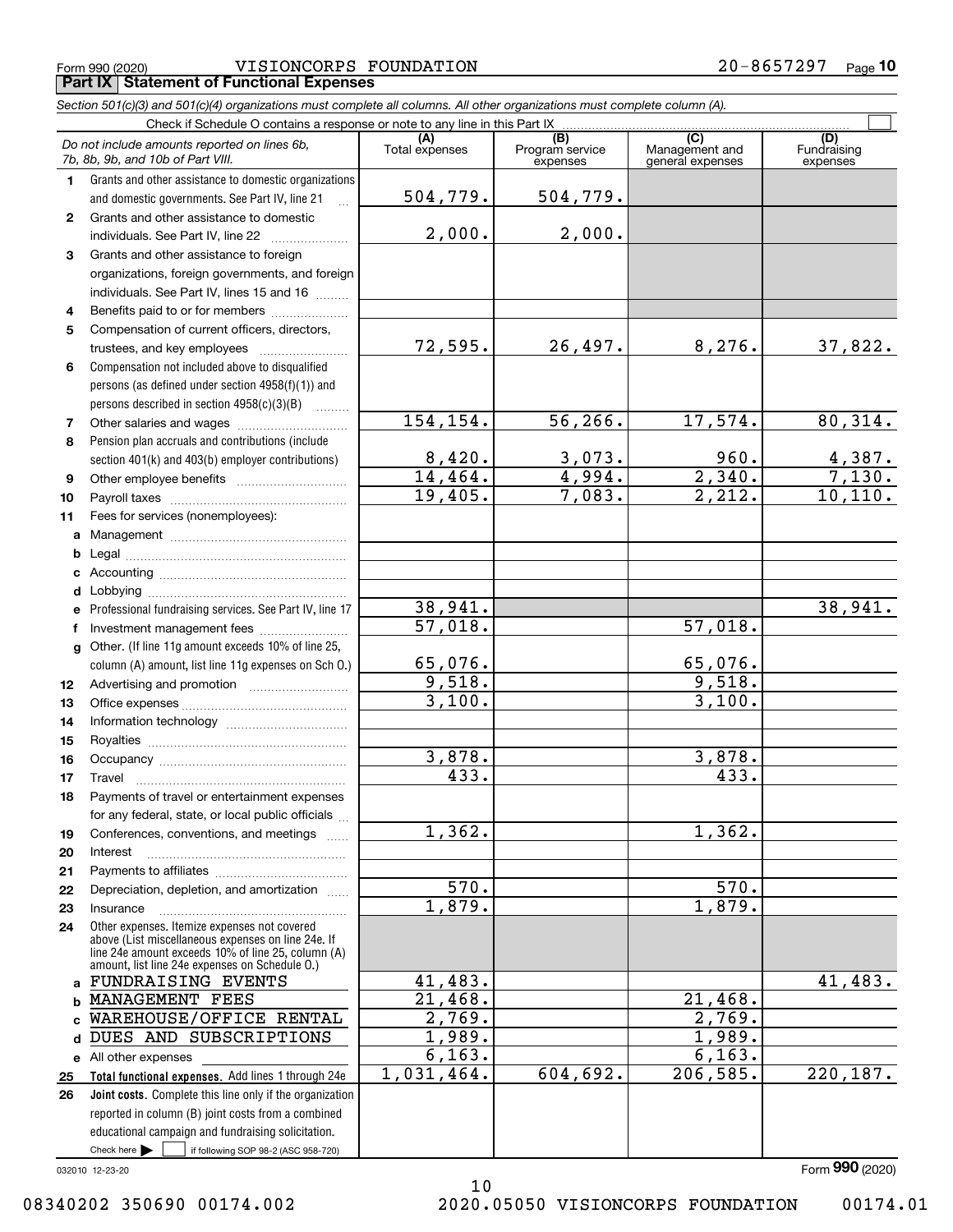**232425**

**Liabilities**

iabilities

**26**

**2728**

**Net Assets or Fund Balances**

 $\frac{1}{2}$ 

Assets or Fund Balances

**2324**

**2526**

 $201,494.$   $25$  0.  $304, 778. |26|$  0.

> **2728**

 $12, 273, 473. | z_7 | 0.$  $1,007,908.$  | 28 | 0.

 $13,281,381.$   $32$  0.  $13,586,159.$  33

Form (2020) **990**

Form 990 (2020) VISIONCORPS FOUNDATION 2 0-8 6 5 7 2 9 7 Page

Check if Schedule O contains a response or note to any line in this Part X

**Total liabilities.**  Add lines 17 through 25

Net assets without donor restrictions ~~~~~~~~~~~~~~~~~~~~ Net assets with donor restrictions ~~~~~~~~~~~~~~~~~~~~~~

Capital stock or trust principal, or current funds ~~~~~~~~~~~~~~~ Paid-in or capital surplus, or land, building, or equipment fund www.commun.com Retained earnings, endowment, accumulated income, or other funds www.com Total net assets or fund balances ~~~~~~~~~~~~~~~~~~~~~~

Secured mortgages and notes payable to unrelated third parties Unsecured notes and loans payable to unrelated third parties Other liabilities (including federal income tax, payables to related third parties, and other liabilities not included on lines 17-24). Complete Part X of Schedule D ~~~~~~~~~~~~~~~~~~~~~~~~~~~~~~~

**Organizations that do not follow FASB ASC 958, check here** |

**Organizations that follow FASB ASC 958, check here** | X

**and complete lines 27, 28, 32, and 33.**

**and complete lines 29 through 33.**

Total liabilities and net assets/fund balances

**(A) (B) 123** Pledges and grants receivable, net  $\ldots$  **multimes contained and grants receivable**, net **multimes contained and grants receivable**, net **multimes contained and grants receivable 45678910a**Land, buildings, and equipment: cost or other **11121314151617181920212212345678910c111213141516171819202122b** Less: accumulated depreciation  $\ldots$  **10b** basis. Complete Part VI of Schedule D will aller **Total assets.**  Add lines 1 through 15 (must equal line 33) Beginning of year | | End of year Cash - non-interest-bearing ~~~~~~~~~~~~~~~~~~~~~~~~~ Savings and temporary cash investments ~~~~~~~~~~~~~~~~~~Accounts receivable, net ~~~~~~~~~~~~~~~~~~~~~~~~~~ Loans and other receivables from any current or former officer, director, trustee, key employee, creator or founder, substantial contributor, or 35% controlled entity or family member of any of these persons ............................ Loans and other receivables from other disqualified persons (as defined under section  $4958(f)(1)$ , and persons described in section  $4958(c)(3)(B)$ Notes and loans receivable, net ~~~~~~~~~~~~~~~~~~~~~~~Inventories for sale or use ~~~~~~~~~~~~~~~~~~~~~~~~~~ Prepaid expenses and deferred charges ~~~~~~~~~~~~~~~~~~ Investments - publicly traded securities ~~~~~~~~~~~~~~~~~~~ Investments - other securities. See Part IV, line 11 ~~~~~~~~~~~~~~ Investments - program-related. See Part IV, line 11 ~~~~~~~~~~~~~Intangible assets ~~~~~~~~~~~~~~~~~~~~~~~~~~~~~~ Other assets. See Part IV, line 11 ~~~~~~~~~~~~~~~~~~~~~~ Accounts payable and accrued expenses ~~~~~~~~~~~~~~~~~~ Grants payable ~~~~~~~~~~~~~~~~~~~~~~~~~~~~~~~ Deferred revenue ~~~~~~~~~~~~~~~~~~~~~~~~~~~~~~ Tax-exempt bond liabilities …………………………………………………………… Escrow or custodial account liability. Complete Part IV of Schedule D Loans and other payables to any current or former officer, director, trustee, key employee, creator or founder, substantial contributor, or 35% controlled entity or family member of any of these persons ~~~~~~~~~ $50,000$ .  $4$  0.  $192,308.$   $3$  | 0.  $24,055.$  | 9 | 0.  $13,220,510.$  | 11 | 0. 0.  $[0.1 \t 4,590.$  |  $10c$  |  $[0.1 \t 0.$  $13,586,159.$  16  $94,696.$  2 0.  $95, 177.$  |  $17$  | 0.  $8,107.$  19 0.

 $\mathcal{L}^{\text{max}}$ 

0.

0.

0. 0.

 $0$  .

0.

 $0.$ 

 $0$  .

0.

**Part X** Balance Sheet

**Assets**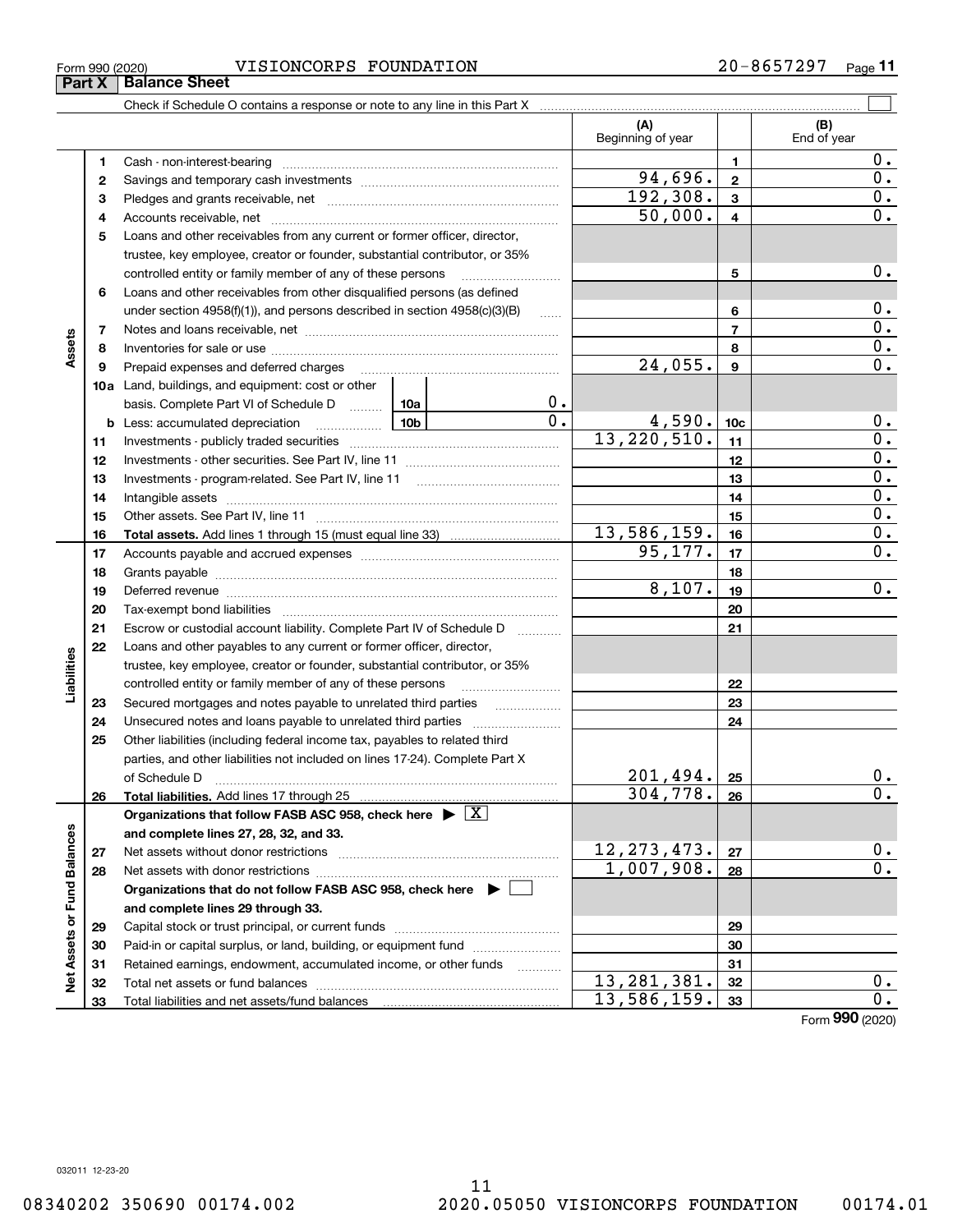|    | VISIONCORPS FOUNDATION<br>Form 990 (2020)                                                                                                                                              |                         | $20 - 8657297$             | Page 12                 |
|----|----------------------------------------------------------------------------------------------------------------------------------------------------------------------------------------|-------------------------|----------------------------|-------------------------|
|    | Part XI<br><b>Reconciliation of Net Assets</b>                                                                                                                                         |                         |                            |                         |
|    |                                                                                                                                                                                        |                         |                            | $ \mathbf{X} $          |
|    |                                                                                                                                                                                        |                         |                            |                         |
| 1  | Total revenue (must equal Part VIII, column (A), line 12)                                                                                                                              | $\mathbf{1}$            |                            | 1,039,042.              |
| 2  |                                                                                                                                                                                        | $\overline{2}$          |                            | 1,031,464.              |
| 3  | Revenue less expenses. Subtract line 2 from line 1                                                                                                                                     | $\mathbf{3}$            |                            | 7,578.                  |
| 4  |                                                                                                                                                                                        | $\overline{\mathbf{4}}$ | 13, 281, 381.              |                         |
| 5  |                                                                                                                                                                                        | 5                       |                            | 1,930,590.              |
| 6  |                                                                                                                                                                                        | 6                       |                            |                         |
| 7  |                                                                                                                                                                                        | $\overline{7}$          |                            |                         |
| 8  |                                                                                                                                                                                        | 8                       |                            |                         |
| 9  | Other changes in net assets or fund balances (explain on Schedule O)                                                                                                                   | 9                       | $\overline{-15,219,549}$ . |                         |
| 10 | Net assets or fund balances at end of year. Combine lines 3 through 9 (must equal Part X, line 32,                                                                                     |                         |                            |                         |
|    |                                                                                                                                                                                        | 10                      |                            | 0.                      |
|    | Part XII Financial Statements and Reporting                                                                                                                                            |                         |                            |                         |
|    |                                                                                                                                                                                        |                         |                            | $\vert$ X $\vert$       |
|    |                                                                                                                                                                                        |                         |                            | <b>No</b><br><b>Yes</b> |
| 1  | $\boxed{\text{X}}$ Accrual<br>Accounting method used to prepare the Form 990: [130] Cash<br>  Other                                                                                    |                         |                            |                         |
|    | If the organization changed its method of accounting from a prior year or checked "Other," explain in Schedule O.                                                                      |                         |                            |                         |
|    | 2a Were the organization's financial statements compiled or reviewed by an independent accountant?                                                                                     |                         | 2a                         | Χ                       |
|    | If "Yes," check a box below to indicate whether the financial statements for the year were compiled or reviewed on a                                                                   |                         |                            |                         |
|    | separate basis, consolidated basis, or both:                                                                                                                                           |                         |                            |                         |
|    | Separate basis<br>Consolidated basis<br>Both consolidated and separate basis                                                                                                           |                         |                            |                         |
|    | <b>b</b> Were the organization's financial statements audited by an independent accountant?                                                                                            |                         | 2b                         | X                       |
|    | If "Yes," check a box below to indicate whether the financial statements for the year were audited on a separate basis,                                                                |                         |                            |                         |
|    | consolidated basis, or both:                                                                                                                                                           |                         |                            |                         |
|    | Separate basis<br>Consolidated basis<br>Both consolidated and separate basis                                                                                                           |                         |                            |                         |
|    | c If "Yes" to line 2a or 2b, does the organization have a committee that assumes responsibility for oversight of the audit,                                                            |                         |                            |                         |
|    |                                                                                                                                                                                        |                         | 2c                         |                         |
|    | If the organization changed either its oversight process or selection process during the tax year, explain on Schedule O.                                                              |                         |                            |                         |
|    | 3a As a result of a federal award, was the organization required to undergo an audit or audits as set forth in the Single Audit                                                        |                         |                            |                         |
|    |                                                                                                                                                                                        |                         | 3a                         | x                       |
|    | b If "Yes," did the organization undergo the required audit or audits? If the organization did not undergo the required audit                                                          |                         |                            |                         |
|    | or audits, explain why on Schedule O and describe any steps taken to undergo such audits [11] or audits, explain why on Schedule O and describe any steps taken to undergo such audits |                         | 3b                         | $000 -$                 |

Form (2020) **990**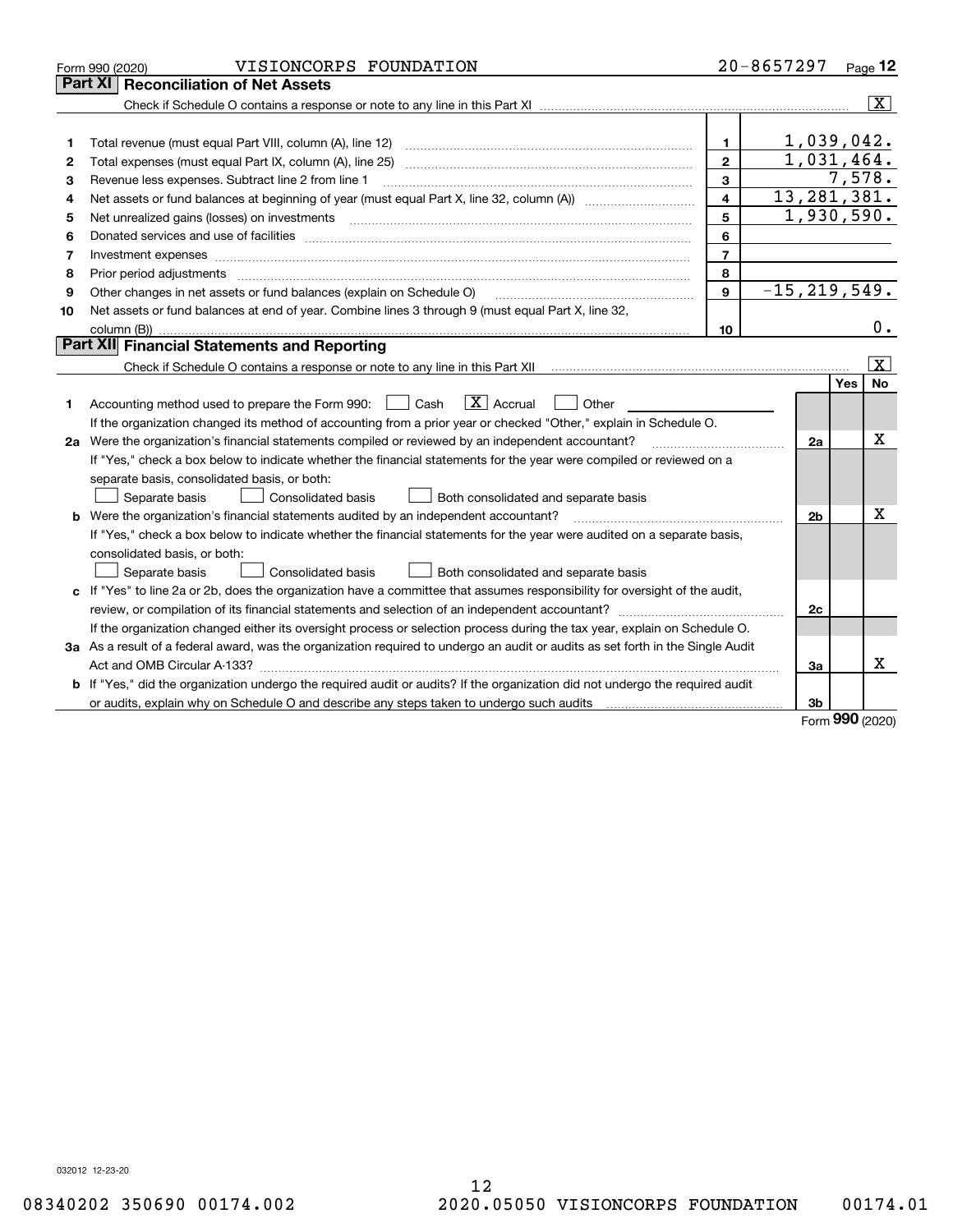| <b>SCHEDULE A</b> |
|-------------------|
|-------------------|

Department of the Treasury Internal Revenue Service

**(Form 990 or 990-EZ)**

## **Public Charity Status and Public Support**

**Complete if the organization is a section 501(c)(3) organization or a section 4947(a)(1) nonexempt charitable trust.**

**| Attach to Form 990 or Form 990-EZ.** 

**| Go to www.irs.gov/Form990 for instructions and the latest information.**

| OMB No 1545-0047                    |
|-------------------------------------|
| U20                                 |
| <b>Open to Public</b><br>Inspection |

|  | Name of the organization |
|--|--------------------------|
|--|--------------------------|

|        |            | Name of the organization                                                                                                                     |                        |                            |                                 |    |                                                      | <b>Employer identification number</b>              |  |
|--------|------------|----------------------------------------------------------------------------------------------------------------------------------------------|------------------------|----------------------------|---------------------------------|----|------------------------------------------------------|----------------------------------------------------|--|
| Part I |            |                                                                                                                                              | VISIONCORPS FOUNDATION |                            |                                 |    |                                                      | $20 - 8657297$                                     |  |
|        |            | Reason for Public Charity Status. (All organizations must complete this part.) See instructions.                                             |                        |                            |                                 |    |                                                      |                                                    |  |
|        |            | The organization is not a private foundation because it is: (For lines 1 through 12, check only one box.)                                    |                        |                            |                                 |    |                                                      |                                                    |  |
| 1.     |            | A church, convention of churches, or association of churches described in section 170(b)(1)(A)(i).                                           |                        |                            |                                 |    |                                                      |                                                    |  |
| 2      |            | A school described in section 170(b)(1)(A)(ii). (Attach Schedule E (Form 990 or 990-EZ).)                                                    |                        |                            |                                 |    |                                                      |                                                    |  |
| з      |            | A hospital or a cooperative hospital service organization described in section $170(b)(1)(A)(iii)$ .                                         |                        |                            |                                 |    |                                                      |                                                    |  |
| 4      |            | A medical research organization operated in conjunction with a hospital described in section 170(b)(1)(A)(iii). Enter the hospital's name,   |                        |                            |                                 |    |                                                      |                                                    |  |
|        |            | city, and state:                                                                                                                             |                        |                            |                                 |    |                                                      |                                                    |  |
| 5      |            | An organization operated for the benefit of a college or university owned or operated by a governmental unit described in                    |                        |                            |                                 |    |                                                      |                                                    |  |
|        |            | section 170(b)(1)(A)(iv). (Complete Part II.)                                                                                                |                        |                            |                                 |    |                                                      |                                                    |  |
| 6      |            | A federal, state, or local government or governmental unit described in section 170(b)(1)(A)(v).                                             |                        |                            |                                 |    |                                                      |                                                    |  |
|        | $7 \times$ | An organization that normally receives a substantial part of its support from a governmental unit or from the general public described in    |                        |                            |                                 |    |                                                      |                                                    |  |
|        |            | section 170(b)(1)(A)(vi). (Complete Part II.)                                                                                                |                        |                            |                                 |    |                                                      |                                                    |  |
| 8      |            | A community trust described in section 170(b)(1)(A)(vi). (Complete Part II.)                                                                 |                        |                            |                                 |    |                                                      |                                                    |  |
| 9      |            | An agricultural research organization described in section 170(b)(1)(A)(ix) operated in conjunction with a land-grant college                |                        |                            |                                 |    |                                                      |                                                    |  |
|        |            | or university or a non-land-grant college of agriculture (see instructions). Enter the name, city, and state of the college or               |                        |                            |                                 |    |                                                      |                                                    |  |
|        |            | university:                                                                                                                                  |                        |                            |                                 |    |                                                      |                                                    |  |
| 10     |            | An organization that normally receives (1) more than 33 1/3% of its support from contributions, membership fees, and gross receipts from     |                        |                            |                                 |    |                                                      |                                                    |  |
|        |            | activities related to its exempt functions, subject to certain exceptions; and (2) no more than 33 1/3% of its support from gross investment |                        |                            |                                 |    |                                                      |                                                    |  |
|        |            | income and unrelated business taxable income (less section 511 tax) from businesses acquired by the organization after June 30, 1975.        |                        |                            |                                 |    |                                                      |                                                    |  |
|        |            | See section 509(a)(2). (Complete Part III.)                                                                                                  |                        |                            |                                 |    |                                                      |                                                    |  |
| 11     |            | An organization organized and operated exclusively to test for public safety. See section 509(a)(4).                                         |                        |                            |                                 |    |                                                      |                                                    |  |
| 12     |            | An organization organized and operated exclusively for the benefit of, to perform the functions of, or to carry out the purposes of one or   |                        |                            |                                 |    |                                                      |                                                    |  |
|        |            | more publicly supported organizations described in section 509(a)(1) or section 509(a)(2). See section 509(a)(3). Check the box in           |                        |                            |                                 |    |                                                      |                                                    |  |
|        |            | lines 12a through 12d that describes the type of supporting organization and complete lines 12e, 12f, and 12g.                               |                        |                            |                                 |    |                                                      |                                                    |  |
| а      |            | Type I. A supporting organization operated, supervised, or controlled by its supported organization(s), typically by giving                  |                        |                            |                                 |    |                                                      |                                                    |  |
|        |            | the supported organization(s) the power to regularly appoint or elect a majority of the directors or trustees of the supporting              |                        |                            |                                 |    |                                                      |                                                    |  |
|        |            | organization. You must complete Part IV, Sections A and B.                                                                                   |                        |                            |                                 |    |                                                      |                                                    |  |
| b      |            | Type II. A supporting organization supervised or controlled in connection with its supported organization(s), by having                      |                        |                            |                                 |    |                                                      |                                                    |  |
|        |            | control or management of the supporting organization vested in the same persons that control or manage the supported                         |                        |                            |                                 |    |                                                      |                                                    |  |
|        |            | organization(s). You must complete Part IV, Sections A and C.                                                                                |                        |                            |                                 |    |                                                      |                                                    |  |
| с      |            | Type III functionally integrated. A supporting organization operated in connection with, and functionally integrated with,                   |                        |                            |                                 |    |                                                      |                                                    |  |
|        |            | its supported organization(s) (see instructions). You must complete Part IV, Sections A, D, and E.                                           |                        |                            |                                 |    |                                                      |                                                    |  |
| d      |            | Type III non-functionally integrated. A supporting organization operated in connection with its supported organization(s)                    |                        |                            |                                 |    |                                                      |                                                    |  |
|        |            | that is not functionally integrated. The organization generally must satisfy a distribution requirement and an attentiveness                 |                        |                            |                                 |    |                                                      |                                                    |  |
|        |            | requirement (see instructions). You must complete Part IV, Sections A and D, and Part V.                                                     |                        |                            |                                 |    |                                                      |                                                    |  |
|        |            | Check this box if the organization received a written determination from the IRS that it is a Type I, Type II, Type III                      |                        |                            |                                 |    |                                                      |                                                    |  |
|        |            | functionally integrated, or Type III non-functionally integrated supporting organization.                                                    |                        |                            |                                 |    |                                                      |                                                    |  |
|        |            | f Enter the number of supported organizations                                                                                                |                        |                            |                                 |    |                                                      |                                                    |  |
|        |            | g Provide the following information about the supported organization(s).<br>(i) Name of supported                                            | (ii) EIN               | (iii) Type of organization | (iv) Is the organization listed |    |                                                      |                                                    |  |
|        |            | organization                                                                                                                                 |                        | (described on lines 1-10   | in your governing document?     |    | (v) Amount of monetary<br>support (see instructions) | (vi) Amount of other<br>support (see instructions) |  |
|        |            |                                                                                                                                              |                        | above (see instructions))  | Yes                             | No |                                                      |                                                    |  |
|        |            |                                                                                                                                              |                        |                            |                                 |    |                                                      |                                                    |  |
|        |            |                                                                                                                                              |                        |                            |                                 |    |                                                      |                                                    |  |
|        |            |                                                                                                                                              |                        |                            |                                 |    |                                                      |                                                    |  |
|        |            |                                                                                                                                              |                        |                            |                                 |    |                                                      |                                                    |  |
|        |            |                                                                                                                                              |                        |                            |                                 |    |                                                      |                                                    |  |
|        |            |                                                                                                                                              |                        |                            |                                 |    |                                                      |                                                    |  |
|        |            |                                                                                                                                              |                        |                            |                                 |    |                                                      |                                                    |  |
|        |            |                                                                                                                                              |                        |                            |                                 |    |                                                      |                                                    |  |
| Total  |            |                                                                                                                                              |                        |                            |                                 |    |                                                      |                                                    |  |

LHA For Paperwork Reduction Act Notice, see the Instructions for Form 990 or 990-EZ. <sub>032021</sub> o1-25-21 Schedule A (Form 990 or 990-EZ) 2020 13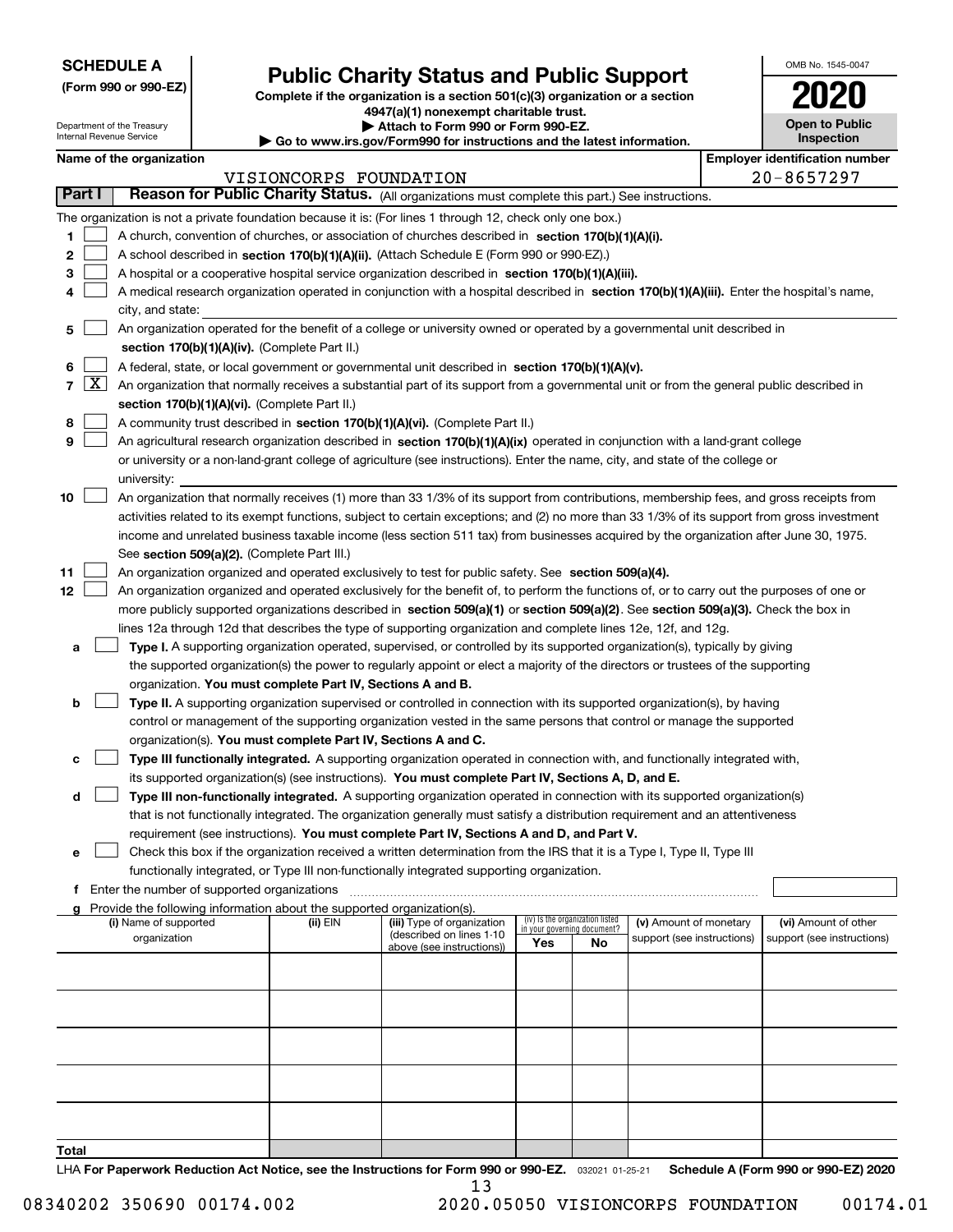**2**

(Complete only if you checked the box on line 5, 7, or 8 of Part I or if the organization failed to qualify under Part III. If the organization fails to qualify under the tests listed below, please complete Part III.) **Part II Support Schedule for Organizations Described in Sections 170(b)(1)(A)(iv) and 170(b)(1)(A)(vi)**

|    | <b>Section A. Public Support</b>                                                                                                               |           |                         |            |            |                                      |                                          |
|----|------------------------------------------------------------------------------------------------------------------------------------------------|-----------|-------------------------|------------|------------|--------------------------------------|------------------------------------------|
|    | Calendar year (or fiscal year beginning in) $\blacktriangleright$                                                                              | (a) 2016  | (b) 2017                | $(c)$ 2018 | $(d)$ 2019 | (e) 2020                             | (f) Total                                |
|    | <b>1</b> Gifts, grants, contributions, and                                                                                                     |           |                         |            |            |                                      |                                          |
|    | membership fees received. (Do not                                                                                                              |           |                         |            |            |                                      |                                          |
|    | include any "unusual grants.")                                                                                                                 | 1305545.  | 540, 520.               | 421,731.   | 714,478.   | 486,627.                             | 3468901.                                 |
|    | 2 Tax revenues levied for the organ-                                                                                                           |           |                         |            |            |                                      |                                          |
|    | ization's benefit and either paid to                                                                                                           |           |                         |            |            |                                      |                                          |
|    | or expended on its behalf                                                                                                                      |           |                         |            |            |                                      |                                          |
|    | 3 The value of services or facilities                                                                                                          |           |                         |            |            |                                      |                                          |
|    | furnished by a governmental unit to                                                                                                            |           |                         |            |            |                                      |                                          |
|    | the organization without charge                                                                                                                |           |                         |            |            |                                      |                                          |
|    | 4 Total. Add lines 1 through 3                                                                                                                 | 1305545.  | 540, 520.               | 421,731.   | 714,478.   | 486,627.                             | 3468901.                                 |
|    | 5 The portion of total contributions                                                                                                           |           |                         |            |            |                                      |                                          |
|    | by each person (other than a                                                                                                                   |           |                         |            |            |                                      |                                          |
|    | governmental unit or publicly                                                                                                                  |           |                         |            |            |                                      |                                          |
|    | supported organization) included                                                                                                               |           |                         |            |            |                                      |                                          |
|    | on line 1 that exceeds 2% of the                                                                                                               |           |                         |            |            |                                      |                                          |
|    | amount shown on line 11,                                                                                                                       |           |                         |            |            |                                      |                                          |
|    | column (f)                                                                                                                                     |           |                         |            |            |                                      | 931,947.                                 |
|    | 6 Public support. Subtract line 5 from line 4.                                                                                                 |           |                         |            |            |                                      | 2536954.                                 |
|    | <b>Section B. Total Support</b>                                                                                                                |           |                         |            |            |                                      |                                          |
|    | Calendar year (or fiscal year beginning in)                                                                                                    | (a) 2016  | (b) 2017                | $(c)$ 2018 | $(d)$ 2019 | (e) 2020                             | (f) Total                                |
|    | <b>7</b> Amounts from line 4                                                                                                                   | 1305545.  | $\overline{540}$ , 520. | 421,731.   | 714, 478.  | 486,627.                             | 3468901.                                 |
|    | 8 Gross income from interest,                                                                                                                  |           |                         |            |            |                                      |                                          |
|    | dividends, payments received on                                                                                                                |           |                         |            |            |                                      |                                          |
|    | securities loans, rents, royalties,                                                                                                            |           |                         |            |            |                                      |                                          |
|    | and income from similar sources                                                                                                                | 192, 192. | 269,087.                | 290,381.   | 385,638.   | 244,587.                             | 1381885.                                 |
|    | 9 Net income from unrelated business                                                                                                           |           |                         |            |            |                                      |                                          |
|    | activities, whether or not the                                                                                                                 |           |                         |            |            |                                      |                                          |
|    | business is regularly carried on                                                                                                               |           |                         |            |            |                                      |                                          |
|    | <b>10</b> Other income. Do not include gain                                                                                                    |           |                         |            |            |                                      |                                          |
|    | or loss from the sale of capital                                                                                                               |           |                         |            |            |                                      |                                          |
|    | assets (Explain in Part VI.)                                                                                                                   |           |                         |            |            |                                      |                                          |
|    | <b>11 Total support.</b> Add lines 7 through 10                                                                                                |           |                         |            |            |                                      | 4850786.                                 |
|    | <b>12</b> Gross receipts from related activities, etc. (see instructions)                                                                      |           |                         |            |            | 12                                   |                                          |
|    | 13 First 5 years. If the Form 990 is for the organization's first, second, third, fourth, or fifth tax year as a section 501(c)(3)             |           |                         |            |            |                                      |                                          |
|    | organization, check this box and stop here                                                                                                     |           |                         |            |            |                                      |                                          |
|    | <b>Section C. Computation of Public Support Percentage</b>                                                                                     |           |                         |            |            |                                      |                                          |
|    |                                                                                                                                                |           |                         |            |            | 14                                   | 52.30<br>%                               |
|    |                                                                                                                                                |           |                         |            |            | 15                                   | 38.08<br>$\%$                            |
|    | 16a 33 1/3% support test - 2020. If the organization did not check the box on line 13, and line 14 is 33 1/3% or more, check this box and      |           |                         |            |            |                                      |                                          |
|    | stop here. The organization qualifies as a publicly supported organization                                                                     |           |                         |            |            |                                      | $\blacktriangleright$ $\boxed{\text{X}}$ |
|    | b 33 1/3% support test - 2019. If the organization did not check a box on line 13 or 16a, and line 15 is 33 1/3% or more, check this box       |           |                         |            |            |                                      |                                          |
|    | and stop here. The organization qualifies as a publicly supported organization                                                                 |           |                         |            |            |                                      |                                          |
|    | 17a 10% -facts-and-circumstances test - 2020. If the organization did not check a box on line 13, 16a, or 16b, and line 14 is 10% or more,     |           |                         |            |            |                                      |                                          |
|    | and if the organization meets the facts-and-circumstances test, check this box and stop here. Explain in Part VI how the organization          |           |                         |            |            |                                      |                                          |
|    | meets the facts-and-circumstances test. The organization qualifies as a publicly supported organization                                        |           |                         |            |            |                                      |                                          |
|    | <b>b 10% -facts-and-circumstances test - 2019.</b> If the organization did not check a box on line 13, 16a, 16b, or 17a, and line 15 is 10% or |           |                         |            |            |                                      |                                          |
|    | more, and if the organization meets the facts-and-circumstances test, check this box and stop here. Explain in Part VI how the                 |           |                         |            |            |                                      |                                          |
|    | organization meets the facts-and-circumstances test. The organization qualifies as a publicly supported organization                           |           |                         |            |            |                                      |                                          |
| 18 | Private foundation. If the organization did not check a box on line 13, 16a, 16b, 17a, or 17b, check this box and see instructions             |           |                         |            |            |                                      |                                          |
|    |                                                                                                                                                |           |                         |            |            | Schedule A (Form 990 or 990-EZ) 2020 |                                          |

**Schedule A (Form 990 or 990-EZ) 2020**

032022 01-25-21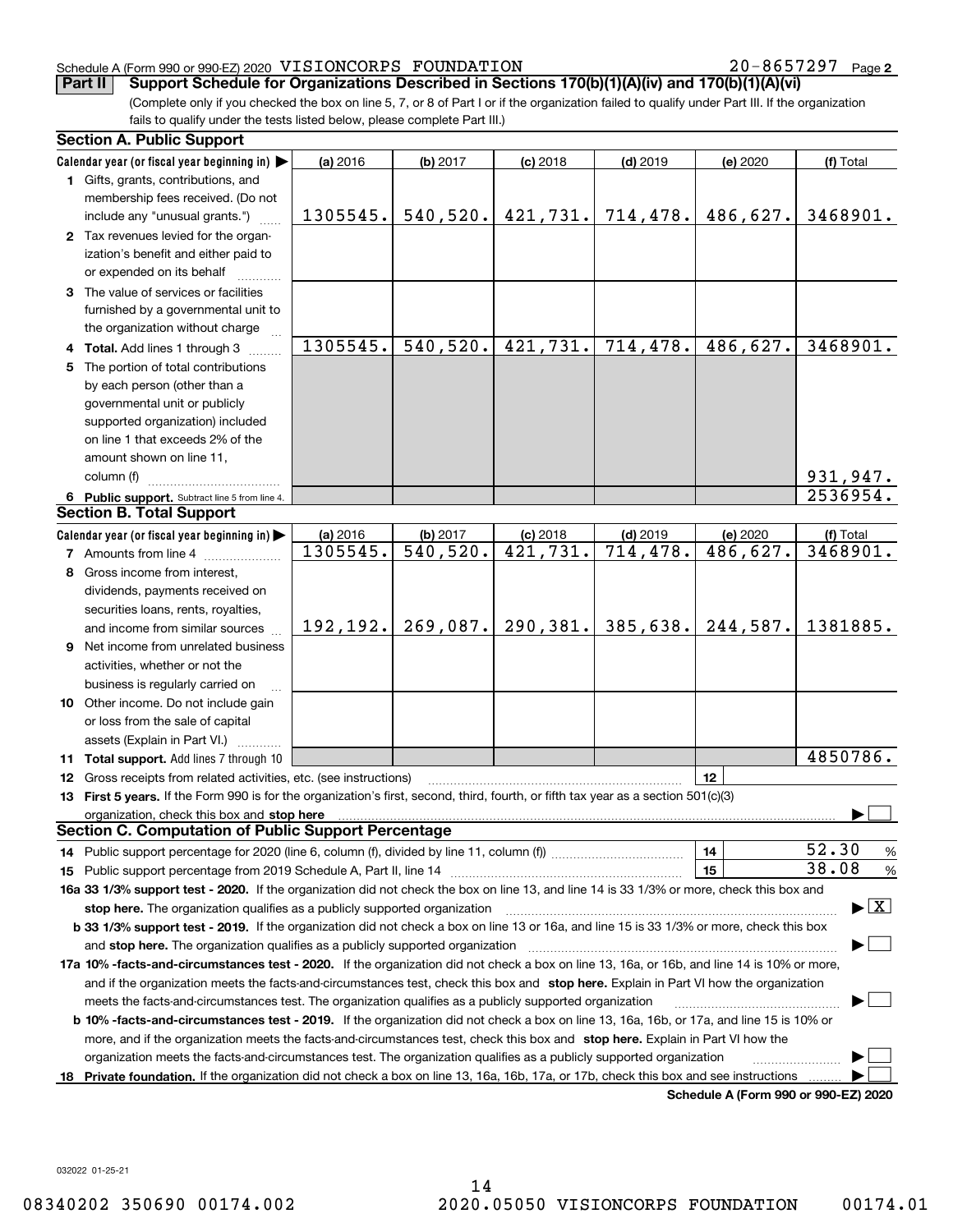(Complete only if you checked the box on line 10 of Part I or if the organization failed to qualify under Part II. If the organization fails to qualify under the tests listed below, please complete Part II.)

|    | <b>Section A. Public Support</b>                                                                                                                                                                                                    |          |          |                 |            |          |                                      |
|----|-------------------------------------------------------------------------------------------------------------------------------------------------------------------------------------------------------------------------------------|----------|----------|-----------------|------------|----------|--------------------------------------|
|    | Calendar year (or fiscal year beginning in) $\blacktriangleright$                                                                                                                                                                   | (a) 2016 | (b) 2017 | <b>(c)</b> 2018 | $(d)$ 2019 | (e) 2020 | (f) Total                            |
|    | 1 Gifts, grants, contributions, and                                                                                                                                                                                                 |          |          |                 |            |          |                                      |
|    | membership fees received. (Do not                                                                                                                                                                                                   |          |          |                 |            |          |                                      |
|    | include any "unusual grants.")                                                                                                                                                                                                      |          |          |                 |            |          |                                      |
|    | <b>2</b> Gross receipts from admissions,<br>merchandise sold or services per-<br>formed, or facilities furnished in<br>any activity that is related to the<br>organization's tax-exempt purpose                                     |          |          |                 |            |          |                                      |
|    | 3 Gross receipts from activities that<br>are not an unrelated trade or bus-                                                                                                                                                         |          |          |                 |            |          |                                      |
|    | iness under section 513                                                                                                                                                                                                             |          |          |                 |            |          |                                      |
|    | 4 Tax revenues levied for the organ-<br>ization's benefit and either paid to<br>or expended on its behalf<br>.                                                                                                                      |          |          |                 |            |          |                                      |
|    | 5 The value of services or facilities<br>furnished by a governmental unit to                                                                                                                                                        |          |          |                 |            |          |                                      |
|    | the organization without charge                                                                                                                                                                                                     |          |          |                 |            |          |                                      |
|    | <b>6 Total.</b> Add lines 1 through 5                                                                                                                                                                                               |          |          |                 |            |          |                                      |
|    | 7a Amounts included on lines 1, 2, and<br>3 received from disqualified persons                                                                                                                                                      |          |          |                 |            |          |                                      |
|    | <b>b</b> Amounts included on lines 2 and 3 received<br>from other than disqualified persons that<br>exceed the greater of \$5,000 or 1% of the<br>amount on line 13 for the year                                                    |          |          |                 |            |          |                                      |
|    | c Add lines 7a and 7b                                                                                                                                                                                                               |          |          |                 |            |          |                                      |
|    | 8 Public support. (Subtract line 7c from line 6.)                                                                                                                                                                                   |          |          |                 |            |          |                                      |
|    | <b>Section B. Total Support</b>                                                                                                                                                                                                     |          |          |                 |            |          |                                      |
|    | Calendar year (or fiscal year beginning in)                                                                                                                                                                                         | (a) 2016 | (b) 2017 | <b>(c)</b> 2018 | $(d)$ 2019 | (e) 2020 | (f) Total                            |
|    | 9 Amounts from line 6<br><b>10a</b> Gross income from interest,<br>dividends, payments received on<br>securities loans, rents, royalties,<br>and income from similar sources                                                        |          |          |                 |            |          |                                      |
|    | <b>b</b> Unrelated business taxable income<br>(less section 511 taxes) from businesses<br>acquired after June 30, 1975                                                                                                              |          |          |                 |            |          |                                      |
|    | c Add lines 10a and 10b                                                                                                                                                                                                             |          |          |                 |            |          |                                      |
|    | 11 Net income from unrelated business<br>activities not included in line 10b,<br>whether or not the business is<br>regularly carried on                                                                                             |          |          |                 |            |          |                                      |
|    | <b>12</b> Other income. Do not include gain<br>or loss from the sale of capital<br>assets (Explain in Part VI.)                                                                                                                     |          |          |                 |            |          |                                      |
|    | 13 Total support. (Add lines 9, 10c, 11, and 12.)                                                                                                                                                                                   |          |          |                 |            |          |                                      |
|    | 14 First 5 years. If the Form 990 is for the organization's first, second, third, fourth, or fifth tax year as a section 501(c)(3) organization,                                                                                    |          |          |                 |            |          |                                      |
|    | check this box and stop here <b>contractly constructed</b> the state of the state of the state of the state of the state of the state of the state of the state of the state of the state of the state of the state of the state of |          |          |                 |            |          |                                      |
|    | <b>Section C. Computation of Public Support Percentage</b>                                                                                                                                                                          |          |          |                 |            |          |                                      |
|    |                                                                                                                                                                                                                                     |          |          |                 |            | 15       | %                                    |
|    | 16 Public support percentage from 2019 Schedule A, Part III, line 15<br><b>Section D. Computation of Investment Income Percentage</b>                                                                                               |          |          |                 |            | 16       | %                                    |
|    |                                                                                                                                                                                                                                     |          |          |                 |            |          |                                      |
| 17 | Investment income percentage from 2019 Schedule A, Part III, line 17                                                                                                                                                                |          |          |                 |            | 17<br>18 | $\%$<br>%                            |
| 18 | 19a 33 1/3% support tests - 2020. If the organization did not check the box on line 14, and line 15 is more than 33 1/3%, and line 17 is not                                                                                        |          |          |                 |            |          |                                      |
|    | more than 33 1/3%, check this box and stop here. The organization qualifies as a publicly supported organization                                                                                                                    |          |          |                 |            |          | ▶                                    |
|    | b 33 1/3% support tests - 2019. If the organization did not check a box on line 14 or line 19a, and line 16 is more than 33 1/3%, and                                                                                               |          |          |                 |            |          |                                      |
|    | line 18 is not more than 33 1/3%, check this box and stop here. The organization qualifies as a publicly supported organization                                                                                                     |          |          |                 |            |          |                                      |
| 20 | Private foundation. If the organization did not check a box on line 14, 19a, or 19b, check this box and see instructions                                                                                                            |          |          |                 |            |          |                                      |
|    | 032023 01-25-21                                                                                                                                                                                                                     |          |          |                 |            |          | Schedule A (Form 990 or 990-EZ) 2020 |
|    |                                                                                                                                                                                                                                     |          | 15       |                 |            |          |                                      |

 <sup>08340202 350690 00174.002 2020.05050</sup> VISIONCORPS FOUNDATION 00174.01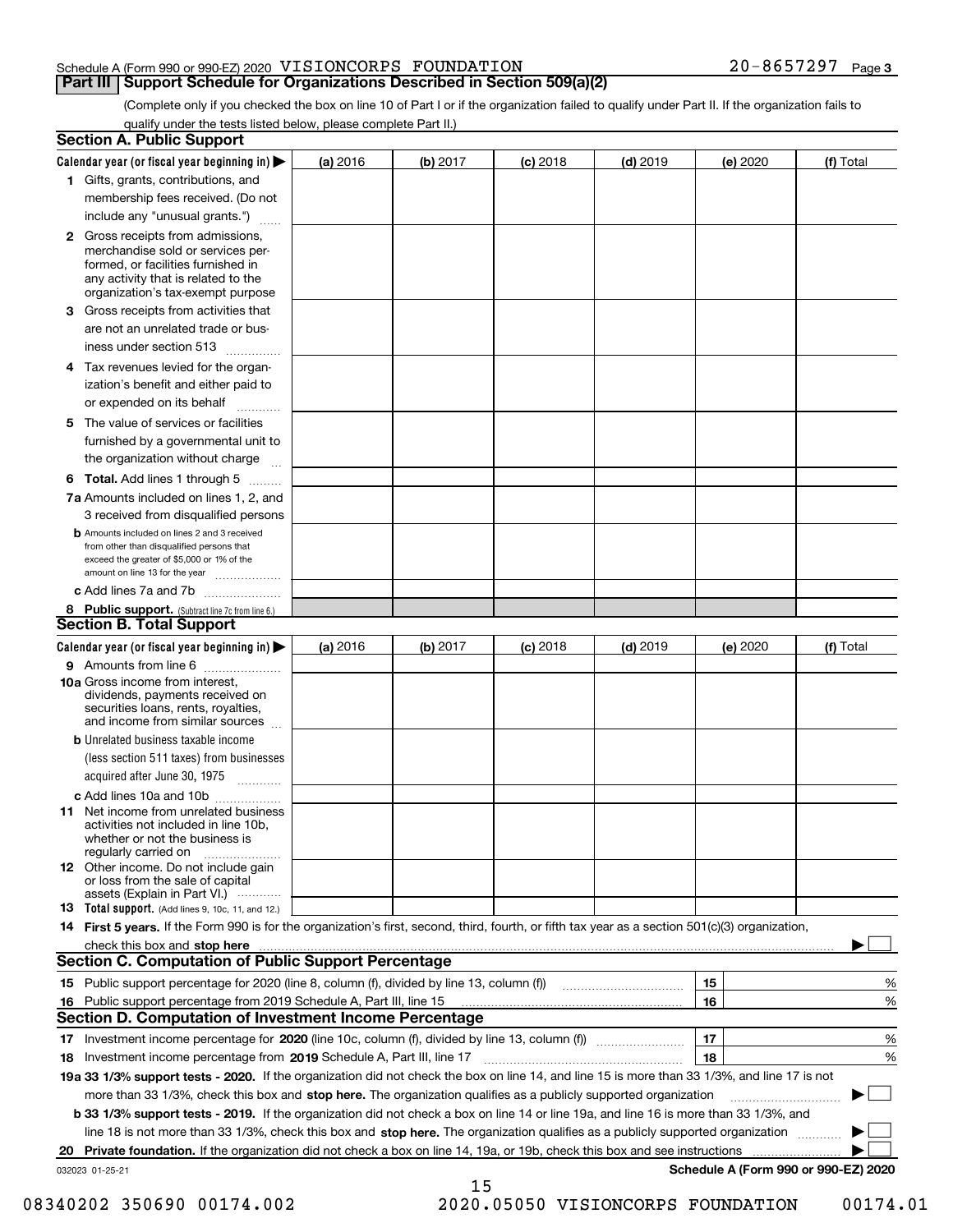**1**

**2**

**3a**

**3b**

**3c**

**4a**

**4b**

**4c**

**5a**

**5b5c**

**6**

**7**

**8**

**9a**

**9b**

**9c**

**10a**

**10b**

**YesNo**

### **Part IV Supporting Organizations**

(Complete only if you checked a box in line 12 on Part I. If you checked box 12a, Part I, complete Sections A and B. If you checked box 12b, Part I, complete Sections A and C. If you checked box 12c, Part I, complete Sections A, D, and E. If you checked box 12d, Part I, complete Sections A and D, and complete Part V.)

#### **Section A. All Supporting Organizations**

- **1** Are all of the organization's supported organizations listed by name in the organization's governing documents? If "No," describe in **Part VI** how the supported organizations are designated. If designated by *class or purpose, describe the designation. If historic and continuing relationship, explain.*
- **2** Did the organization have any supported organization that does not have an IRS determination of status under section 509(a)(1) or (2)? If "Yes," explain in Part VI how the organization determined that the supported *organization was described in section 509(a)(1) or (2).*
- **3a** Did the organization have a supported organization described in section 501(c)(4), (5), or (6)? If "Yes," answer *lines 3b and 3c below.*
- **b** Did the organization confirm that each supported organization qualified under section 501(c)(4), (5), or (6) and satisfied the public support tests under section 509(a)(2)? If "Yes," describe in **Part VI** when and how the *organization made the determination.*
- **c**Did the organization ensure that all support to such organizations was used exclusively for section 170(c)(2)(B) purposes? If "Yes," explain in **Part VI** what controls the organization put in place to ensure such use.
- **4a***If* Was any supported organization not organized in the United States ("foreign supported organization")? *"Yes," and if you checked box 12a or 12b in Part I, answer lines 4b and 4c below.*
- **b** Did the organization have ultimate control and discretion in deciding whether to make grants to the foreign supported organization? If "Yes," describe in **Part VI** how the organization had such control and discretion *despite being controlled or supervised by or in connection with its supported organizations.*
- **c** Did the organization support any foreign supported organization that does not have an IRS determination under sections 501(c)(3) and 509(a)(1) or (2)? If "Yes," explain in **Part VI** what controls the organization used *to ensure that all support to the foreign supported organization was used exclusively for section 170(c)(2)(B) purposes.*
- **5a** Did the organization add, substitute, or remove any supported organizations during the tax year? If "Yes," answer lines 5b and 5c below (if applicable). Also, provide detail in **Part VI,** including (i) the names and EIN *numbers of the supported organizations added, substituted, or removed; (ii) the reasons for each such action; (iii) the authority under the organization's organizing document authorizing such action; and (iv) how the action was accomplished (such as by amendment to the organizing document).*
- **b** Type I or Type II only. Was any added or substituted supported organization part of a class already designated in the organization's organizing document?
- **cSubstitutions only.**  Was the substitution the result of an event beyond the organization's control?
- **6** Did the organization provide support (whether in the form of grants or the provision of services or facilities) to **Part VI.** *If "Yes," provide detail in* support or benefit one or more of the filing organization's supported organizations? anyone other than (i) its supported organizations, (ii) individuals that are part of the charitable class benefited by one or more of its supported organizations, or (iii) other supporting organizations that also
- **7**Did the organization provide a grant, loan, compensation, or other similar payment to a substantial contributor *If "Yes," complete Part I of Schedule L (Form 990 or 990-EZ).* regard to a substantial contributor? (as defined in section 4958(c)(3)(C)), a family member of a substantial contributor, or a 35% controlled entity with
- **8** Did the organization make a loan to a disqualified person (as defined in section 4958) not described in line 7? *If "Yes," complete Part I of Schedule L (Form 990 or 990-EZ).*
- **9a** Was the organization controlled directly or indirectly at any time during the tax year by one or more in section 509(a)(1) or (2))? If "Yes," *provide detail in* <code>Part VI.</code> disqualified persons, as defined in section 4946 (other than foundation managers and organizations described
- **b** Did one or more disqualified persons (as defined in line 9a) hold a controlling interest in any entity in which the supporting organization had an interest? If "Yes," provide detail in P**art VI**.
- **c**Did a disqualified person (as defined in line 9a) have an ownership interest in, or derive any personal benefit from, assets in which the supporting organization also had an interest? If "Yes," provide detail in P**art VI.**
- **10a** Was the organization subject to the excess business holdings rules of section 4943 because of section supporting organizations)? If "Yes," answer line 10b below. 4943(f) (regarding certain Type II supporting organizations, and all Type III non-functionally integrated
- **b** Did the organization have any excess business holdings in the tax year? (Use Schedule C, Form 4720, to *determine whether the organization had excess business holdings.)*

16

032024 01-25-21

**Schedule A (Form 990 or 990-EZ) 2020**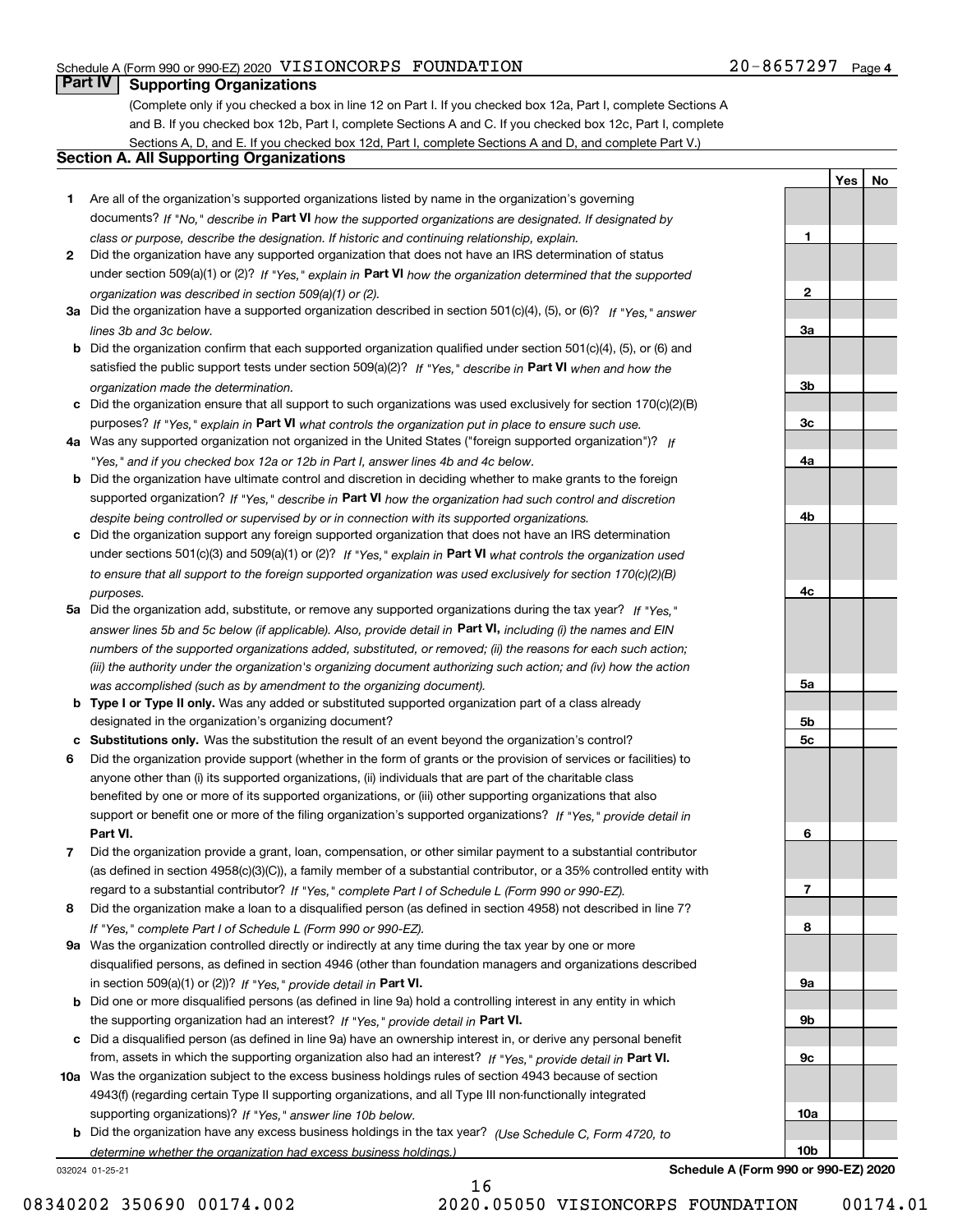#### Schedule A (Form 990 or 990-EZ) 2020 Page VISIONCORPS FOUNDATION 20-8657297 **Part IV Supporting Organizations** *(continued)*

|    | Part IV<br>Supporting Organizations (continued)                                                                                                                                                                                                             |     |     |    |
|----|-------------------------------------------------------------------------------------------------------------------------------------------------------------------------------------------------------------------------------------------------------------|-----|-----|----|
|    |                                                                                                                                                                                                                                                             |     | Yes | No |
| 11 | Has the organization accepted a gift or contribution from any of the following persons?                                                                                                                                                                     |     |     |    |
|    | a A person who directly or indirectly controls, either alone or together with persons described in lines 11b and                                                                                                                                            |     |     |    |
|    | 11c below, the governing body of a supported organization?                                                                                                                                                                                                  | 11a |     |    |
|    | <b>b</b> A family member of a person described in line 11a above?                                                                                                                                                                                           | 11b |     |    |
|    | c A 35% controlled entity of a person described in line 11a or 11b above? If "Yes" to line 11a, 11b, or 11c, provide                                                                                                                                        |     |     |    |
|    | detail in Part VI.                                                                                                                                                                                                                                          | 11c |     |    |
|    | <b>Section B. Type I Supporting Organizations</b>                                                                                                                                                                                                           |     |     |    |
|    |                                                                                                                                                                                                                                                             |     | Yes | No |
| 1  | Did the governing body, members of the governing body, officers acting in their official capacity, or membership of one or<br>more supported organizations have the power to regularly appoint or elect at least a majority of the organization's officers, |     |     |    |
|    | directors, or trustees at all times during the tax year? If "No," describe in Part VI how the supported organization(s)                                                                                                                                     |     |     |    |
|    | effectively operated, supervised, or controlled the organization's activities. If the organization had more than one supported                                                                                                                              |     |     |    |
|    | organization, describe how the powers to appoint and/or remove officers, directors, or trustees were allocated among the                                                                                                                                    |     |     |    |
|    | supported organizations and what conditions or restrictions, if any, applied to such powers during the tax year.                                                                                                                                            | 1   |     |    |
| 2  | Did the organization operate for the benefit of any supported organization other than the supported                                                                                                                                                         |     |     |    |
|    | organization(s) that operated, supervised, or controlled the supporting organization? If "Yes," explain in                                                                                                                                                  |     |     |    |
|    | Part VI how providing such benefit carried out the purposes of the supported organization(s) that operated,                                                                                                                                                 |     |     |    |
|    | supervised, or controlled the supporting organization.<br>Section C. Type II Supporting Organizations                                                                                                                                                       | 2   |     |    |
|    |                                                                                                                                                                                                                                                             |     |     |    |
|    |                                                                                                                                                                                                                                                             |     | Yes | No |
| 1. | Were a majority of the organization's directors or trustees during the tax year also a majority of the directors<br>or trustees of each of the organization's supported organization(s)? If "No," describe in Part VI how control                           |     |     |    |
|    |                                                                                                                                                                                                                                                             |     |     |    |
|    | or management of the supporting organization was vested in the same persons that controlled or managed                                                                                                                                                      | 1   |     |    |
|    | the supported organization(s).<br>Section D. All Type III Supporting Organizations                                                                                                                                                                          |     |     |    |
|    |                                                                                                                                                                                                                                                             |     | Yes | No |
| 1  | Did the organization provide to each of its supported organizations, by the last day of the fifth month of the                                                                                                                                              |     |     |    |
|    | organization's tax year, (i) a written notice describing the type and amount of support provided during the prior tax                                                                                                                                       |     |     |    |
|    | year, (ii) a copy of the Form 990 that was most recently filed as of the date of notification, and (iii) copies of the                                                                                                                                      |     |     |    |
|    | organization's governing documents in effect on the date of notification, to the extent not previously provided?                                                                                                                                            | 1   |     |    |
| 2  | Were any of the organization's officers, directors, or trustees either (i) appointed or elected by the supported                                                                                                                                            |     |     |    |
|    |                                                                                                                                                                                                                                                             |     |     |    |
|    | organization(s) or (ii) serving on the governing body of a supported organization? If "No," explain in Part VI how                                                                                                                                          | 2   |     |    |
| 3  | the organization maintained a close and continuous working relationship with the supported organization(s).<br>By reason of the relationship described in line 2, above, did the organization's supported organizations have a                              |     |     |    |
|    | significant voice in the organization's investment policies and in directing the use of the organization's                                                                                                                                                  |     |     |    |
|    | income or assets at all times during the tax year? If "Yes," describe in Part VI the role the organization's                                                                                                                                                |     |     |    |
|    | supported organizations played in this regard.                                                                                                                                                                                                              | з   |     |    |
|    | Section E. Type III Functionally Integrated Supporting Organizations                                                                                                                                                                                        |     |     |    |
| 1. | Check the box next to the method that the organization used to satisfy the Integral Part Test during the year (see instructions).                                                                                                                           |     |     |    |
| a  | The organization satisfied the Activities Test. Complete line 2 below.                                                                                                                                                                                      |     |     |    |
| b  | The organization is the parent of each of its supported organizations. Complete line 3 below.                                                                                                                                                               |     |     |    |
| c  | The organization supported a governmental entity. Describe in Part VI how you supported a governmental entity (see instructions)                                                                                                                            |     |     |    |
| 2  | Activities Test. Answer lines 2a and 2b below.                                                                                                                                                                                                              |     | Yes | No |
| а  | Did substantially all of the organization's activities during the tax year directly further the exempt purposes of                                                                                                                                          |     |     |    |
|    | the supported organization(s) to which the organization was responsive? If "Yes." then in Part VI identify                                                                                                                                                  |     |     |    |
|    | those supported organizations and explain how these activities directly furthered their exempt purposes,                                                                                                                                                    |     |     |    |
|    | how the organization was responsive to those supported organizations, and how the organization determined                                                                                                                                                   |     |     |    |
|    | that these activities constituted substantially all of its activities.                                                                                                                                                                                      | 2a  |     |    |
| b  | Did the activities described in line 2a, above, constitute activities that, but for the organization's involvement,                                                                                                                                         |     |     |    |
|    | one or more of the organization's supported organization(s) would have been engaged in? If "Yes," explain in                                                                                                                                                |     |     |    |
|    | Part VI the reasons for the organization's position that its supported organization(s) would have engaged in                                                                                                                                                |     |     |    |
|    |                                                                                                                                                                                                                                                             |     |     |    |

- *these activities but for the organization's involvement.*
- **3** Parent of Supported Organizations. Answer lines 3a and 3b below.

**a** Did the organization have the power to regularly appoint or elect a majority of the officers, directors, or trustees of each of the supported organizations? If "Yes" or "No" provide details in **Part VI.** 

032025 01-25-21 **b** Did the organization exercise a substantial degree of direction over the policies, programs, and activities of each of its supported organizations? If "Yes," describe in Part VI the role played by the organization in this regard.

17

**Schedule A (Form 990 or 990-EZ) 2020**

**2b**

**3a**

**3b**

08340202 350690 00174.002 2020.05050 VISIONCORPS FOUNDATION 00174.01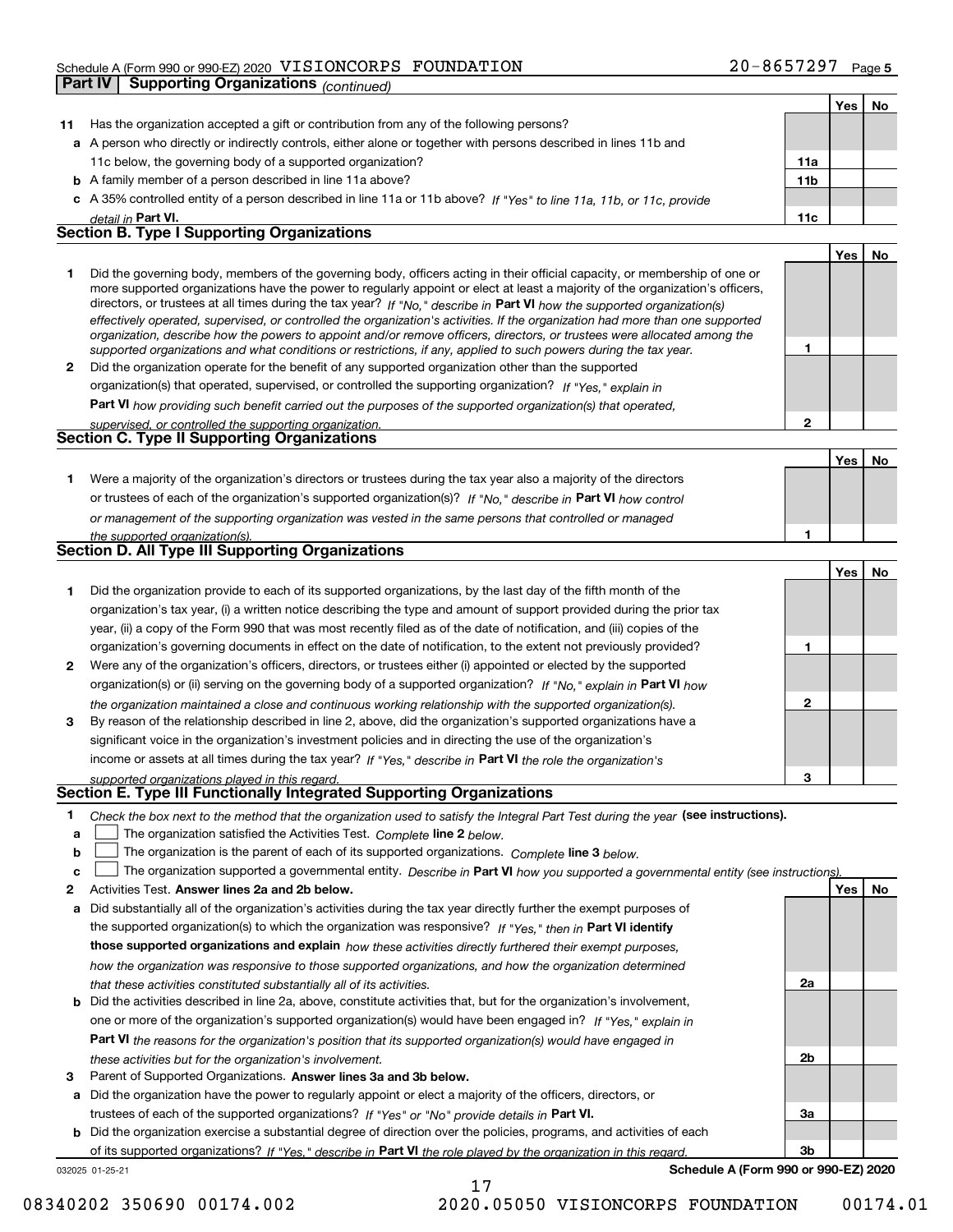#### Schedule A (Form 990 or 990-EZ) 2020 Page VISIONCORPS FOUNDATION 20-8657297 **Part V Type III Non-Functionally Integrated 509(a)(3) Supporting Organizations**

1 Check here if the organization satisfied the Integral Part Test as a qualifying trust on Nov. 20, 1970 (explain in Part VI). See instructions. All other Type III non-functionally integrated supporting organizations must complete Sections A through E.

|              | Section A - Adjusted Net Income                                                                                                   |                | (A) Prior Year | (B) Current Year<br>(optional) |
|--------------|-----------------------------------------------------------------------------------------------------------------------------------|----------------|----------------|--------------------------------|
| 1            | Net short-term capital gain                                                                                                       | 1              |                |                                |
| 2            | Recoveries of prior-year distributions                                                                                            | $\overline{2}$ |                |                                |
| 3            | Other gross income (see instructions)                                                                                             | 3              |                |                                |
| 4            | Add lines 1 through 3.                                                                                                            | 4              |                |                                |
| 5            | Depreciation and depletion                                                                                                        | 5              |                |                                |
| 6            | Portion of operating expenses paid or incurred for production or                                                                  |                |                |                                |
|              | collection of gross income or for management, conservation, or                                                                    |                |                |                                |
|              | maintenance of property held for production of income (see instructions)                                                          | 6              |                |                                |
| 7            | Other expenses (see instructions)                                                                                                 | $\overline{7}$ |                |                                |
| 8            | <b>Adjusted Net Income</b> (subtract lines 5, 6, and 7 from line 4)                                                               | 8              |                |                                |
|              | <b>Section B - Minimum Asset Amount</b>                                                                                           |                | (A) Prior Year | (B) Current Year<br>(optional) |
| 1            | Aggregate fair market value of all non-exempt-use assets (see                                                                     |                |                |                                |
|              | instructions for short tax year or assets held for part of year):                                                                 |                |                |                                |
|              | <b>a</b> Average monthly value of securities                                                                                      | 1a             |                |                                |
|              | <b>b</b> Average monthly cash balances                                                                                            | 1b             |                |                                |
|              | c Fair market value of other non-exempt-use assets                                                                                | 1c             |                |                                |
|              | d Total (add lines 1a, 1b, and 1c)                                                                                                | 1d             |                |                                |
|              | e Discount claimed for blockage or other factors                                                                                  |                |                |                                |
|              | (explain in detail in Part VI):                                                                                                   |                |                |                                |
| $\mathbf{2}$ | Acquisition indebtedness applicable to non-exempt-use assets                                                                      | 2              |                |                                |
| 3            | Subtract line 2 from line 1d.                                                                                                     | 3              |                |                                |
| 4            | Cash deemed held for exempt use. Enter 0.015 of line 3 (for greater amount,                                                       |                |                |                                |
|              | see instructions)                                                                                                                 | 4              |                |                                |
| 5            | Net value of non-exempt-use assets (subtract line 4 from line 3)                                                                  | 5              |                |                                |
| 6            | Multiply line 5 by 0.035.                                                                                                         | 6              |                |                                |
| 7            | Recoveries of prior-year distributions                                                                                            | $\overline{7}$ |                |                                |
| 8            | Minimum Asset Amount (add line 7 to line 6)                                                                                       | 8              |                |                                |
|              | <b>Section C - Distributable Amount</b>                                                                                           |                |                | <b>Current Year</b>            |
| 1            | Adjusted net income for prior year (from Section A, line 8, column A)                                                             | 1              |                |                                |
| 2            | Enter 0.85 of line 1.                                                                                                             | $\overline{2}$ |                |                                |
| з            | Minimum asset amount for prior year (from Section B, line 8, column A)                                                            | 3              |                |                                |
| 4            | Enter greater of line 2 or line 3.                                                                                                | 4              |                |                                |
| 5            | Income tax imposed in prior year                                                                                                  | 5              |                |                                |
| 6            | <b>Distributable Amount.</b> Subtract line 5 from line 4, unless subject to                                                       |                |                |                                |
|              | emergency temporary reduction (see instructions).                                                                                 | 6              |                |                                |
| 7            | Check here if the current year is the organization's first as a non-functionally integrated Type III supporting organization (see |                |                |                                |

instructions).

**1**

**Schedule A (Form 990 or 990-EZ) 2020**

032026 01-25-21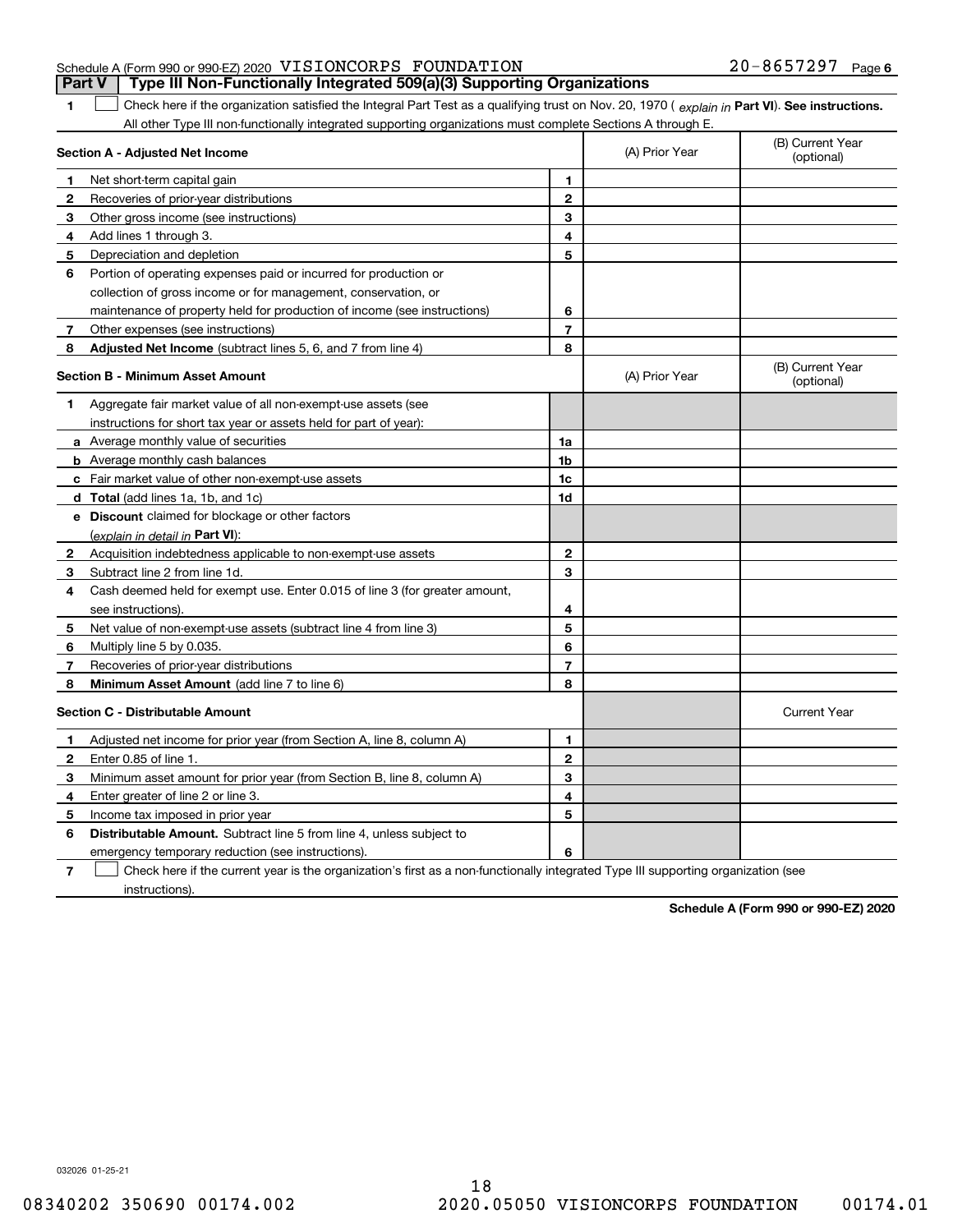| <b>Part V</b>  | Type III Non-Functionally Integrated 509(a)(3) Supporting Organizations                    |                                    | (continued)                                   |                                                  |
|----------------|--------------------------------------------------------------------------------------------|------------------------------------|-----------------------------------------------|--------------------------------------------------|
|                | <b>Section D - Distributions</b>                                                           |                                    |                                               | <b>Current Year</b>                              |
| 1              | Amounts paid to supported organizations to accomplish exempt purposes                      |                                    | 1                                             |                                                  |
| 2              | Amounts paid to perform activity that directly furthers exempt purposes of supported       |                                    |                                               |                                                  |
|                | organizations, in excess of income from activity                                           | 2                                  |                                               |                                                  |
| 3              | Administrative expenses paid to accomplish exempt purposes of supported organizations      |                                    | 3                                             |                                                  |
| 4              | Amounts paid to acquire exempt-use assets                                                  |                                    | 4                                             |                                                  |
| 5              | Qualified set aside amounts (prior IRS approval required - provide details in Part VI)     |                                    | 5                                             |                                                  |
| 6              | Other distributions ( <i>describe in</i> Part VI). See instructions.                       |                                    | 6                                             |                                                  |
| 7              | Total annual distributions. Add lines 1 through 6.                                         |                                    | 7                                             |                                                  |
| 8              | Distributions to attentive supported organizations to which the organization is responsive |                                    |                                               |                                                  |
|                | (provide details in Part VI). See instructions.                                            |                                    | 8                                             |                                                  |
| 9              | Distributable amount for 2020 from Section C, line 6                                       |                                    | 9                                             |                                                  |
| 10             | Line 8 amount divided by line 9 amount                                                     |                                    | 10                                            |                                                  |
|                | <b>Section E - Distribution Allocations</b> (see instructions)                             | (i)<br><b>Excess Distributions</b> | (ii)<br><b>Underdistributions</b><br>Pre-2020 | (iii)<br><b>Distributable</b><br>Amount for 2020 |
| 1              | Distributable amount for 2020 from Section C, line 6                                       |                                    |                                               |                                                  |
| $\mathbf{2}$   | Underdistributions, if any, for years prior to 2020 (reason-                               |                                    |                                               |                                                  |
|                | able cause required - explain in Part VI). See instructions.                               |                                    |                                               |                                                  |
| 3              | Excess distributions carryover, if any, to 2020                                            |                                    |                                               |                                                  |
|                | a From 2015                                                                                |                                    |                                               |                                                  |
|                | $b$ From 2016                                                                              |                                    |                                               |                                                  |
|                | c From 2017                                                                                |                                    |                                               |                                                  |
|                | <b>d</b> From 2018                                                                         |                                    |                                               |                                                  |
|                | e From 2019                                                                                |                                    |                                               |                                                  |
|                | f Total of lines 3a through 3e                                                             |                                    |                                               |                                                  |
|                | g Applied to underdistributions of prior years                                             |                                    |                                               |                                                  |
|                | <b>h</b> Applied to 2020 distributable amount                                              |                                    |                                               |                                                  |
|                | Carryover from 2015 not applied (see instructions)                                         |                                    |                                               |                                                  |
|                | Remainder. Subtract lines 3g, 3h, and 3i from line 3f.                                     |                                    |                                               |                                                  |
| 4              | Distributions for 2020 from Section D,                                                     |                                    |                                               |                                                  |
|                | line $7:$                                                                                  |                                    |                                               |                                                  |
|                | a Applied to underdistributions of prior years                                             |                                    |                                               |                                                  |
|                | <b>b</b> Applied to 2020 distributable amount                                              |                                    |                                               |                                                  |
|                | c Remainder. Subtract lines 4a and 4b from line 4.                                         |                                    |                                               |                                                  |
| 5              | Remaining underdistributions for years prior to 2020, if                                   |                                    |                                               |                                                  |
|                | any. Subtract lines 3g and 4a from line 2. For result greater                              |                                    |                                               |                                                  |
|                | than zero, explain in Part VI. See instructions.                                           |                                    |                                               |                                                  |
| 6              | Remaining underdistributions for 2020. Subtract lines 3h                                   |                                    |                                               |                                                  |
|                | and 4b from line 1. For result greater than zero, explain in                               |                                    |                                               |                                                  |
|                | <b>Part VI.</b> See instructions.                                                          |                                    |                                               |                                                  |
| $\overline{7}$ | Excess distributions carryover to 2021. Add lines 3j                                       |                                    |                                               |                                                  |
|                | and 4c.                                                                                    |                                    |                                               |                                                  |
| 8              | Breakdown of line 7:                                                                       |                                    |                                               |                                                  |
|                | a Excess from 2016                                                                         |                                    |                                               |                                                  |
|                | <b>b</b> Excess from 2017                                                                  |                                    |                                               |                                                  |
|                | c Excess from 2018                                                                         |                                    |                                               |                                                  |
|                | d Excess from 2019                                                                         |                                    |                                               |                                                  |
|                | e Excess from 2020                                                                         |                                    |                                               |                                                  |

**Schedule A (Form 990 or 990-EZ) 2020**

032027 01-25-21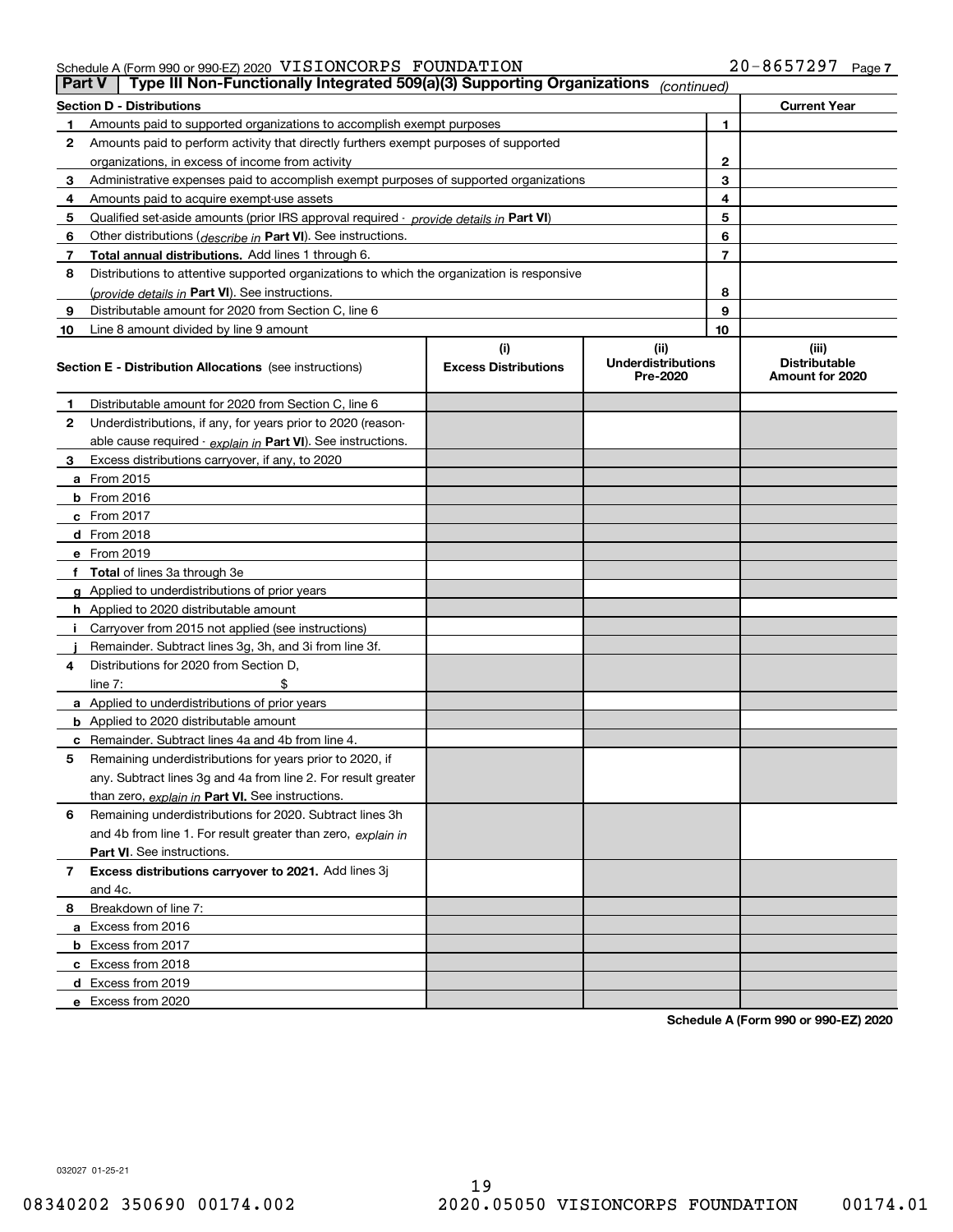**8** 20-8657297

Part VI | Supplemental Information. Provide the explanations required by Part II, line 10; Part II, line 17a or 17b; Part III, line 12; Part IV, Section A, lines 1, 2, 3b, 3c, 4b, 4c, 5a, 6, 9a, 9b, 9c, 11a, 11b, and 11c; Part IV, Section B, lines 1 and 2; Part IV, Section C, line 1; Part IV, Section D, lines 2 and 3; Part IV, Section E, lines 1c, 2a, 2b, 3a, and 3b; Part V, line 1; Part V, Section B, line 1e; Part V, Section D, lines 5, 6, and 8; and Part V, Section E, lines 2, 5, and 6. Also complete this part for any additional information. (See instructions.)

#### PART II

THE FOUNDATION'S 2020 TAX YEAR WAS A SHORT YEAR 10/1/2020 THROUGH

6/30/2021.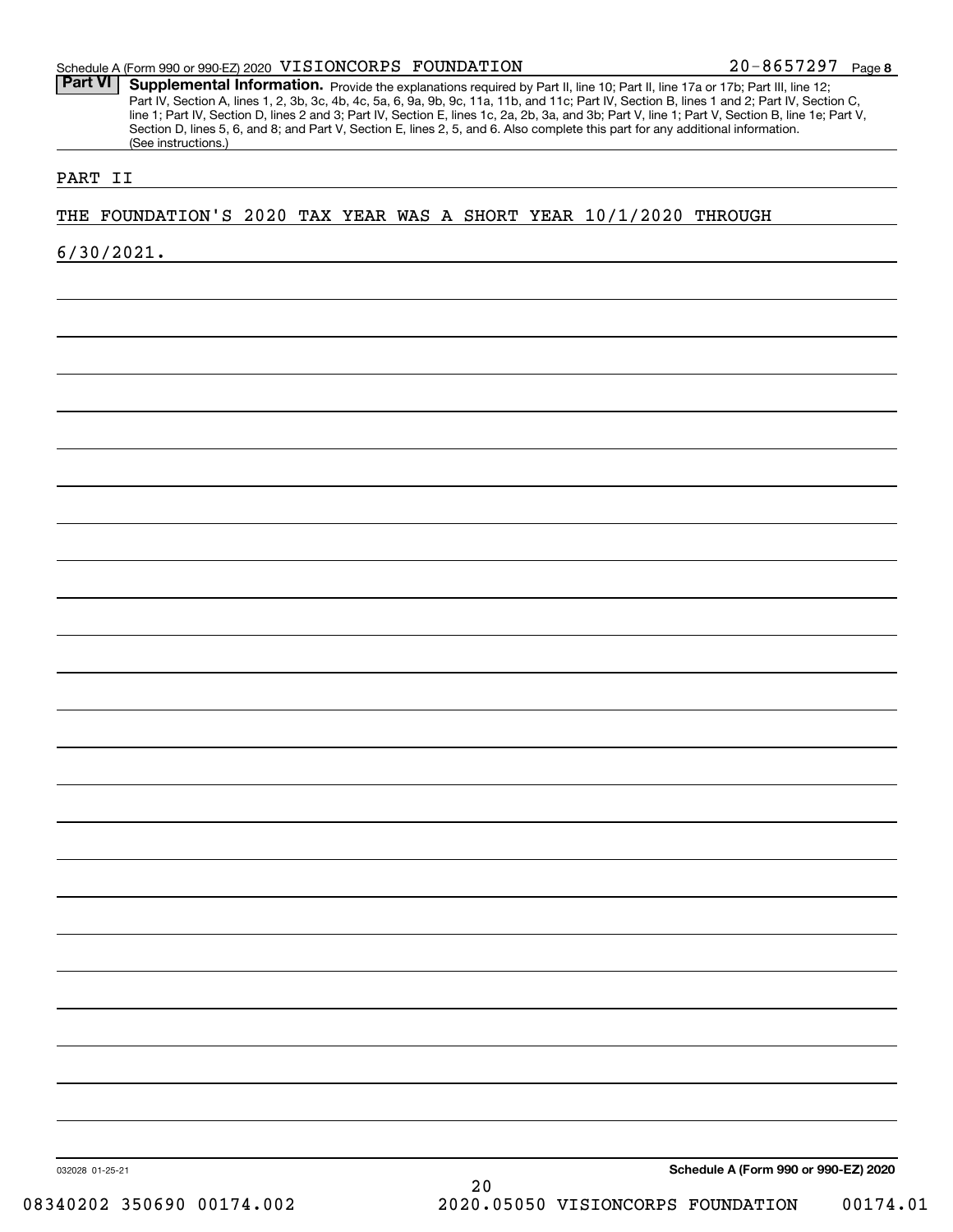# **Identification of Excess Contributions Included on Part II, Line 5 Schedule A 2020**

# **\*\* Do Not File \*\* \*\*\* Not Open to Public Inspection \*\*\***

| <b>Contributor's Name</b>                                 | <b>Total</b><br><b>Contributions</b> | <b>Excess</b><br><b>Contributions</b> |
|-----------------------------------------------------------|--------------------------------------|---------------------------------------|
| ANN BARSHINGER                                            | 1,025,979.                           | 928,963.                              |
| <b>W. DALE BROUGHER FOUNDATION</b>                        | 100,000.                             | 2,984.                                |
|                                                           |                                      |                                       |
|                                                           |                                      |                                       |
|                                                           |                                      |                                       |
|                                                           |                                      |                                       |
|                                                           |                                      |                                       |
|                                                           |                                      |                                       |
|                                                           |                                      |                                       |
|                                                           |                                      |                                       |
|                                                           |                                      |                                       |
|                                                           |                                      |                                       |
|                                                           |                                      |                                       |
|                                                           |                                      |                                       |
|                                                           |                                      |                                       |
|                                                           |                                      |                                       |
|                                                           |                                      |                                       |
|                                                           |                                      |                                       |
|                                                           |                                      |                                       |
|                                                           |                                      |                                       |
|                                                           |                                      |                                       |
|                                                           |                                      |                                       |
|                                                           |                                      |                                       |
| Total Excess Contributions to Schedule A, Part II, Line 5 |                                      | 931,947.                              |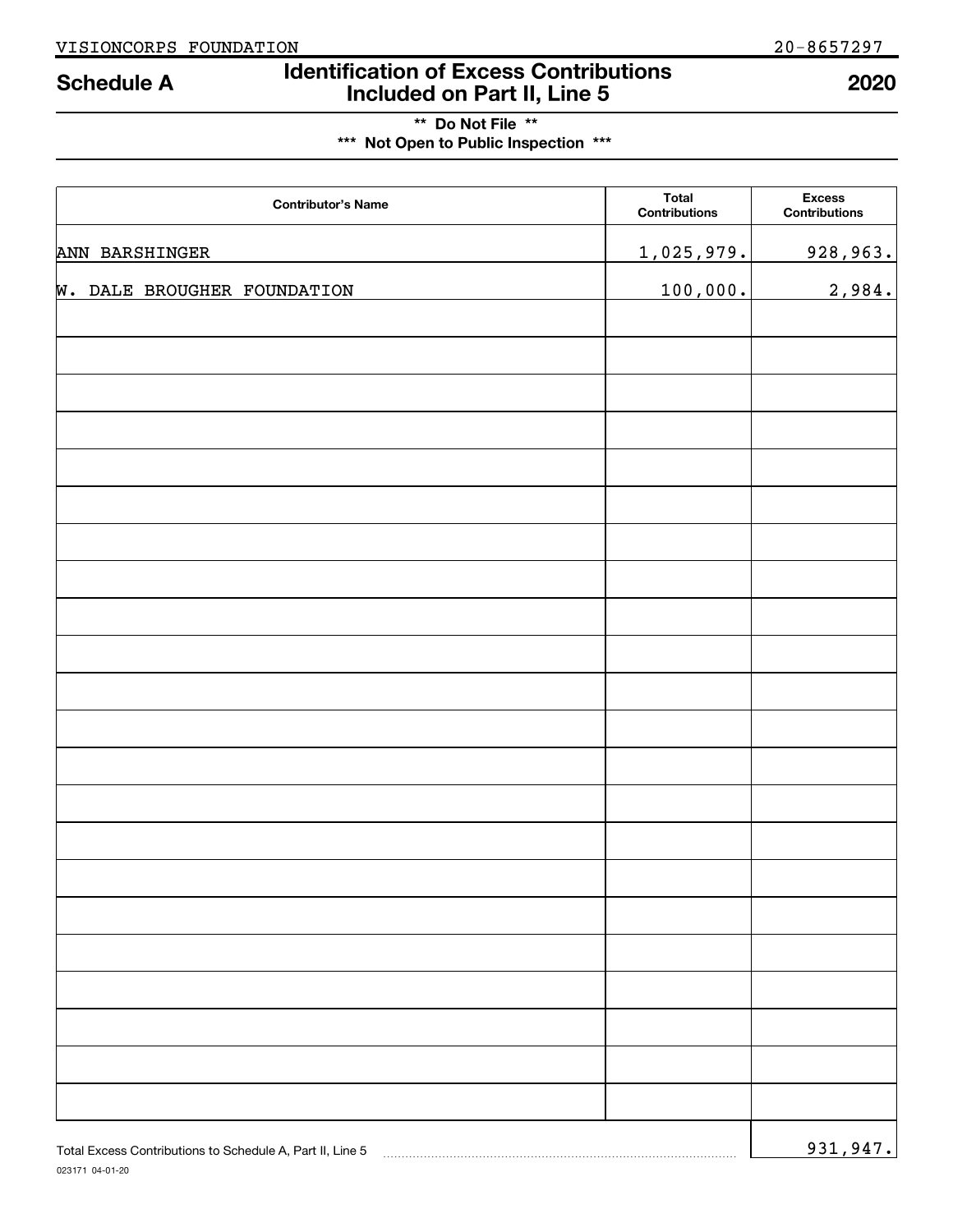Department of the Treasury Internal Revenue Service **(Form 990, 990-EZ, or 990-PF)**

Name of the organization

#### \*\* PUBLIC DISCLOSURE COPY \*\*

# **Schedule B Schedule of Contributors**

**| Attach to Form 990, Form 990-EZ, or Form 990-PF. | Go to www.irs.gov/Form990 for the latest information.** OMB No. 1545-0047

**2020**

**Employer identification number**

VISIONCORPS FOUNDATION 20-8657297

|                                       | VISIONCORPS FOUNDATIO |  |
|---------------------------------------|-----------------------|--|
| <b>Organization type (check one):</b> |                       |  |

| Filers of:         | Section:                                                                           |
|--------------------|------------------------------------------------------------------------------------|
| Form 990 or 990-EZ | $\lfloor x \rfloor$ 501(c)( 3) (enter number) organization                         |
|                    | $4947(a)(1)$ nonexempt charitable trust <b>not</b> treated as a private foundation |
|                    | 527 political organization                                                         |
| Form 990-PF        | 501(c)(3) exempt private foundation                                                |
|                    | 4947(a)(1) nonexempt charitable trust treated as a private foundation              |
|                    | 501(c)(3) taxable private foundation                                               |

Check if your organization is covered by the **General Rule** or a **Special Rule. Note:**  Only a section 501(c)(7), (8), or (10) organization can check boxes for both the General Rule and a Special Rule. See instructions.

#### **General Rule**

 $\mathcal{L}^{\text{max}}$ 

For an organization filing Form 990, 990-EZ, or 990-PF that received, during the year, contributions totaling \$5,000 or more (in money or property) from any one contributor. Complete Parts I and II. See instructions for determining a contributor's total contributions.

#### **Special Rules**

any one contributor, during the year, total contributions of the greater of  $\,$  (1) \$5,000; or **(2)** 2% of the amount on (i) Form 990, Part VIII, line 1h;  $\boxed{\textbf{X}}$  For an organization described in section 501(c)(3) filing Form 990 or 990-EZ that met the 33 1/3% support test of the regulations under sections 509(a)(1) and 170(b)(1)(A)(vi), that checked Schedule A (Form 990 or 990-EZ), Part II, line 13, 16a, or 16b, and that received from or (ii) Form 990-EZ, line 1. Complete Parts I and II.

For an organization described in section 501(c)(7), (8), or (10) filing Form 990 or 990-EZ that received from any one contributor, during the year, total contributions of more than \$1,000 exclusively for religious, charitable, scientific, literary, or educational purposes, or for the prevention of cruelty to children or animals. Complete Parts I (entering "N/A" in column (b) instead of the contributor name and address), II, and III.  $\mathcal{L}^{\text{max}}$ 

purpose. Don't complete any of the parts unless the **General Rule** applies to this organization because it received *nonexclusively* year, contributions <sub>exclusively</sub> for religious, charitable, etc., purposes, but no such contributions totaled more than \$1,000. If this box is checked, enter here the total contributions that were received during the year for an  $\;$ exclusively religious, charitable, etc., For an organization described in section 501(c)(7), (8), or (10) filing Form 990 or 990-EZ that received from any one contributor, during the religious, charitable, etc., contributions totaling \$5,000 or more during the year  $\Box$ — $\Box$   $\Box$  $\mathcal{L}^{\text{max}}$ 

**Caution:**  An organization that isn't covered by the General Rule and/or the Special Rules doesn't file Schedule B (Form 990, 990-EZ, or 990-PF),  **must** but it answer "No" on Part IV, line 2, of its Form 990; or check the box on line H of its Form 990-EZ or on its Form 990-PF, Part I, line 2, to certify that it doesn't meet the filing requirements of Schedule B (Form 990, 990-EZ, or 990-PF).

**For Paperwork Reduction Act Notice, see the instructions for Form 990, 990-EZ, or 990-PF. Schedule B (Form 990, 990-EZ, or 990-PF) (2020)** LHA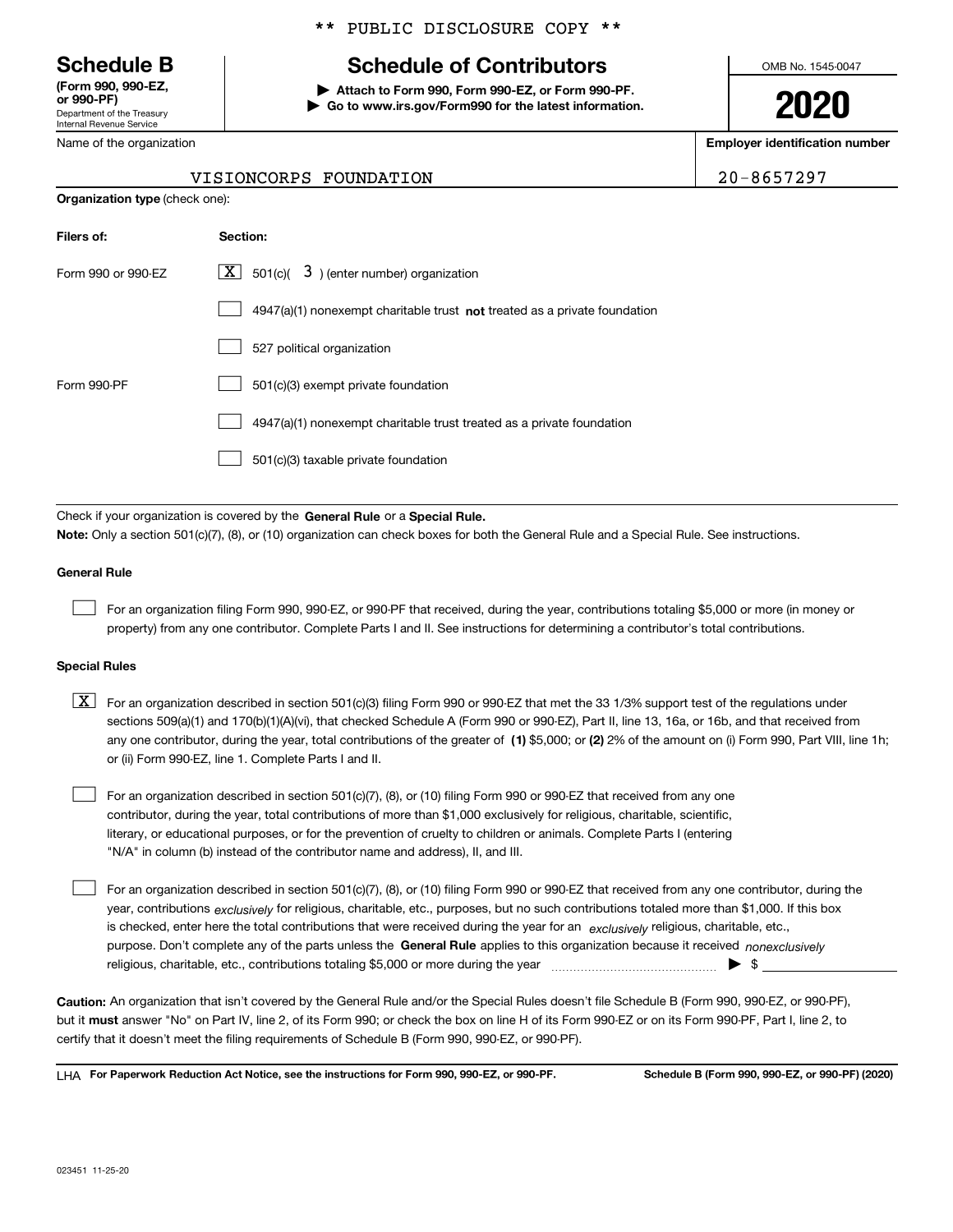## Schedule B (Form 990, 990-EZ, or 990-PF) (2020) Page 2

Name of organization

**(a)No.**

**(a) No.**

**(a) No.**

**(a) No.**

**(d) Type of contribution**

> $\lfloor x \rfloor$  $\mathcal{L}^{\text{max}}$  $\mathcal{L}^{\text{max}}$

 $\boxed{\text{X}}$  $\mathcal{L}^{\text{max}}$  $\mathcal{L}^{\text{max}}$ 

**(d) Type of contribution**

**Person Payroll Noncash**

(Complete Part II for noncash contributions.)

**Person**

### VISIONC

|            | chedule B (Form 990, 990-EZ, or 990-PF) (2020)                                                        |                                   | Page 2                                                                                                           |
|------------|-------------------------------------------------------------------------------------------------------|-----------------------------------|------------------------------------------------------------------------------------------------------------------|
|            | lame of organization                                                                                  |                                   | <b>Employer identification number</b>                                                                            |
|            | <b>ISIONCORPS FOUNDATION</b>                                                                          |                                   | 20-8657297                                                                                                       |
| Part I     | <b>Contributors</b> (see instructions). Use duplicate copies of Part I if additional space is needed. |                                   |                                                                                                                  |
| (a)<br>No. | (b)<br>Name, address, and $ZIP + 4$                                                                   | (c)<br><b>Total contributions</b> | (d)<br>Type of contribution                                                                                      |
| 1          |                                                                                                       | 10,000.<br>\$                     | $\overline{\text{X}}$<br>Person<br>Payroll<br><b>Noncash</b><br>(Complete Part II for<br>noncash contributions.) |
| (a)        | (b)                                                                                                   | (c)                               | (d)                                                                                                              |
| No.        | Name, address, and $ZIP + 4$                                                                          | <b>Total contributions</b>        | Type of contribution                                                                                             |
| 2          |                                                                                                       | 100,000.<br>\$                    | $\overline{\text{X}}$<br>Person<br>Payroll<br><b>Noncash</b><br>(Complete Part II for<br>noncash contributions.) |

|                                     | 10,000.<br>$\frac{1}{2}$          | Payroll<br><b>Noncash</b><br>(Complete Part II for<br>noncash contributions.)           |
|-------------------------------------|-----------------------------------|-----------------------------------------------------------------------------------------|
| (b)<br>Name, address, and $ZIP + 4$ | (c)<br><b>Total contributions</b> | (d)<br><b>Type of contribution</b>                                                      |
|                                     | \$                                | Person<br><b>Payroll</b><br>Noncash<br>(Complete Part II for<br>noncash contributions.) |
| (b)<br>Name, address, and ZIP + 4   | (c)<br><b>Total contributions</b> | (d)<br>Type of contribution                                                             |
|                                     | \$                                | Person<br><b>Payroll</b><br><b>Noncash</b>                                              |

 $\overline{3}$  | Person  $\overline{X}$ 

 $4$  | Person  $\overline{\text{X}}$ 

023452 11-25-20 **Schedule B (Form 990, 990-EZ, or 990-PF) (2020)**

(Complete Part II for noncash contributions.)

08340202 350690 00174.002 2020.05050 VISIONCORPS FOUNDATION 00174.01

**(c) Total contributions**

**(c) Total contributions**

25,000.

\$

**(b)Name, address, and ZIP + 4**

**(b) Name, address, and ZIP + 4**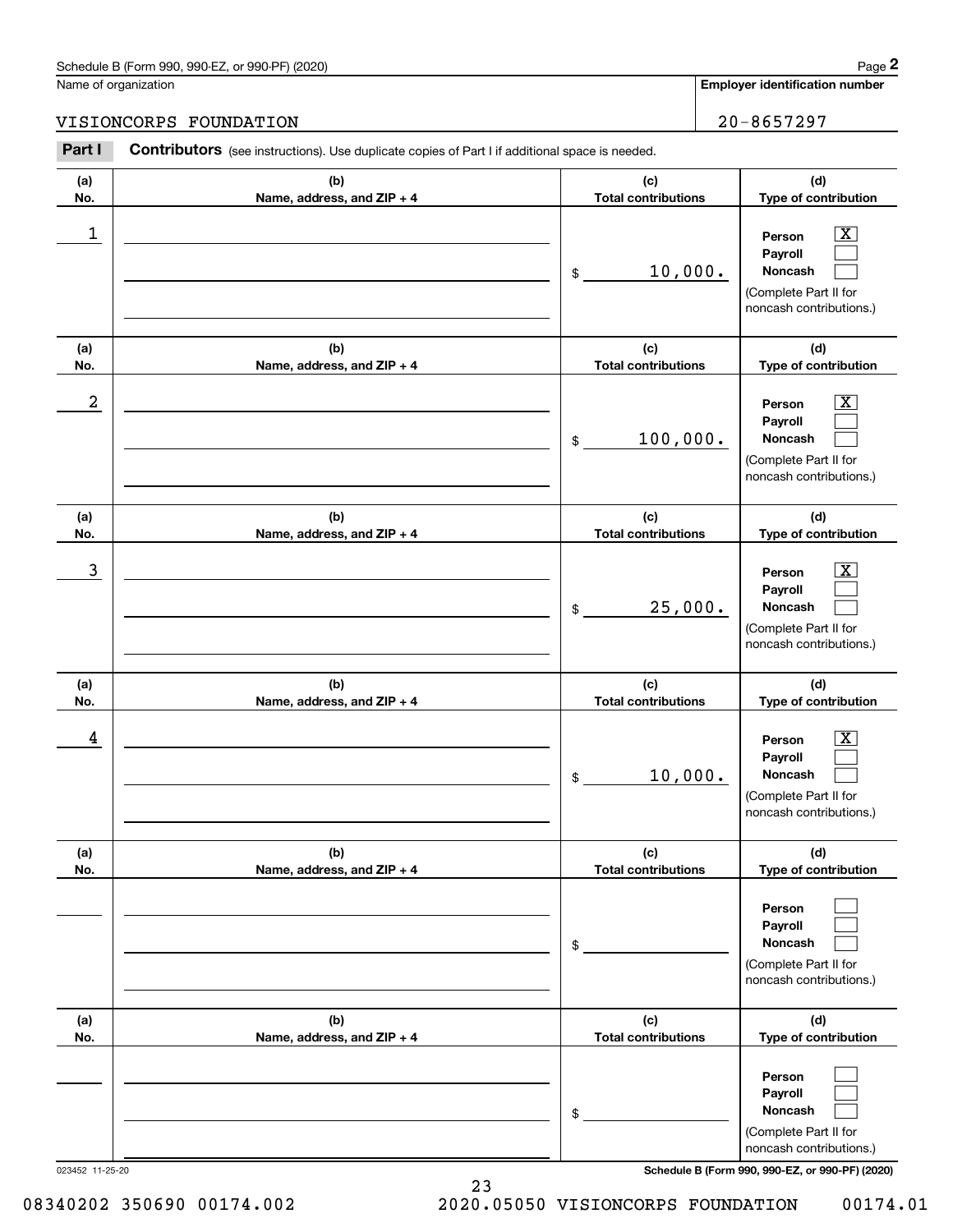Name of organization

**Employer identification number**

#### VISIONCORPS FOUNDATION  $\vert$  20-8657297

Noncash Property (see instructions). Use duplicate copies of Part II if additional space is needed. Chedule B (Form 990, 990-EZ, or 990-PF) (2020)<br> **2Part II Noncash Property** (see instructions). Use duplicate copies of Part II if additional space is needed.<br> **20** − 8657297<br>
Part II **Noncash Property** (see instruction

023453 11-25-20 **Schedule B (Form 990, 990-EZ, or 990-PF) (2020) (a)No.fromPart I (c) FMV (or estimate) (b) Description of noncash property given (d) Date received (a)No.fromPart I (c) FMV (or estimate) (b) Description of noncash property given (d) Date received (a)No.fromPart I (c) FMV (or estimate) (b) Description of noncash property given (d) Date received (a) No.fromPart I (c) FMV (or estimate) (b)Description of noncash property given (d)Date received (a) No.fromPart I (c) FMV (or estimate) (b) Description of noncash property given (d) Date received (a) No.fromPart I (c)FMV (or estimate) (b)Description of noncash property given (d)Date received** (See instructions.) \$(See instructions.) \$(See instructions.) \$(See instructions.) \$(See instructions.) \$(See instructions.) \$

24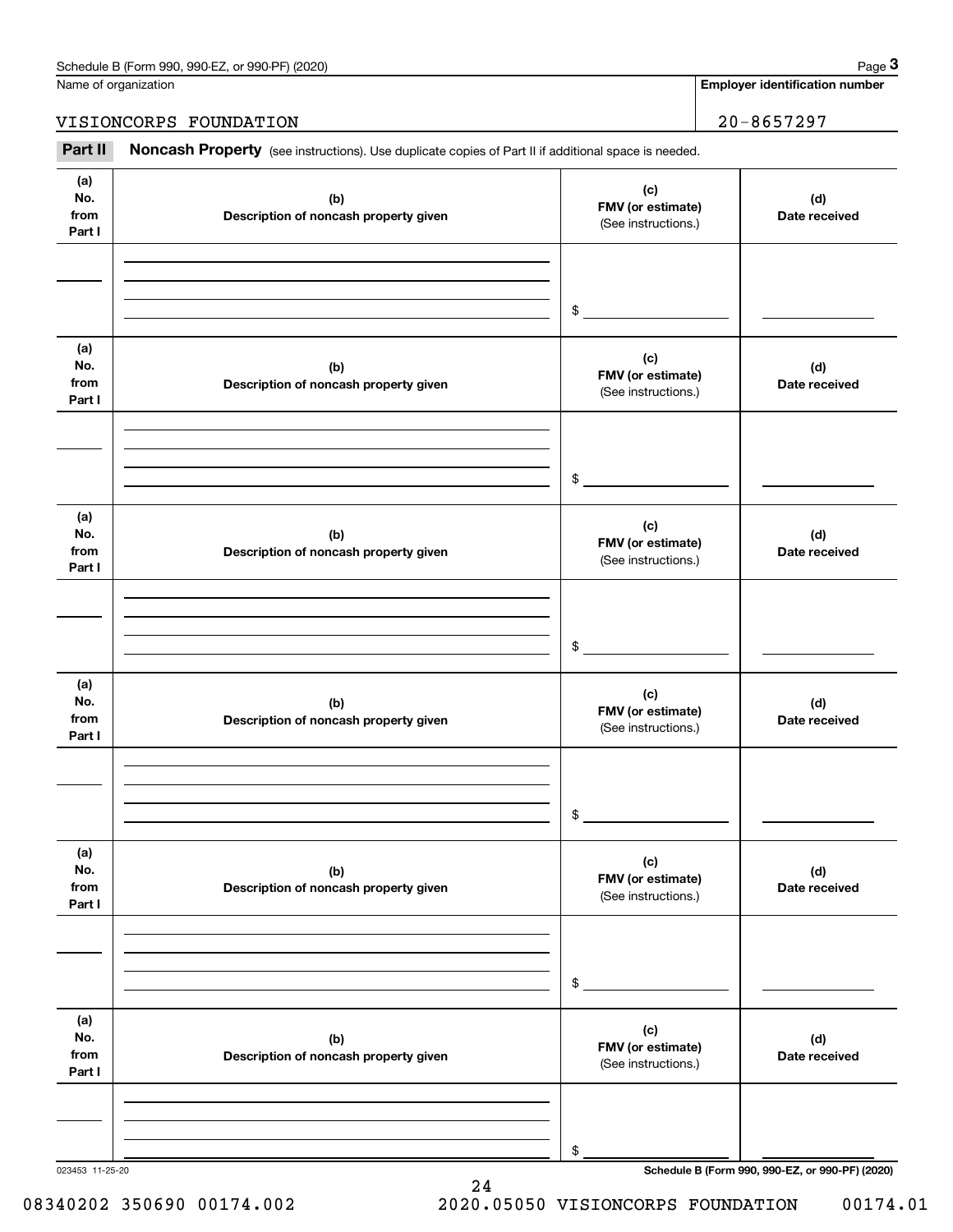|                           | Schedule B (Form 990, 990-EZ, or 990-PF) (2020)                                                                                                                                                                                                                                                 |                      |                                          | Page 4                                                                                                                                                         |  |  |  |
|---------------------------|-------------------------------------------------------------------------------------------------------------------------------------------------------------------------------------------------------------------------------------------------------------------------------------------------|----------------------|------------------------------------------|----------------------------------------------------------------------------------------------------------------------------------------------------------------|--|--|--|
|                           | Name of organization                                                                                                                                                                                                                                                                            |                      |                                          | <b>Employer identification number</b>                                                                                                                          |  |  |  |
|                           | VISIONCORPS FOUNDATION                                                                                                                                                                                                                                                                          |                      |                                          | 20-8657297                                                                                                                                                     |  |  |  |
| Part III                  | from any one contributor. Complete columns (a) through (e) and the following line entry. For organizations<br>completing Part III, enter the total of exclusively religious, charitable, etc., contributions of \$1,000 or less for the year. (Enter this info. once.) $\blacktriangleright$ \$ |                      |                                          | Exclusively religious, charitable, etc., contributions to organizations described in section 501(c)(7), (8), or (10) that total more than \$1,000 for the year |  |  |  |
|                           | Use duplicate copies of Part III if additional space is needed.                                                                                                                                                                                                                                 |                      |                                          |                                                                                                                                                                |  |  |  |
| (a) No.<br>from<br>Part I | (b) Purpose of gift                                                                                                                                                                                                                                                                             | (c) Use of gift      |                                          | (d) Description of how gift is held                                                                                                                            |  |  |  |
|                           |                                                                                                                                                                                                                                                                                                 |                      |                                          |                                                                                                                                                                |  |  |  |
|                           |                                                                                                                                                                                                                                                                                                 |                      |                                          |                                                                                                                                                                |  |  |  |
|                           |                                                                                                                                                                                                                                                                                                 | (e) Transfer of gift |                                          |                                                                                                                                                                |  |  |  |
|                           | Transferee's name, address, and ZIP + 4                                                                                                                                                                                                                                                         |                      |                                          | Relationship of transferor to transferee                                                                                                                       |  |  |  |
|                           |                                                                                                                                                                                                                                                                                                 |                      |                                          |                                                                                                                                                                |  |  |  |
| (a) No.<br>from<br>Part I | (b) Purpose of gift                                                                                                                                                                                                                                                                             | (c) Use of gift      |                                          | (d) Description of how gift is held                                                                                                                            |  |  |  |
|                           |                                                                                                                                                                                                                                                                                                 |                      |                                          |                                                                                                                                                                |  |  |  |
|                           | (e) Transfer of gift                                                                                                                                                                                                                                                                            |                      |                                          |                                                                                                                                                                |  |  |  |
|                           |                                                                                                                                                                                                                                                                                                 |                      |                                          |                                                                                                                                                                |  |  |  |
|                           | Transferee's name, address, and ZIP + 4                                                                                                                                                                                                                                                         |                      |                                          | Relationship of transferor to transferee                                                                                                                       |  |  |  |
|                           |                                                                                                                                                                                                                                                                                                 |                      |                                          |                                                                                                                                                                |  |  |  |
| (a) No.<br>from<br>Part I | (b) Purpose of gift                                                                                                                                                                                                                                                                             | (c) Use of gift      |                                          | (d) Description of how gift is held                                                                                                                            |  |  |  |
|                           |                                                                                                                                                                                                                                                                                                 |                      |                                          |                                                                                                                                                                |  |  |  |
|                           |                                                                                                                                                                                                                                                                                                 |                      |                                          |                                                                                                                                                                |  |  |  |
|                           |                                                                                                                                                                                                                                                                                                 | (e) Transfer of gift |                                          |                                                                                                                                                                |  |  |  |
|                           | Transferee's name, address, and $ZIP + 4$                                                                                                                                                                                                                                                       |                      |                                          | Relationship of transferor to transferee                                                                                                                       |  |  |  |
|                           |                                                                                                                                                                                                                                                                                                 |                      |                                          |                                                                                                                                                                |  |  |  |
| (a) No.<br>from           |                                                                                                                                                                                                                                                                                                 |                      |                                          |                                                                                                                                                                |  |  |  |
| Part I                    | (b) Purpose of gift                                                                                                                                                                                                                                                                             | (c) Use of gift      |                                          | (d) Description of how gift is held                                                                                                                            |  |  |  |
|                           |                                                                                                                                                                                                                                                                                                 |                      |                                          |                                                                                                                                                                |  |  |  |
|                           |                                                                                                                                                                                                                                                                                                 | (e) Transfer of gift |                                          |                                                                                                                                                                |  |  |  |
|                           | Transferee's name, address, and ZIP + 4                                                                                                                                                                                                                                                         |                      | Relationship of transferor to transferee |                                                                                                                                                                |  |  |  |
|                           |                                                                                                                                                                                                                                                                                                 |                      |                                          |                                                                                                                                                                |  |  |  |
|                           |                                                                                                                                                                                                                                                                                                 |                      |                                          |                                                                                                                                                                |  |  |  |
|                           |                                                                                                                                                                                                                                                                                                 |                      |                                          |                                                                                                                                                                |  |  |  |

25

023454 11-25-20

**Schedule B (Form 990, 990-EZ, or 990-PF) (2020)**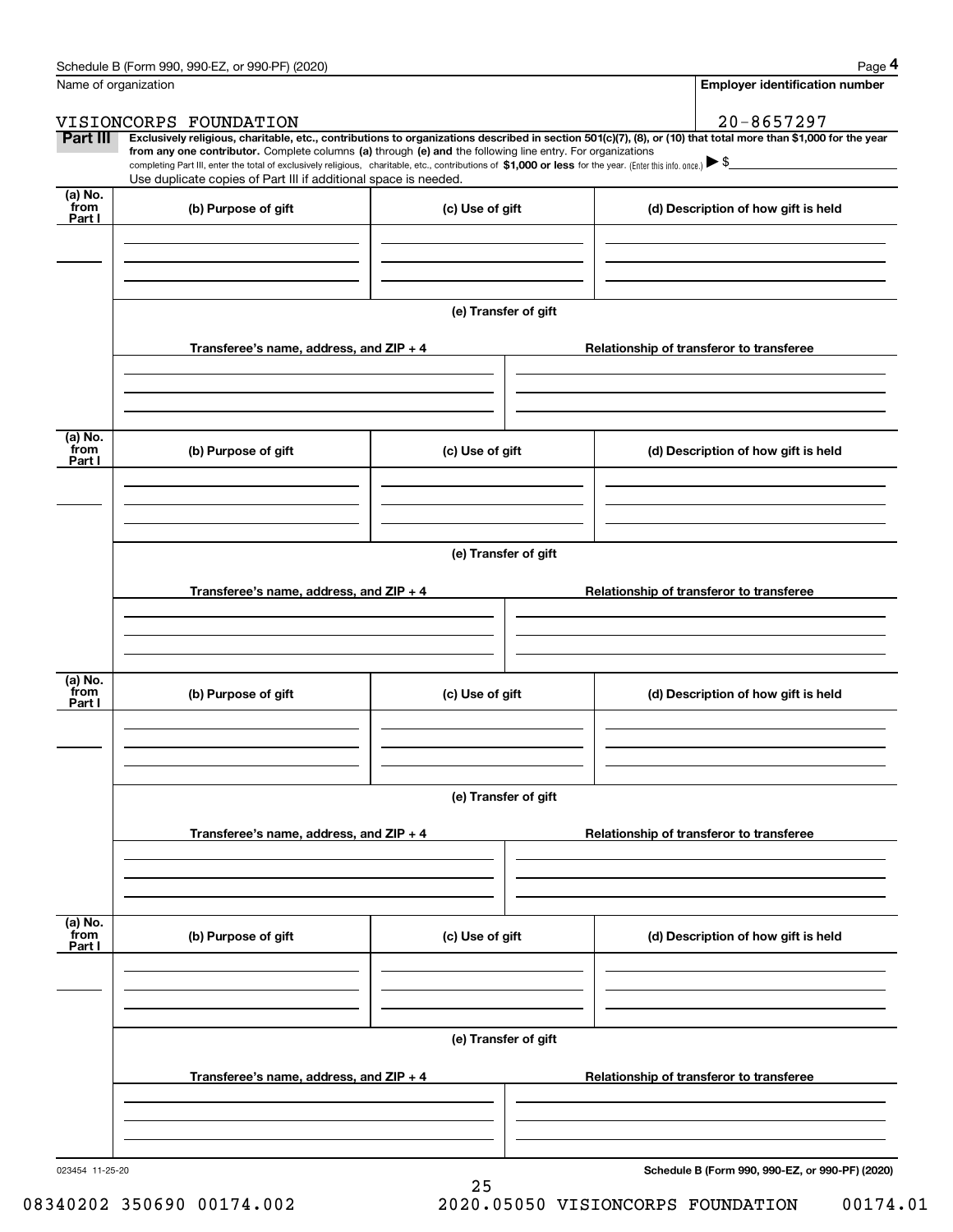| <b>SCHEDULE G</b>                                                                                                                                                      |                                                                                                                                                                     | <b>Supplemental Information Regarding Fundraising or Gaming Activities</b>                                                                                                                                                                                                            |                                                                            |    |                                                                                                              |  |                                                                            | OMB No. 1545-0047                                       |
|------------------------------------------------------------------------------------------------------------------------------------------------------------------------|---------------------------------------------------------------------------------------------------------------------------------------------------------------------|---------------------------------------------------------------------------------------------------------------------------------------------------------------------------------------------------------------------------------------------------------------------------------------|----------------------------------------------------------------------------|----|--------------------------------------------------------------------------------------------------------------|--|----------------------------------------------------------------------------|---------------------------------------------------------|
| (Form 990 or 990-EZ)                                                                                                                                                   | Complete if the organization answered "Yes" on Form 990, Part IV, line 17, 18, or 19, or if the<br>organization entered more than \$15,000 on Form 990-EZ, line 6a. |                                                                                                                                                                                                                                                                                       |                                                                            |    |                                                                                                              |  |                                                                            |                                                         |
| Attach to Form 990 or Form 990-EZ.<br>Department of the Treasury<br>Internal Revenue Service<br>Go to www.irs.gov/Form990 for instructions and the latest information. |                                                                                                                                                                     |                                                                                                                                                                                                                                                                                       |                                                                            |    |                                                                                                              |  |                                                                            | <b>Open to Public</b><br>Inspection                     |
| Name of the organization<br>VISIONCORPS FOUNDATION                                                                                                                     |                                                                                                                                                                     |                                                                                                                                                                                                                                                                                       |                                                                            |    |                                                                                                              |  | $20 - 8657297$                                                             | <b>Employer identification number</b>                   |
| Part I                                                                                                                                                                 |                                                                                                                                                                     | Fundraising Activities. Complete if the organization answered "Yes" on Form 990, Part IV, line 17. Form 990-EZ filers are not                                                                                                                                                         |                                                                            |    |                                                                                                              |  |                                                                            |                                                         |
|                                                                                                                                                                        | required to complete this part.                                                                                                                                     |                                                                                                                                                                                                                                                                                       |                                                                            |    |                                                                                                              |  |                                                                            |                                                         |
| $X$ Mail solicitations<br>a<br>X  <br>b<br>Phone solicitations<br>c<br>$\boxed{\textbf{X}}$ In-person solicitations<br>d                                               | Internet and email solicitations                                                                                                                                    | 1 Indicate whether the organization raised funds through any of the following activities. Check all that apply.<br>$g\mid X$ Special fundraising events<br>2 a Did the organization have a written or oral agreement with any individual (including officers, directors, trustees, or |                                                                            |    | $\mathbf{e}$ $\boxed{\mathbf{X}}$ Solicitation of non-government grants<br>Solicitation of government grants |  |                                                                            |                                                         |
| compensated at least \$5,000 by the organization.                                                                                                                      |                                                                                                                                                                     | key employees listed in Form 990, Part VII) or entity in connection with professional fundraising services?<br><b>b</b> If "Yes," list the 10 highest paid individuals or entities (fundraisers) pursuant to agreements under which the fundraiser is to be                           |                                                                            |    |                                                                                                              |  | $X$ Yes                                                                    | No                                                      |
| (i) Name and address of individual<br>or entity (fundraiser)                                                                                                           |                                                                                                                                                                     | (ii) Activity                                                                                                                                                                                                                                                                         | (iii) Did<br>fundraiser<br>have custody<br>or control of<br>contributions? |    | (iv) Gross receipts<br>from activity                                                                         |  | (v) Amount paid<br>to (or retained by)<br>fundraiser<br>listed in col. (i) | (vi) Amount paid<br>to (or retained by)<br>organization |
| UPTOWN DIRECT - 501 WEST 23RD                                                                                                                                          |                                                                                                                                                                     |                                                                                                                                                                                                                                                                                       | Yes                                                                        | No |                                                                                                              |  |                                                                            |                                                         |
| STREET, BALTIMORE, MD 21211<br>BEAM CONSULTING - 321                                                                                                                   |                                                                                                                                                                     | DIRECT MAILING CAMPAIGN                                                                                                                                                                                                                                                               |                                                                            | х  | 53,369.                                                                                                      |  | 27,625.                                                                    | 25,744.                                                 |
| ABBYVILLE RD, LANCASTER, PA                                                                                                                                            |                                                                                                                                                                     | FUNDRAISING CONSULTING                                                                                                                                                                                                                                                                |                                                                            | х  | 0.                                                                                                           |  | 11,316.                                                                    | $-11, 316.$                                             |
|                                                                                                                                                                        |                                                                                                                                                                     |                                                                                                                                                                                                                                                                                       |                                                                            |    | 53,369.                                                                                                      |  | 38,941.                                                                    | 14,428.                                                 |
| Total<br>or licensing.                                                                                                                                                 |                                                                                                                                                                     | 3 List all states in which the organization is registered or licensed to solicit contributions or has been notified it is exempt from registration                                                                                                                                    |                                                                            |    |                                                                                                              |  |                                                                            |                                                         |
| PA                                                                                                                                                                     |                                                                                                                                                                     |                                                                                                                                                                                                                                                                                       |                                                                            |    |                                                                                                              |  |                                                                            |                                                         |
| 032081 11-25-20                                                                                                                                                        |                                                                                                                                                                     | LHA For Paperwork Reduction Act Notice, see the Instructions for Form 990 or 990-EZ.<br>SEE PART IV FOR CONTINUATIONS                                                                                                                                                                 |                                                                            |    |                                                                                                              |  |                                                                            | Schedule G (Form 990 or 990-EZ) 2020                    |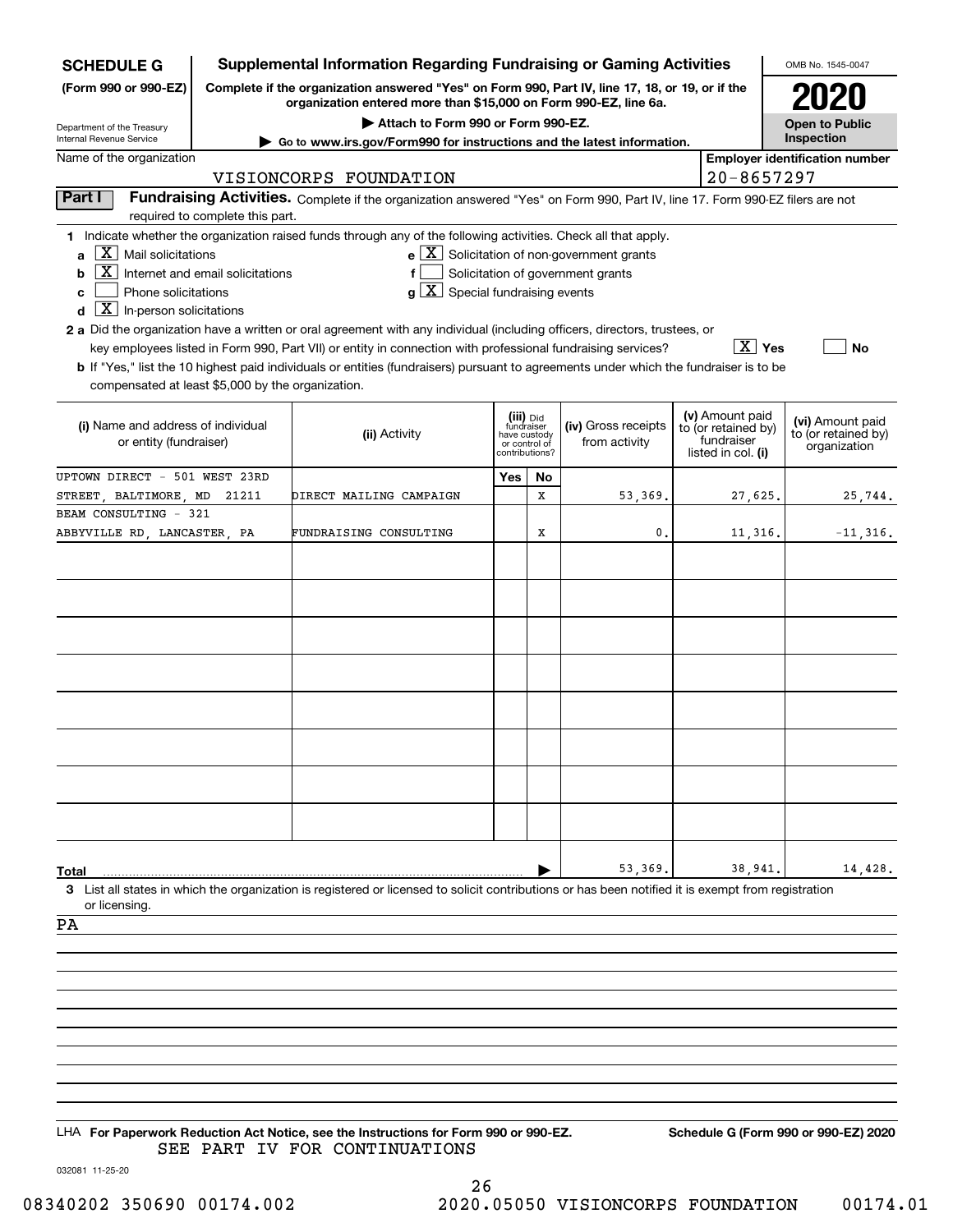**2**

**Part II** | Fundraising Events. Complete if the organization answered "Yes" on Form 990, Part IV, line 18, or reported more than \$15,000 of fundraising event contributions and gross income on Form 990-EZ, lines 1 and 6b. List events with gross receipts greater than \$5,000.

|                 |                | of fundraising event contributions and gross income on Form 990-EZ, lines T and 6D. List events with gross receipts greater than \$5,000. | (a) Event $#1$        | $(b)$ Event #2                                   | (c) Other events |                                                     |
|-----------------|----------------|-------------------------------------------------------------------------------------------------------------------------------------------|-----------------------|--------------------------------------------------|------------------|-----------------------------------------------------|
|                 |                |                                                                                                                                           |                       |                                                  | <b>NONE</b>      | (d) Total events<br>(add col. (a) through           |
|                 |                |                                                                                                                                           | <b>EYE DROP</b>       | VARIOUS                                          |                  | col. (c)                                            |
|                 |                |                                                                                                                                           | (event type)          | (event type)                                     | (total number)   |                                                     |
| Revenue         | 1              |                                                                                                                                           | 76,190.               | 628.                                             |                  | 76,818.                                             |
|                 |                |                                                                                                                                           | 76,190.               | 628.                                             |                  | 76,818.                                             |
|                 | 3              | Gross income (line 1 minus line 2)                                                                                                        |                       |                                                  |                  |                                                     |
|                 | 4              |                                                                                                                                           |                       |                                                  |                  |                                                     |
|                 | 5              |                                                                                                                                           |                       |                                                  |                  |                                                     |
| Direct Expenses | 6              |                                                                                                                                           |                       |                                                  |                  |                                                     |
|                 | $\overline{7}$ |                                                                                                                                           |                       |                                                  |                  |                                                     |
|                 | 8              |                                                                                                                                           |                       |                                                  |                  |                                                     |
|                 | 9              |                                                                                                                                           | $\overline{23,168}$ . |                                                  |                  | 23, 168.                                            |
|                 | 10             | Direct expense summary. Add lines 4 through 9 in column (d)                                                                               |                       |                                                  | ▶                | 23, 168.                                            |
|                 |                | 11 Net income summary. Subtract line 10 from line 3, column (d)                                                                           |                       |                                                  |                  | $-23,168.$                                          |
|                 | Part III       | Gaming. Complete if the organization answered "Yes" on Form 990, Part IV, line 19, or reported more than                                  |                       |                                                  |                  |                                                     |
|                 |                | \$15,000 on Form 990-EZ, line 6a.                                                                                                         |                       |                                                  |                  |                                                     |
| Revenue         |                |                                                                                                                                           | (a) Bingo             | (b) Pull tabs/instant<br>bingo/progressive bingo | (c) Other gaming | (d) Total gaming (add<br>col. (a) through col. (c)) |
|                 | 1              |                                                                                                                                           |                       |                                                  |                  |                                                     |
|                 | 2              |                                                                                                                                           |                       |                                                  |                  |                                                     |
|                 | 3              |                                                                                                                                           |                       |                                                  |                  |                                                     |
| Direct Expenses | 4              |                                                                                                                                           |                       |                                                  |                  |                                                     |
|                 | 5              | Other direct expenses                                                                                                                     |                       |                                                  |                  |                                                     |
|                 |                |                                                                                                                                           | Yes<br>%              | Yes<br>%                                         | Yes<br>%         |                                                     |
|                 | 6.             | Volunteer labor                                                                                                                           | No                    | No                                               | No               |                                                     |
|                 | 7              | Direct expense summary. Add lines 2 through 5 in column (d)                                                                               |                       |                                                  |                  |                                                     |
|                 | 8              |                                                                                                                                           |                       |                                                  |                  |                                                     |
|                 |                |                                                                                                                                           |                       |                                                  |                  |                                                     |
|                 |                | 9 Enter the state(s) in which the organization conducts gaming activities:                                                                |                       |                                                  |                  |                                                     |
|                 |                |                                                                                                                                           |                       |                                                  |                  | Yes<br><b>No</b>                                    |
|                 |                | <b>b</b> If "No," explain:                                                                                                                |                       |                                                  |                  |                                                     |
|                 |                |                                                                                                                                           |                       |                                                  |                  |                                                     |
|                 |                |                                                                                                                                           |                       |                                                  |                  | │ ∣Yes<br>No                                        |
|                 |                | <b>b</b> If "Yes," explain: $\blacksquare$                                                                                                |                       |                                                  |                  |                                                     |
|                 |                |                                                                                                                                           |                       |                                                  |                  |                                                     |
|                 |                |                                                                                                                                           |                       |                                                  |                  |                                                     |
|                 |                | 032082 11-25-20                                                                                                                           |                       |                                                  |                  | Schedule G (Form 990 or 990-EZ) 2020                |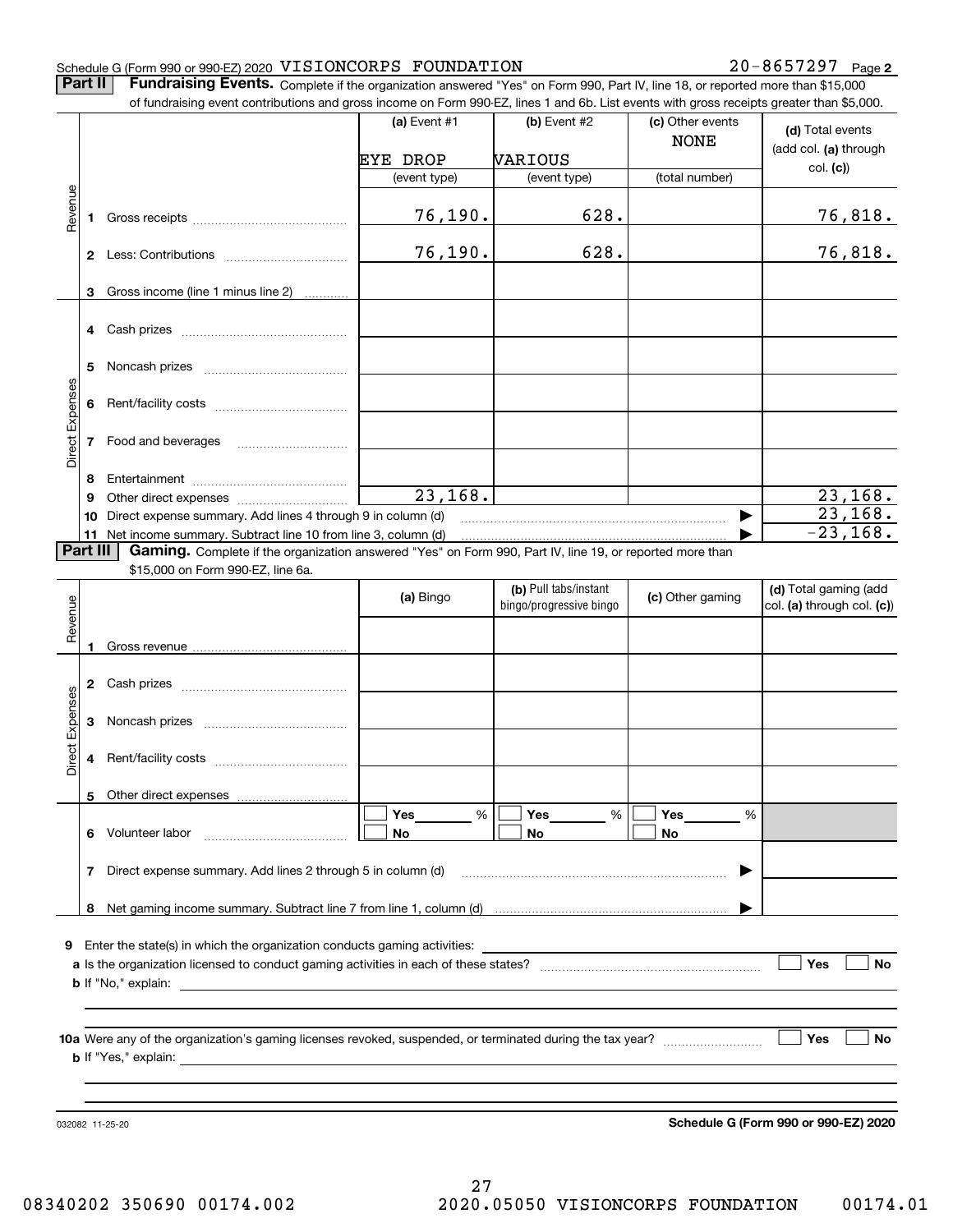| Schedule G (Form 990 or 990-EZ) 2020 VISIONCORPS FOUNDATION                                                                                                                                                                               | $20 - 8657297$                       | Page 3    |
|-------------------------------------------------------------------------------------------------------------------------------------------------------------------------------------------------------------------------------------------|--------------------------------------|-----------|
|                                                                                                                                                                                                                                           | Yes                                  | No        |
| 12 Is the organization a grantor, beneficiary or trustee of a trust, or a member of a partnership or other entity formed                                                                                                                  | Yes                                  | No        |
| 13 Indicate the percentage of gaming activity conducted in:                                                                                                                                                                               |                                      |           |
|                                                                                                                                                                                                                                           | 13а                                  | %         |
| <b>b</b> An outside facility <b>contained an according to the contract of the contract of the contract of the contract of the contract of the contract of the contract of the contract of the contract of the contract of the contrac</b> | 13 <sub>b</sub>                      | %         |
| 14 Enter the name and address of the person who prepares the organization's gaming/special events books and records:                                                                                                                      |                                      |           |
| Name $\blacktriangleright$<br><u> 1989 - Andrea State Barbara, amerikan personal di sebagai personal di sebagai personal di sebagai personal di</u>                                                                                       |                                      |           |
|                                                                                                                                                                                                                                           |                                      |           |
| 15a Does the organization have a contract with a third party from whom the organization receives gaming revenue?                                                                                                                          | Yes                                  | <b>No</b> |
|                                                                                                                                                                                                                                           |                                      |           |
| c If "Yes," enter name and address of the third party:                                                                                                                                                                                    |                                      |           |
| Name $\triangleright$ $\square$                                                                                                                                                                                                           |                                      |           |
|                                                                                                                                                                                                                                           |                                      |           |
| Gaming manager information:<br>16                                                                                                                                                                                                         |                                      |           |
| $Name \rightarrow$                                                                                                                                                                                                                        |                                      |           |
| Gaming manager compensation > \$                                                                                                                                                                                                          |                                      |           |
| $\blacksquare$ Description of services provided $\blacktriangleright$                                                                                                                                                                     |                                      |           |
|                                                                                                                                                                                                                                           |                                      |           |
| Director/officer<br>Employee<br>Independent contractor                                                                                                                                                                                    |                                      |           |
| <b>17</b> Mandatory distributions:                                                                                                                                                                                                        |                                      |           |
| a Is the organization required under state law to make charitable distributions from the gaming proceeds to                                                                                                                               |                                      |           |
|                                                                                                                                                                                                                                           | $\Box$ Yes $\Box$ No                 |           |
| <b>b</b> Enter the amount of distributions required under state law to be distributed to other exempt organizations or spent in the                                                                                                       |                                      |           |
| organization's own exempt activities during the tax year $\triangleright$ \$<br><b>Part IV</b><br>Supplemental Information. Provide the explanations required by Part I, line 2b, columns (iii) and (v); and Part III, lines 9, 9b, 10b,  |                                      |           |
| 15b, 15c, 16, and 17b, as applicable. Also provide any additional information. See instructions.                                                                                                                                          |                                      |           |
| SCHEDULE G, PART I, LINE 2B, LIST OF TEN HIGHEST PAID FUNDRAISERS:                                                                                                                                                                        |                                      |           |
|                                                                                                                                                                                                                                           |                                      |           |
| NAME OF FUNDRAISER: UPTOWN DIRECT<br>( I )                                                                                                                                                                                                |                                      |           |
| ADDRESS OF FUNDRAISER: 501 WEST 23RD STREET, BALTIMORE, MD<br>( I )                                                                                                                                                                       | 21211                                |           |
| NAME OF FUNDRAISER: BEAM CONSULTING<br>( I )                                                                                                                                                                                              |                                      |           |
| ADDRESS OF FUNDRAISER: 321 ABBYVILLE RD, LANCASTER, PA<br>17603<br>( I )                                                                                                                                                                  |                                      |           |
|                                                                                                                                                                                                                                           |                                      |           |
| 032083 11-25-20                                                                                                                                                                                                                           | Schedule G (Form 990 or 990-EZ) 2020 |           |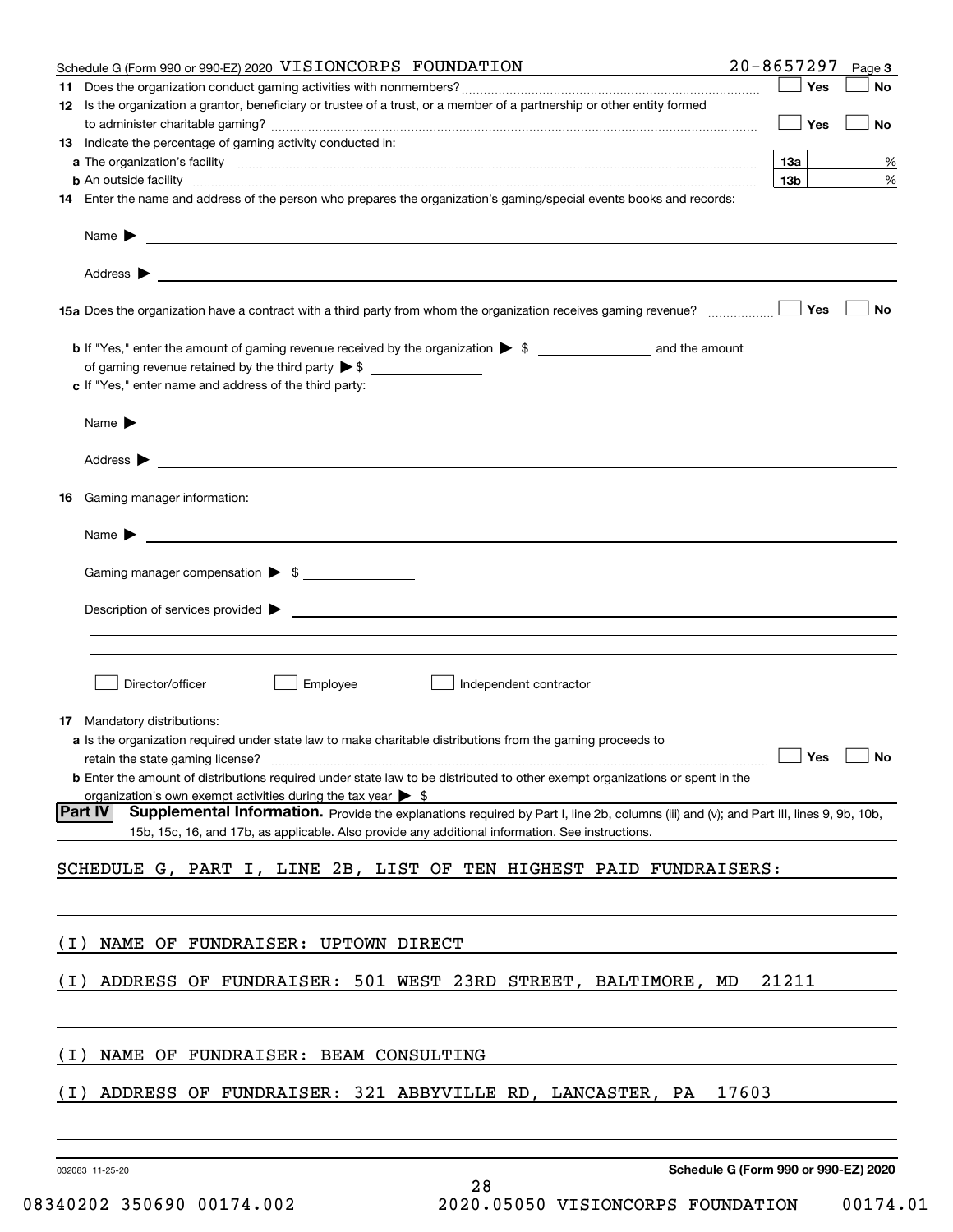| Schedule G (Form 990 or 990-EZ) |
|---------------------------------|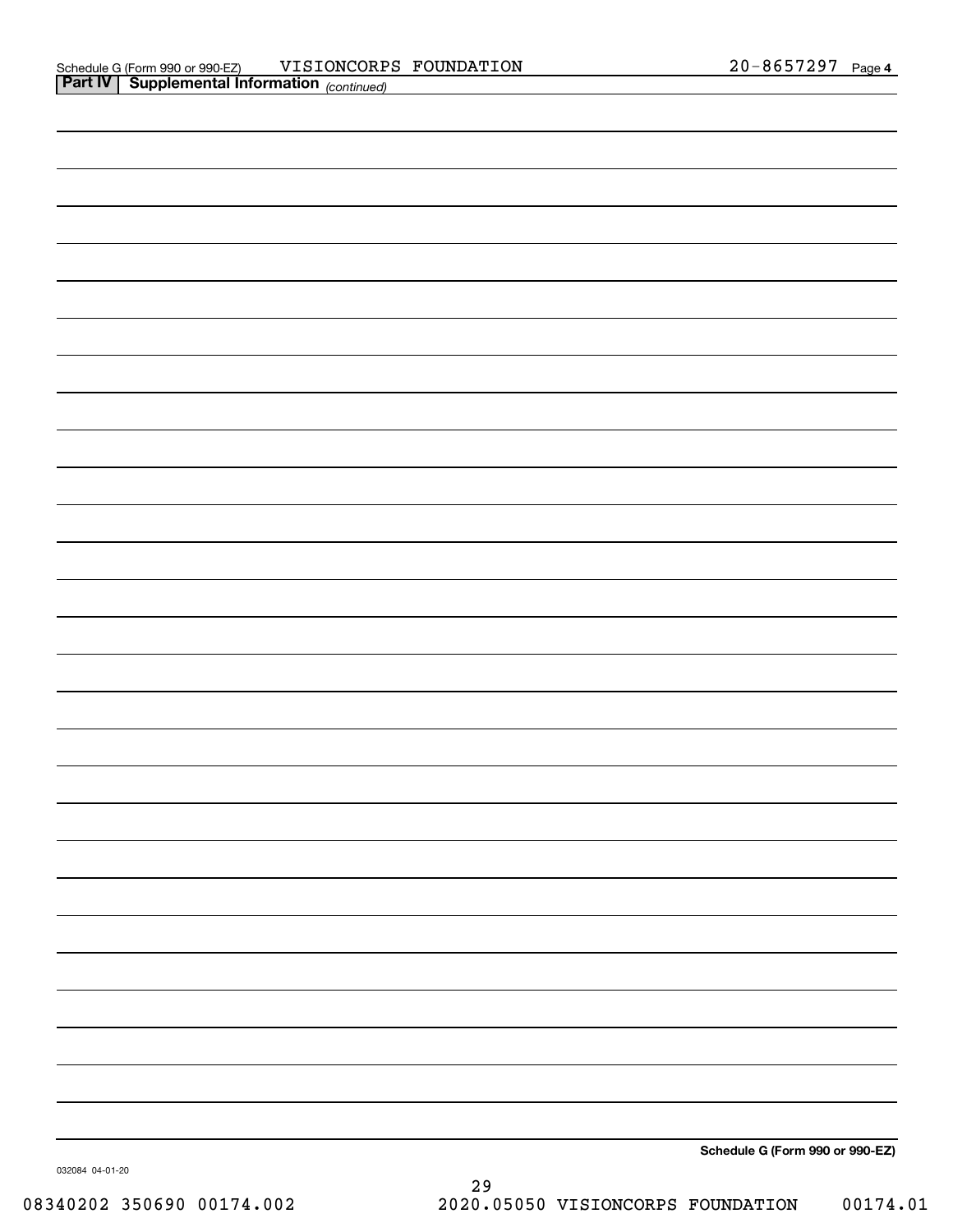| <b>SCHEDULE I</b><br>(Form 990)                                                                                                                                                                                                                                                                                           | <b>Grants and Other Assistance to Organizations,</b><br>Governments, and Individuals in the United States<br>Complete if the organization answered "Yes" on Form 990, Part IV, line 21 or 22. |                                    |                             |                                         |                                                                |                                          |                                                                                                                                                                                                                                                                                                                                         |  |
|---------------------------------------------------------------------------------------------------------------------------------------------------------------------------------------------------------------------------------------------------------------------------------------------------------------------------|-----------------------------------------------------------------------------------------------------------------------------------------------------------------------------------------------|------------------------------------|-----------------------------|-----------------------------------------|----------------------------------------------------------------|------------------------------------------|-----------------------------------------------------------------------------------------------------------------------------------------------------------------------------------------------------------------------------------------------------------------------------------------------------------------------------------------|--|
| Department of the Treasury<br>Internal Revenue Service                                                                                                                                                                                                                                                                    | Attach to Form 990.<br>Go to www.irs.gov/Form990 for the latest information.                                                                                                                  |                                    |                             |                                         |                                                                | <b>Open to Public</b><br>Inspection      |                                                                                                                                                                                                                                                                                                                                         |  |
| Name of the organization                                                                                                                                                                                                                                                                                                  |                                                                                                                                                                                               |                                    |                             |                                         |                                                                |                                          | <b>Employer identification number</b><br>$20 - 8657297$                                                                                                                                                                                                                                                                                 |  |
| VISIONCORPS FOUNDATION<br>Part I<br><b>General Information on Grants and Assistance</b>                                                                                                                                                                                                                                   |                                                                                                                                                                                               |                                    |                             |                                         |                                                                |                                          |                                                                                                                                                                                                                                                                                                                                         |  |
| Does the organization maintain records to substantiate the amount of the grants or assistance, the grantees' eligibility for the grants or assistance, and the selection<br>$\mathbf{1}$<br>Describe in Part IV the organization's procedures for monitoring the use of grant funds in the United States.<br>$\mathbf{2}$ |                                                                                                                                                                                               |                                    |                             |                                         |                                                                |                                          | $\boxed{\text{X}}$ Yes<br>  No                                                                                                                                                                                                                                                                                                          |  |
| Part II<br>Grants and Other Assistance to Domestic Organizations and Domestic Governments. Complete if the organization answered "Yes" on Form 990, Part IV, line 21, for any                                                                                                                                             |                                                                                                                                                                                               |                                    |                             |                                         |                                                                |                                          |                                                                                                                                                                                                                                                                                                                                         |  |
| recipient that received more than \$5,000. Part II can be duplicated if additional space is needed.<br>1 (a) Name and address of organization<br>or government                                                                                                                                                            | $(b)$ EIN                                                                                                                                                                                     | (c) IRC section<br>(if applicable) | (d) Amount of<br>cash grant | (e) Amount of<br>non-cash<br>assistance | (f) Method of<br>valuation (book,<br>FMV, appraisal,<br>other) | (g) Description of<br>noncash assistance | (h) Purpose of grant<br>or assistance                                                                                                                                                                                                                                                                                                   |  |
| VISIONCORPS<br>244 N QUEEN ST<br>LANCASTER, PA 17603                                                                                                                                                                                                                                                                      | $23 - 1352349$ 501C(3)                                                                                                                                                                        |                                    | 498,779.                    |                                         | 0. FAIR VALUE                                                  | VARIOUS                                  | TO FURTHER THE MISSION OF<br>THE FOUNDATION.                                                                                                                                                                                                                                                                                            |  |
|                                                                                                                                                                                                                                                                                                                           |                                                                                                                                                                                               |                                    |                             |                                         |                                                                |                                          |                                                                                                                                                                                                                                                                                                                                         |  |
|                                                                                                                                                                                                                                                                                                                           |                                                                                                                                                                                               |                                    |                             |                                         |                                                                |                                          |                                                                                                                                                                                                                                                                                                                                         |  |
|                                                                                                                                                                                                                                                                                                                           |                                                                                                                                                                                               |                                    |                             |                                         |                                                                |                                          |                                                                                                                                                                                                                                                                                                                                         |  |
|                                                                                                                                                                                                                                                                                                                           |                                                                                                                                                                                               |                                    |                             |                                         |                                                                |                                          |                                                                                                                                                                                                                                                                                                                                         |  |
|                                                                                                                                                                                                                                                                                                                           |                                                                                                                                                                                               |                                    |                             |                                         |                                                                |                                          |                                                                                                                                                                                                                                                                                                                                         |  |
| $\mathbf{2}$<br>3<br>$111A$ $E \sim R \sim 2$ and $R \sim 4$ and $A \sim 1$ and $A \sim 1$ and $A \sim 1$ and $A \sim 1$ and $A \sim R \sim 200$                                                                                                                                                                          |                                                                                                                                                                                               |                                    |                             |                                         |                                                                |                                          | ▶<br>$\mathbf{L}$ $\mathbf{L}$ $\mathbf{L}$ $\mathbf{L}$ $\mathbf{L}$ $\mathbf{L}$ $\mathbf{L}$ $\mathbf{L}$ $\mathbf{L}$ $\mathbf{L}$ $\mathbf{L}$ $\mathbf{L}$ $\mathbf{L}$ $\mathbf{L}$ $\mathbf{L}$ $\mathbf{L}$ $\mathbf{L}$ $\mathbf{L}$ $\mathbf{L}$ $\mathbf{L}$ $\mathbf{L}$ $\mathbf{L}$ $\mathbf{L}$ $\mathbf{L}$ $\mathbf{$ |  |

**For Paperwork Reduction Act Notice, see the Instructions for Form 990. Schedule I (Form 990) 2020** LHA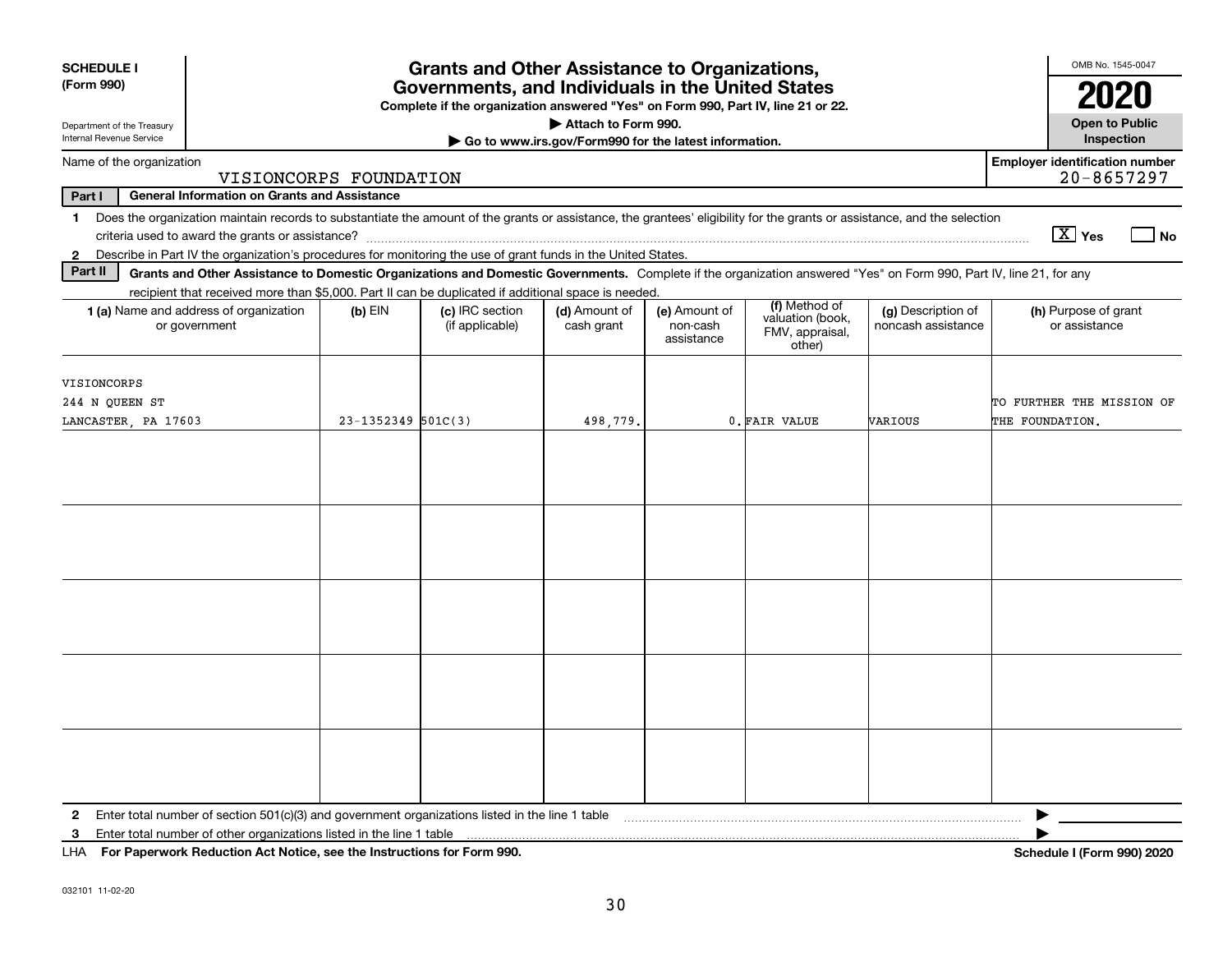Part III can be duplicated if additional space is needed.

(a) Type of grant or assistance **(b)** Number of **(c)** Amount of **(d)** Amount of non-**(e)** Method of valuation (f)<br>cash are continuous cash are cash assistance (book, FMV, appraisal, other) (a) Type of grant or assistance (b) Number of recipients(c) Amount of cash grant (d) Amount of noncash assistance (f) Description of noncash assistance

Part IV | Supplemental Information. Provide the information required in Part I, line 2; Part III, column (b); and any other additional information.

**Part III | Grants and Other Assistance to Domestic Individuals. Complete if the organization answered "Yes" on Form 990, Part IV, line 22.** 

PART I, LINE 2:

ALL GRANT REQUESTS ARE SUBMITTED TO THE BOARD FOR REVIEW. THE BOARD

PRIORITIZES THE GRANTS PER THE BY-LAWS AND DETERMINES RECIPIENTS AND

AMOUNTS TO DISTRIBUTE.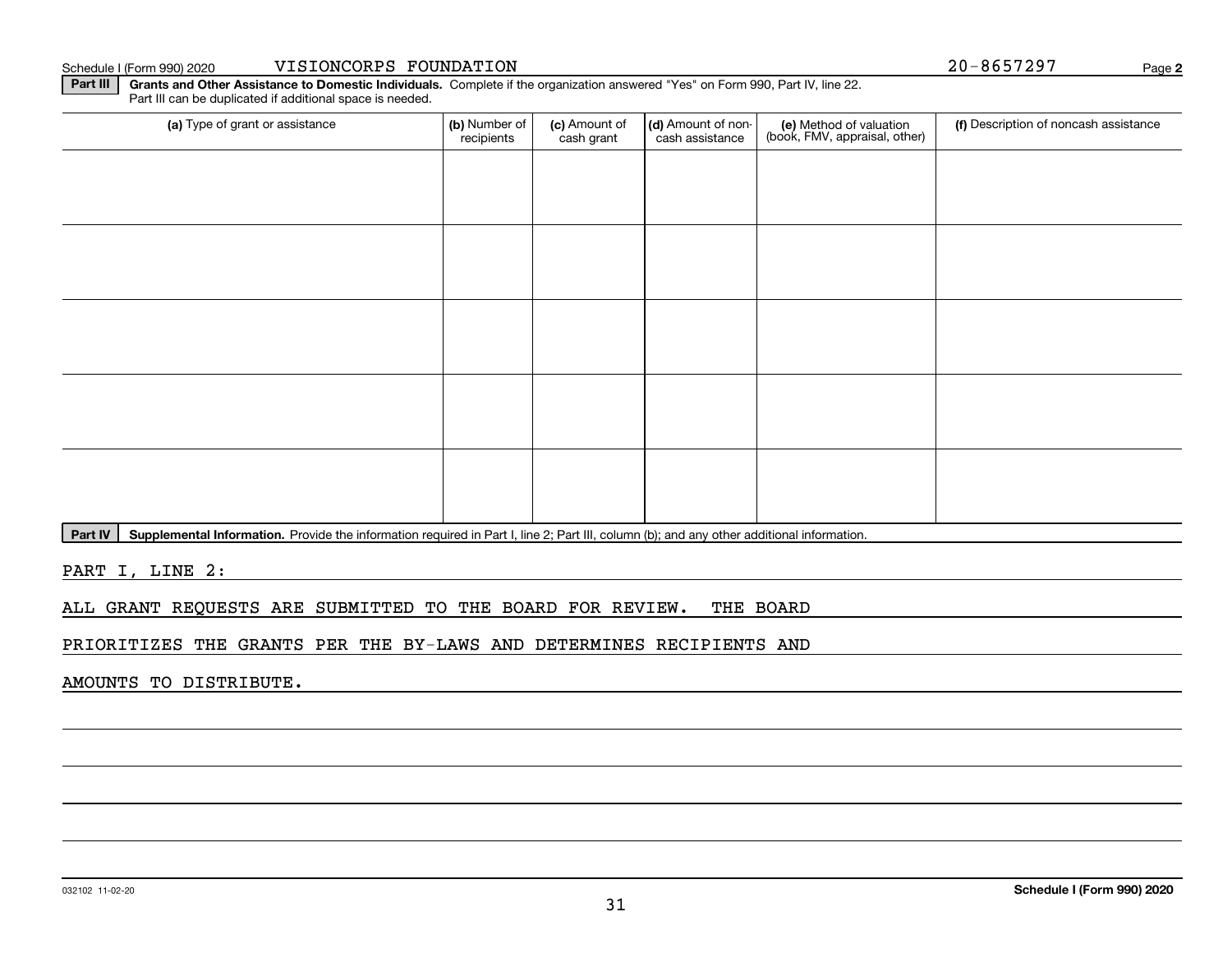|   | <b>Compensation Information</b><br><b>SCHEDULE J</b>                                                                                                                                                          |                                                   |                                       | OMB No. 1545-0047          |     |              |
|---|---------------------------------------------------------------------------------------------------------------------------------------------------------------------------------------------------------------|---------------------------------------------------|---------------------------------------|----------------------------|-----|--------------|
|   | (Form 990)<br>For certain Officers, Directors, Trustees, Key Employees, and Highest                                                                                                                           |                                                   |                                       |                            |     |              |
|   | <b>Compensated Employees</b>                                                                                                                                                                                  |                                                   |                                       | 2020                       |     |              |
|   | Complete if the organization answered "Yes" on Form 990, Part IV, line 23.<br>Attach to Form 990.                                                                                                             |                                                   |                                       | <b>Open to Public</b>      |     |              |
|   | Department of the Treasury<br>Go to www.irs.gov/Form990 for instructions and the latest information.<br>Internal Revenue Service                                                                              |                                                   |                                       | Inspection                 |     |              |
|   | Name of the organization                                                                                                                                                                                      |                                                   | <b>Employer identification number</b> |                            |     |              |
|   | VISIONCORPS FOUNDATION                                                                                                                                                                                        |                                                   |                                       | $20 - 8657297$             |     |              |
|   | <b>Questions Regarding Compensation</b><br>Part I                                                                                                                                                             |                                                   |                                       |                            |     |              |
|   |                                                                                                                                                                                                               |                                                   |                                       |                            | Yes | No           |
|   | Check the appropriate box(es) if the organization provided any of the following to or for a person listed on Form 990,                                                                                        |                                                   |                                       |                            |     |              |
|   | Part VII, Section A, line 1a. Complete Part III to provide any relevant information regarding these items.                                                                                                    |                                                   |                                       |                            |     |              |
|   | First-class or charter travel                                                                                                                                                                                 | Housing allowance or residence for personal use   |                                       |                            |     |              |
|   | Travel for companions                                                                                                                                                                                         | Payments for business use of personal residence   |                                       |                            |     |              |
|   | Tax indemnification and gross-up payments                                                                                                                                                                     | Health or social club dues or initiation fees     |                                       |                            |     |              |
|   | Discretionary spending account                                                                                                                                                                                | Personal services (such as maid, chauffeur, chef) |                                       |                            |     |              |
|   |                                                                                                                                                                                                               |                                                   |                                       |                            |     |              |
|   | <b>b</b> If any of the boxes on line 1a are checked, did the organization follow a written policy regarding payment or                                                                                        |                                                   |                                       |                            |     |              |
|   | reimbursement or provision of all of the expenses described above? If "No," complete Part III to explain                                                                                                      |                                                   |                                       | 1b                         |     |              |
| 2 | Did the organization require substantiation prior to reimbursing or allowing expenses incurred by all directors,                                                                                              |                                                   |                                       |                            |     |              |
|   |                                                                                                                                                                                                               |                                                   |                                       | $\mathbf{2}$               |     |              |
|   |                                                                                                                                                                                                               |                                                   |                                       |                            |     |              |
| 3 | Indicate which, if any, of the following the organization used to establish the compensation of the organization's                                                                                            |                                                   |                                       |                            |     |              |
|   | CEO/Executive Director. Check all that apply. Do not check any boxes for methods used by a related organization to                                                                                            |                                                   |                                       |                            |     |              |
|   | establish compensation of the CEO/Executive Director, but explain in Part III.                                                                                                                                |                                                   |                                       |                            |     |              |
|   | Compensation committee<br>$X$ Written employment contract                                                                                                                                                     |                                                   |                                       |                            |     |              |
|   | $\boxed{\textbf{X}}$ Independent compensation consultant<br>$X$ Compensation survey or study                                                                                                                  |                                                   |                                       |                            |     |              |
|   | $\boxed{\textbf{X}}$ Form 990 of other organizations<br>$\overline{X}$ Approval by the board or compensation committee                                                                                        |                                                   |                                       |                            |     |              |
|   |                                                                                                                                                                                                               |                                                   |                                       |                            |     |              |
| 4 | During the year, did any person listed on Form 990, Part VII, Section A, line 1a, with respect to the filing                                                                                                  |                                                   |                                       |                            |     |              |
|   | organization or a related organization:                                                                                                                                                                       |                                                   |                                       |                            |     |              |
| а | Receive a severance payment or change-of-control payment?                                                                                                                                                     |                                                   |                                       | 4a                         | X   | x            |
| b | Participate in or receive payment from a supplemental nonqualified retirement plan?                                                                                                                           |                                                   |                                       | 4b                         |     | x            |
| с | Participate in or receive payment from an equity-based compensation arrangement?                                                                                                                              |                                                   |                                       | 4c                         |     |              |
|   | If "Yes" to any of lines 4a-c, list the persons and provide the applicable amounts for each item in Part III.                                                                                                 |                                                   |                                       |                            |     |              |
|   |                                                                                                                                                                                                               |                                                   |                                       |                            |     |              |
|   | Only section 501(c)(3), 501(c)(4), and 501(c)(29) organizations must complete lines 5-9.<br>For persons listed on Form 990, Part VII, Section A, line 1a, did the organization pay or accrue any compensation |                                                   |                                       |                            |     |              |
|   |                                                                                                                                                                                                               |                                                   |                                       |                            |     |              |
| a | contingent on the revenues of:                                                                                                                                                                                |                                                   |                                       | 5а                         |     | x            |
|   |                                                                                                                                                                                                               |                                                   |                                       | <b>5b</b>                  |     | X            |
|   | If "Yes" on line 5a or 5b, describe in Part III.                                                                                                                                                              |                                                   |                                       |                            |     |              |
|   | 6 For persons listed on Form 990, Part VII, Section A, line 1a, did the organization pay or accrue any compensation                                                                                           |                                                   |                                       |                            |     |              |
|   | contingent on the net earnings of:                                                                                                                                                                            |                                                   |                                       |                            |     |              |
| a |                                                                                                                                                                                                               |                                                   |                                       | 6a                         |     | х            |
|   |                                                                                                                                                                                                               |                                                   |                                       | 6b                         |     | $\mathbf{x}$ |
|   | If "Yes" on line 6a or 6b, describe in Part III.                                                                                                                                                              |                                                   |                                       |                            |     |              |
|   | 7 For persons listed on Form 990, Part VII, Section A, line 1a, did the organization provide any nonfixed payments                                                                                            |                                                   |                                       |                            |     |              |
|   |                                                                                                                                                                                                               |                                                   |                                       | 7                          |     | x            |
|   | 8 Were any amounts reported on Form 990, Part VII, paid or accrued pursuant to a contract that was subject to the                                                                                             |                                                   |                                       |                            |     |              |
|   | initial contract exception described in Regulations section 53.4958-4(a)(3)? If "Yes," describe in Part III                                                                                                   |                                                   |                                       | 8                          |     | х            |
| 9 | If "Yes" on line 8, did the organization also follow the rebuttable presumption procedure described in                                                                                                        |                                                   |                                       |                            |     |              |
|   | Regulations section 53.4958-6(c)?                                                                                                                                                                             |                                                   |                                       | 9                          |     |              |
|   | LHA For Paperwork Reduction Act Notice, see the Instructions for Form 990.                                                                                                                                    |                                                   |                                       | Schedule J (Form 990) 2020 |     |              |

032111 12-07-20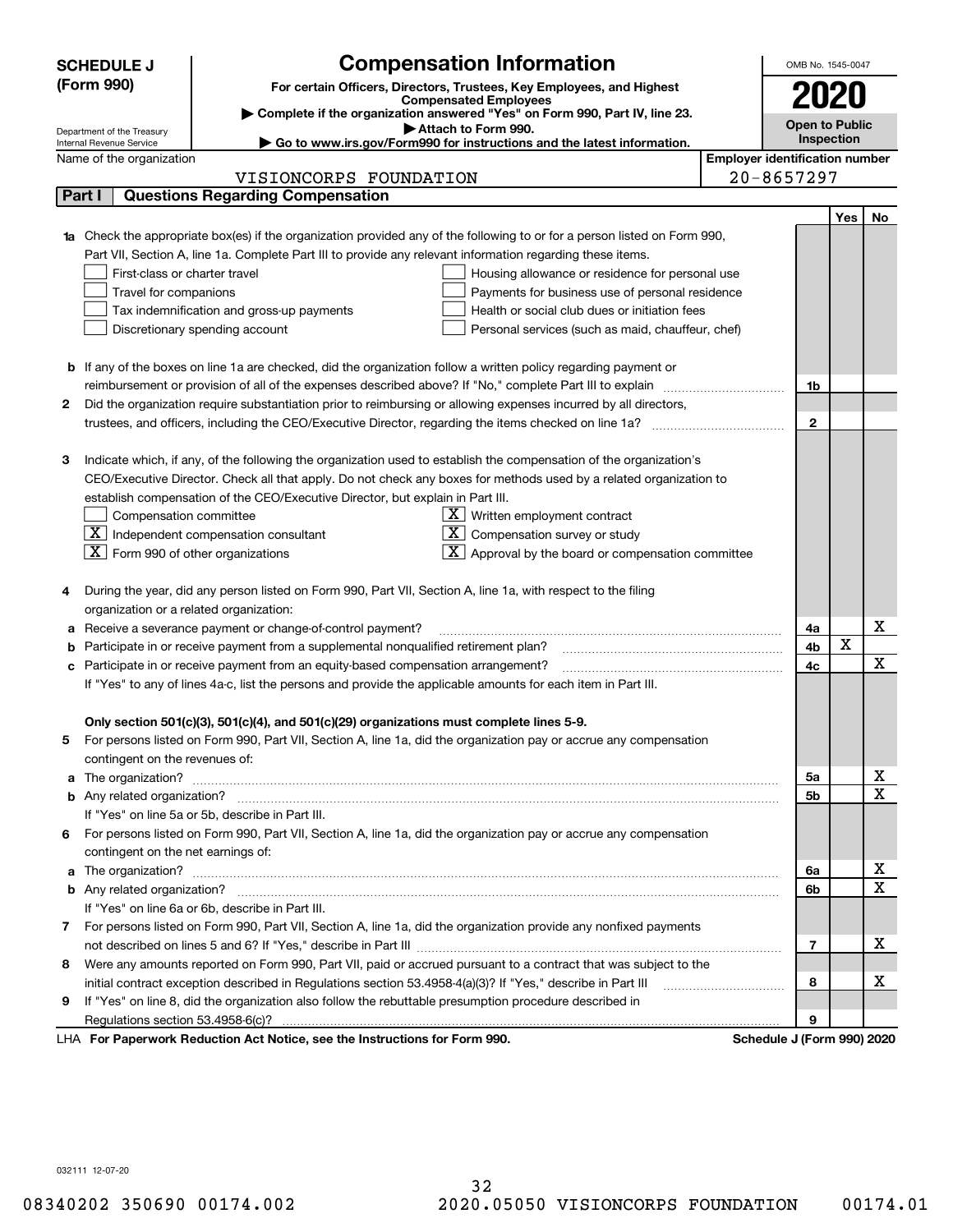20-8657297

**2**

# **Part II Officers, Directors, Trustees, Key Employees, and Highest Compensated Employees.**  Schedule J (Form 990) 2020 Page Use duplicate copies if additional space is needed.

For each individual whose compensation must be reported on Schedule J, report compensation from the organization on row (i) and from related organizations, described in the instructions, on row (ii). Do not list any individuals that aren't listed on Form 990, Part VII.

**Note:**  The sum of columns (B)(i)-(iii) for each listed individual must equal the total amount of Form 990, Part VII, Section A, line 1a, applicable column (D) and (E) amounts for that individual.

|                    |                |                          | (B) Breakdown of W-2 and/or 1099-MISC compensation |                                           | (C) Retirement and<br>other deferred | (D) Nontaxable<br>benefits | (E) Total of columns<br>$(B)(i)-(D)$ | (F) Compensation<br>in column (B)         |
|--------------------|----------------|--------------------------|----------------------------------------------------|-------------------------------------------|--------------------------------------|----------------------------|--------------------------------------|-------------------------------------------|
| (A) Name and Title |                | (i) Base<br>compensation | (ii) Bonus &<br>incentive<br>compensation          | (iii) Other<br>reportable<br>compensation | compensation                         |                            |                                      | reported as deferred<br>on prior Form 990 |
| (1) DENNIS STEINER | (i)            | $\overline{0}$ .         | $\overline{0}$ .                                   | $\overline{0}$ .                          | $\overline{0}$ .                     | $\overline{0}$ .           | $\overline{0}$ .                     | 0.                                        |
| PRESIDENT          | (ii)           | 188,425.                 | $\overline{0}$ .                                   | $\overline{0}$ .                          | 11,000.                              | 20, 266.                   | 219,691.                             | $\overline{0}$ .                          |
|                    | (i)            |                          |                                                    |                                           |                                      |                            |                                      |                                           |
|                    | <u>(ii)</u>    |                          |                                                    |                                           |                                      |                            |                                      |                                           |
|                    | $(\sf{i})$     |                          |                                                    |                                           |                                      |                            |                                      |                                           |
|                    | <u>(ii)</u>    |                          |                                                    |                                           |                                      |                            |                                      |                                           |
|                    | $(\sf{i})$     |                          |                                                    |                                           |                                      |                            |                                      |                                           |
|                    | <u>(ii)</u>    |                          |                                                    |                                           |                                      |                            |                                      |                                           |
|                    | (i)            |                          |                                                    |                                           |                                      |                            |                                      |                                           |
|                    | <u>(ii)</u>    |                          |                                                    |                                           |                                      |                            |                                      |                                           |
|                    | (i)            |                          |                                                    |                                           |                                      |                            |                                      |                                           |
|                    | <u>(ii)</u>    |                          |                                                    |                                           |                                      |                            |                                      |                                           |
|                    | (i)            |                          |                                                    |                                           |                                      |                            |                                      |                                           |
|                    | (ii)           |                          |                                                    |                                           |                                      |                            |                                      |                                           |
|                    | (i)<br>(ii)    |                          |                                                    |                                           |                                      |                            |                                      |                                           |
|                    | (i)            |                          |                                                    |                                           |                                      |                            |                                      |                                           |
|                    | (ii)           |                          |                                                    |                                           |                                      |                            |                                      |                                           |
|                    | (i)            |                          |                                                    |                                           |                                      |                            |                                      |                                           |
|                    | (ii)           |                          |                                                    |                                           |                                      |                            |                                      |                                           |
|                    | (i)            |                          |                                                    |                                           |                                      |                            |                                      |                                           |
|                    | <u>(ii)</u>    |                          |                                                    |                                           |                                      |                            |                                      |                                           |
|                    | (i)            |                          |                                                    |                                           |                                      |                            |                                      |                                           |
|                    | <u>(ii)</u>    |                          |                                                    |                                           |                                      |                            |                                      |                                           |
|                    | (i)            |                          |                                                    |                                           |                                      |                            |                                      |                                           |
|                    | <u>(ii)</u>    |                          |                                                    |                                           |                                      |                            |                                      |                                           |
|                    | (i)            |                          |                                                    |                                           |                                      |                            |                                      |                                           |
|                    | <u>(ii)</u>    |                          |                                                    |                                           |                                      |                            |                                      |                                           |
|                    | (i)            |                          |                                                    |                                           |                                      |                            |                                      |                                           |
|                    | <u>(ii)</u>    |                          |                                                    |                                           |                                      |                            |                                      |                                           |
|                    | (i)            |                          |                                                    |                                           |                                      |                            |                                      |                                           |
|                    | $\overline{}}$ |                          |                                                    |                                           |                                      |                            |                                      |                                           |

**Schedule J (Form 990) 2020**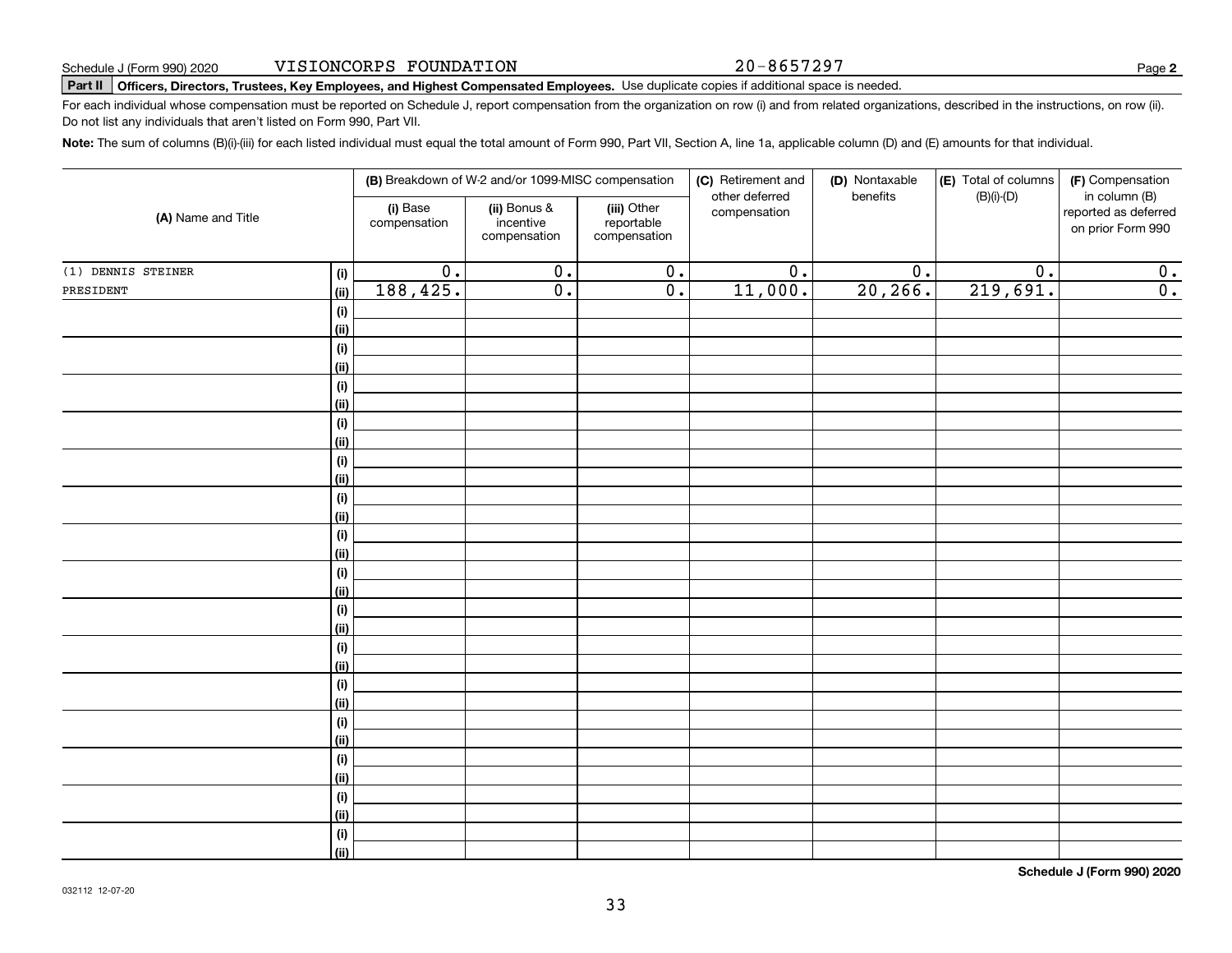#### **Part III Supplemental Information**

Schedule J (Form 990) 2020 VISIONCORPS FOUNDATION<br>Part III Supplemental Information<br>Provide the information, explanation, or descriptions required for Part I, lines 1a, 1b, 3, 4a, 4b, 4c, 5a, 5b, 6a, 6b, 7, and 8, and for

**Schedule J (Form 990) 2020**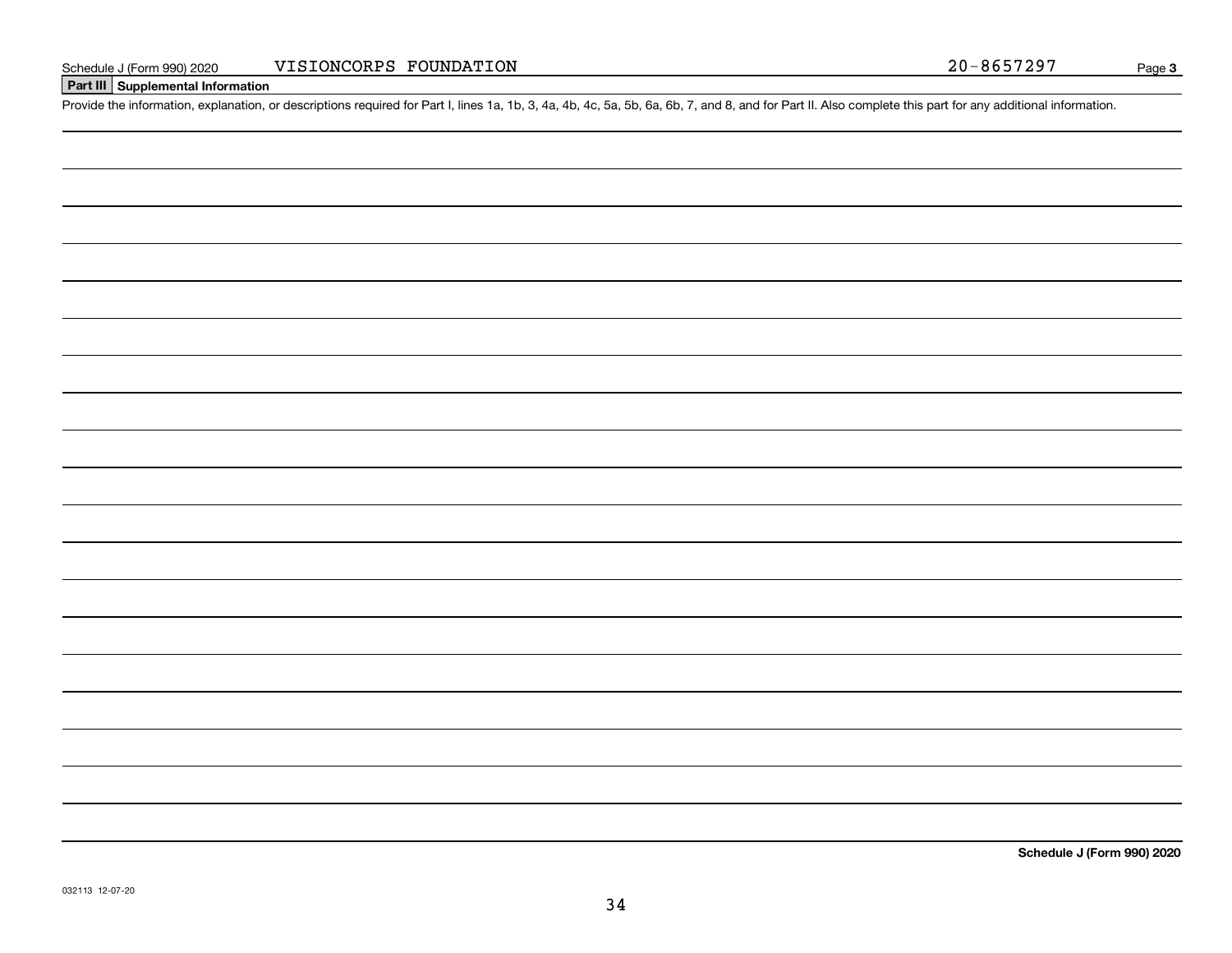| <b>SCHEDULE N</b>                                                                          |                                                                                  |                               |                                                                                               |                                                                                                                                                                                                |                      | Liquidation, Termination, Dissolution, or Significant Disposition of Assets                                                                                                                    |                                       | OMB No. 1545-0047     |                                                     |  |
|--------------------------------------------------------------------------------------------|----------------------------------------------------------------------------------|-------------------------------|-----------------------------------------------------------------------------------------------|------------------------------------------------------------------------------------------------------------------------------------------------------------------------------------------------|----------------------|------------------------------------------------------------------------------------------------------------------------------------------------------------------------------------------------|---------------------------------------|-----------------------|-----------------------------------------------------|--|
| (Form 990 or 990-EZ)                                                                       |                                                                                  |                               |                                                                                               | > Complete if the organization answered "Yes" on Form 990, Part IV, lines 31 or 32, or Form 990-EZ, line 36.<br>Attach certified copies of any articles of dissolution, resolutions, or plans. |                      |                                                                                                                                                                                                |                                       |                       | 2020                                                |  |
| Department of the Treasury<br>Internal Revenue Service                                     |                                                                                  | Attach to Form 990 or 990-EZ. | Go to www.irs.gov/Form990 for the latest information.                                         |                                                                                                                                                                                                |                      |                                                                                                                                                                                                |                                       | <b>Open to Public</b> | Inspection                                          |  |
| Name of the organization                                                                   |                                                                                  | VISIONCORPS FOUNDATION        |                                                                                               |                                                                                                                                                                                                |                      |                                                                                                                                                                                                | <b>Employer identification number</b> | $20 - 8657297$        |                                                     |  |
| Part I<br>space is needed.                                                                 |                                                                                  |                               |                                                                                               |                                                                                                                                                                                                |                      | Liquidation, Termination, or Dissolution. Complete this part if the organization answered "Yes" on Form 990, Part IV, line 31, or Form 990-EZ, line 36. Part I can be duplicated if additional |                                       |                       |                                                     |  |
| $\mathbf{1}$<br>(a) Description of asset(s)<br>distributed or transaction<br>expenses paid |                                                                                  | (b) Date of<br>distribution   | (c) Fair market value of<br>asset(s) distributed or<br>amount of transaction<br>expenses      | (d) Method of<br>determining FMV for<br>asset(s) distributed or<br>transaction expenses                                                                                                        | (e) EIN of recipient | (f) Name and address of recipient                                                                                                                                                              |                                       | tax-exempt) or type   | (g) IRC section of<br>recipient(s) (if<br>of entity |  |
|                                                                                            |                                                                                  |                               |                                                                                               |                                                                                                                                                                                                |                      | WISIONCORPS<br>244 N QUEEN STREET                                                                                                                                                              |                                       |                       |                                                     |  |
| CASH                                                                                       |                                                                                  | 06/30/21                      |                                                                                               | 127,637. BOOK VALUE                                                                                                                                                                            | 23-1352349           | LANCASTER, PA 17603<br><b><i>NISIONCORPS</i></b><br>244 N OUEEN STREET                                                                                                                         |                                       | 501(C)(3)             |                                                     |  |
| PREPAID EXPENSES                                                                           |                                                                                  | 06/30/21                      |                                                                                               | 16.935. BOOK VALUE                                                                                                                                                                             | 23-1352349           | LANCASTER, PA 17603                                                                                                                                                                            |                                       | 501(C)(3)             |                                                     |  |
|                                                                                            |                                                                                  |                               |                                                                                               |                                                                                                                                                                                                |                      | VISIONCORPS<br>244 N QUEEN STREET                                                                                                                                                              |                                       |                       |                                                     |  |
| OFFICE EQUIPMENT                                                                           |                                                                                  | 06/30/21                      |                                                                                               | 4.020. BOOK VALUE                                                                                                                                                                              | 23-1352349           | LANCASTER, PA 17603                                                                                                                                                                            |                                       | 501(C)(3)             |                                                     |  |
| INVESTMENTS - PUBLICLY TRADED                                                              |                                                                                  |                               |                                                                                               |                                                                                                                                                                                                |                      | WISIONCORPS<br>244 N OUEEN STREET                                                                                                                                                              |                                       |                       |                                                     |  |
| SECURITIES                                                                                 |                                                                                  | 06/30/21                      |                                                                                               | 15, 267, 318. MARKET VALUE                                                                                                                                                                     | 23-1352349           | LANCASTER, PA 17603                                                                                                                                                                            |                                       | 501(C)(3)             |                                                     |  |
|                                                                                            |                                                                                  |                               |                                                                                               |                                                                                                                                                                                                |                      | VISIONCORPS<br>244 N OUEEN STREET                                                                                                                                                              |                                       |                       |                                                     |  |
| PLEDGE RECEIVABLE                                                                          |                                                                                  | 06/30/21                      |                                                                                               | 200,000. BOOK VALUE                                                                                                                                                                            | 23-1352349           | LANCASTER, PA 17603                                                                                                                                                                            |                                       | 501(C)(3)             |                                                     |  |
|                                                                                            |                                                                                  |                               |                                                                                               |                                                                                                                                                                                                |                      |                                                                                                                                                                                                |                                       |                       |                                                     |  |
|                                                                                            |                                                                                  |                               |                                                                                               |                                                                                                                                                                                                |                      |                                                                                                                                                                                                |                                       |                       |                                                     |  |
|                                                                                            |                                                                                  |                               |                                                                                               |                                                                                                                                                                                                |                      |                                                                                                                                                                                                |                                       |                       | Yes   No                                            |  |
| $\mathbf{2}$                                                                               | Did or will any officer, director, trustee, or key employee of the organization: |                               |                                                                                               |                                                                                                                                                                                                |                      |                                                                                                                                                                                                |                                       |                       |                                                     |  |
| b                                                                                          | Become a director or trustee of a successor or transferee organization?          |                               | Become an employee of, or independent contractor for, a successor or transferee organization? |                                                                                                                                                                                                |                      |                                                                                                                                                                                                |                                       | 2a<br>2 <sub>b</sub>  | X<br>$\overline{\mathbf{x}}$                        |  |

 **c**Become a direct or indirect owner of a successor or transferee organization? ~~~~~~~~~~~~~~~~~~~~~~~~~~~~~~~~~~~~~~~~~~~~~~~~ d Receive, or become entitled to, compensation or other similar payments as a result of the organization's liquidation, termination, or dissolution?<br>
<sub>compropersions</sub>
<sub>compropersion</sub> or discussion:
section, the organizatio

**e** If the organization answered "Yes" to any of the questions on lines 2a through 2d, provide the name of the person involved and explain in Part III.  $\blacktriangleright$  SEE PART III

**For Paperwork Reduction Act Notice, see the Instructions for Form 990 or Form 990-EZ. Schedule N (Form 990 or 990-EZ) 2020**

**2b**X **2c2d**

X X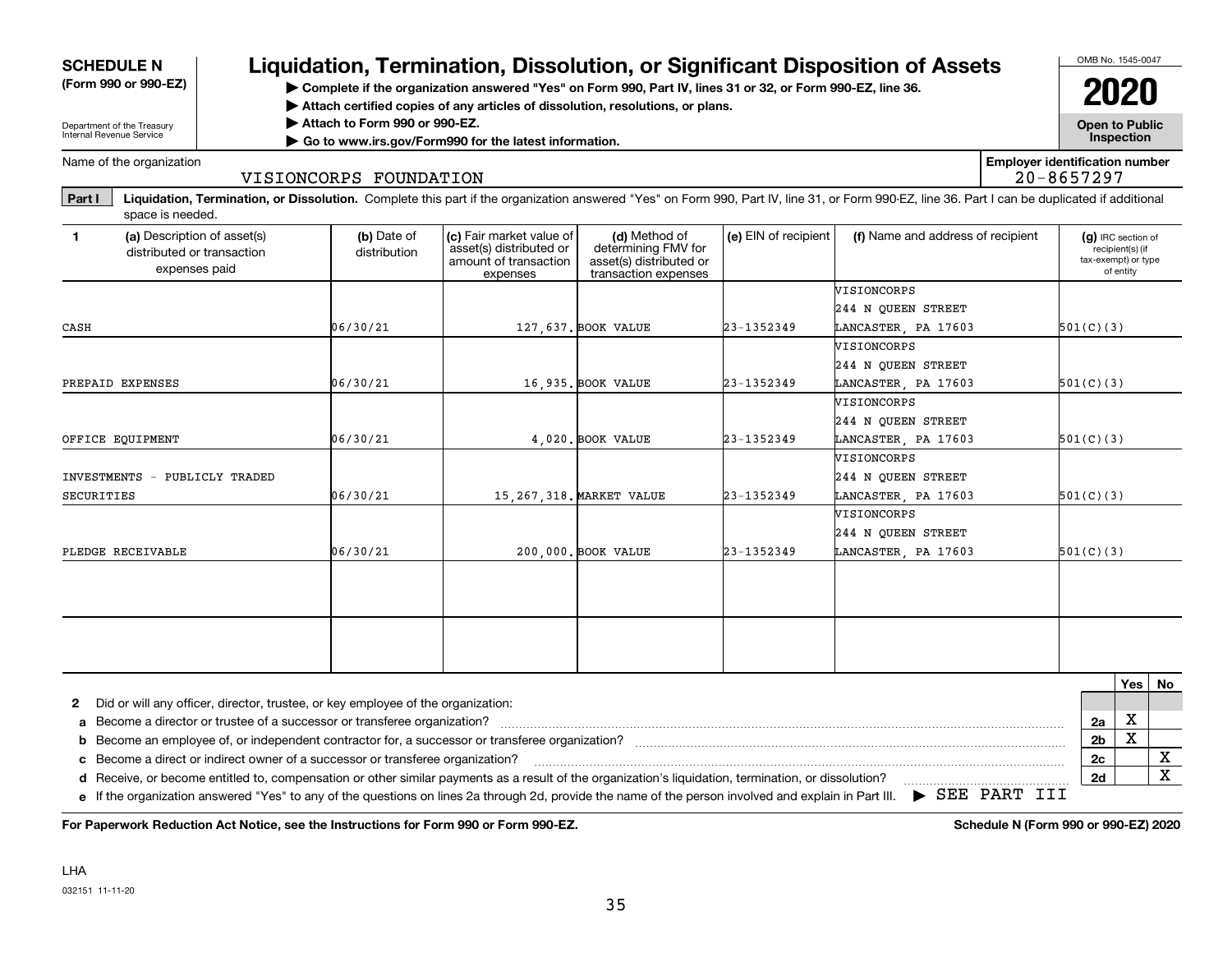| Schedule N (Form 990 or 990-EZ) 2020 | VISIONCORPS FOUNDATION |  |
|--------------------------------------|------------------------|--|
|--------------------------------------|------------------------|--|

VISIONCORPS FOUNDATION 20-8657297

| Part I | Liquidation, Termination, or Dissolution (continued)                                                                                                                                      |     |          |  |
|--------|-------------------------------------------------------------------------------------------------------------------------------------------------------------------------------------------|-----|----------|--|
|        | Note: If the organization distributed all of its assets during the tax year, then Form 990, Part X, column (B), line 16 (Total assets), and line 26 (Total liabilities), should equal -0- |     | Yes   No |  |
|        | 3 Did the organization distribute its assets in accordance with its governing instrument(s)? If "No," describe in Part III                                                                |     |          |  |
|        | 4a Is the organization required to notify the attorney general or other appropriate state official of its intent to dissolve, liquidate, or terminate?                                    |     |          |  |
|        | <b>b</b> If "Yes," did the organization provide such notice?                                                                                                                              |     |          |  |
|        | 5 Did the organization discharge or pay all of its liabilities in accordance with state laws?                                                                                             |     |          |  |
|        | 6a Did the organization have any tax-exempt bonds outstanding during the year?                                                                                                            |     |          |  |
|        | b If "Yes" to line 6a, did the organization discharge or defease all of its tax-exempt bond liabilities during the tax yr in accordance with the Internal Revenue Code and state laws?    | -6b |          |  |
|        |                                                                                                                                                                                           |     |          |  |

**c**If "Yes" on line 6b, describe in Part III how the organization defeased or otherwise settled these liabilities. If "No" on line 6b, explain in Part III.

Part II Sale, Exchange, Disposition, or Other Transfer of More Than 25% of the Organization's Assets. Complete this part if the organization answered "Yes" on Form 990, Part IV, line 32, or Form 990-EZ, line 36. Part II can be duplicated if additional space is needed.

| (a) Description of asset(s)<br>distributed or transaction<br>expenses paid | (b) Date of<br>distribution | (c) Fair market value of<br>asset(s) distributed or<br>amount of transaction<br>expenses | (d) Method of<br>determining FMV for<br>asset(s) distributed or<br>transaction expenses | (e) EIN of recipient | (f) Name and address of recipient | $(g)$ IRC section of<br>recipient(s) (if<br>tax-exempt) or type<br>of entity |
|----------------------------------------------------------------------------|-----------------------------|------------------------------------------------------------------------------------------|-----------------------------------------------------------------------------------------|----------------------|-----------------------------------|------------------------------------------------------------------------------|
|                                                                            |                             |                                                                                          |                                                                                         |                      |                                   |                                                                              |
|                                                                            |                             |                                                                                          |                                                                                         |                      |                                   |                                                                              |
|                                                                            |                             |                                                                                          |                                                                                         |                      |                                   |                                                                              |
|                                                                            |                             |                                                                                          |                                                                                         |                      |                                   |                                                                              |
|                                                                            |                             |                                                                                          |                                                                                         |                      |                                   |                                                                              |
|                                                                            |                             |                                                                                          |                                                                                         |                      |                                   |                                                                              |
|                                                                            |                             |                                                                                          |                                                                                         |                      |                                   |                                                                              |

|                                                                                                                                                       |    | Yes |  |
|-------------------------------------------------------------------------------------------------------------------------------------------------------|----|-----|--|
| 2 Did or will any officer, director, trustee, or key employee of the organization:                                                                    |    |     |  |
| a Become a director or trustee of a successor or transferee organization?                                                                             |    |     |  |
| <b>b</b> Become an employee of, or independent contractor for, a successor or transferee organization?                                                | 2b |     |  |
| c Become a direct or indirect owner of a successor or transferee organization?                                                                        | 2с |     |  |
| d Receive, or become entitled to, compensation or other similar payments as a result of the organization's significant disposition of assets?         |    |     |  |
| e If the organization answered "Yes" to any of the questions on lines 2a through 2d, provide the name of the person involved and explain in Part III. |    |     |  |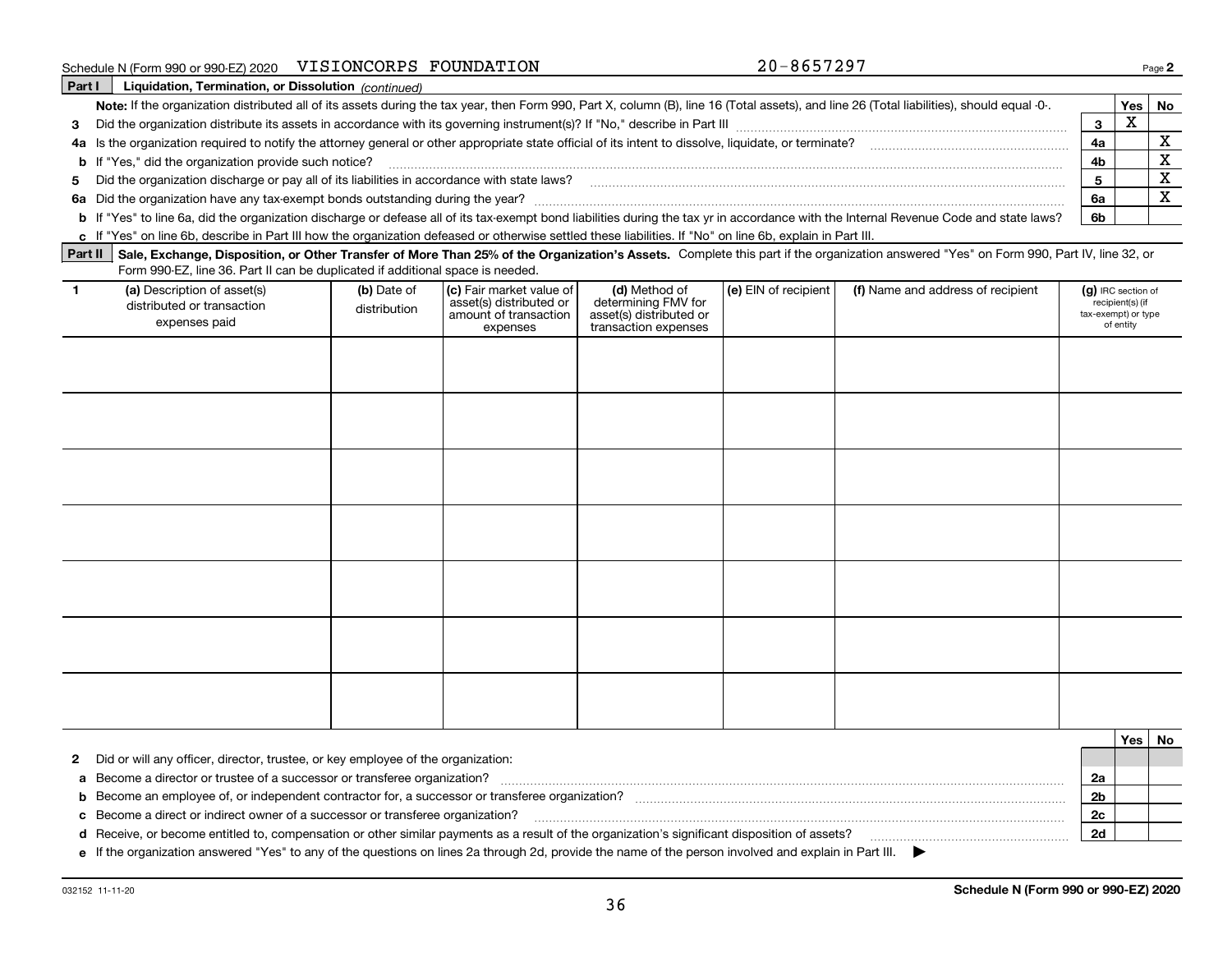Part III | Supplemental Information. Provide the information required by Part I, lines 2e and 6c, and Part II, line 2e. Also complete this part to provide any additional information.

#### PART I, LINE 2E:

#### MEGAN TOMSCHECK

ALL TRUSTEES

PART I, LINE 2E:

#### MEGAN TOMSCHECK HAS BECOME AN EMPLOYEE AND OFFICER OF VISIONCORPS

ALL VISIONCORPS FOUNDATION TRUSTEES BECAME BOARD MEMBERS OF VISIONCORPS

PART I, LINE 1

VISIONCORPS FOUNDATION MERGED WITH A RELATED TAX-EXEMPT ORGANIZATION,

VISIONCORPS, EFFECTIVE 6/30/2021. THE MERGER WAS APPROVED IN

ACCORDANCE WITH THE LAWS OF PENNSYLVANIA WITH VISIONCORPS AS THE

SURVIVING ORGANIZATION. ALL ASSETS AND LIABILITIES OF THE FOUNDATION

WERE ASSUMED BY VISIONCORPS.

032153 11-11-20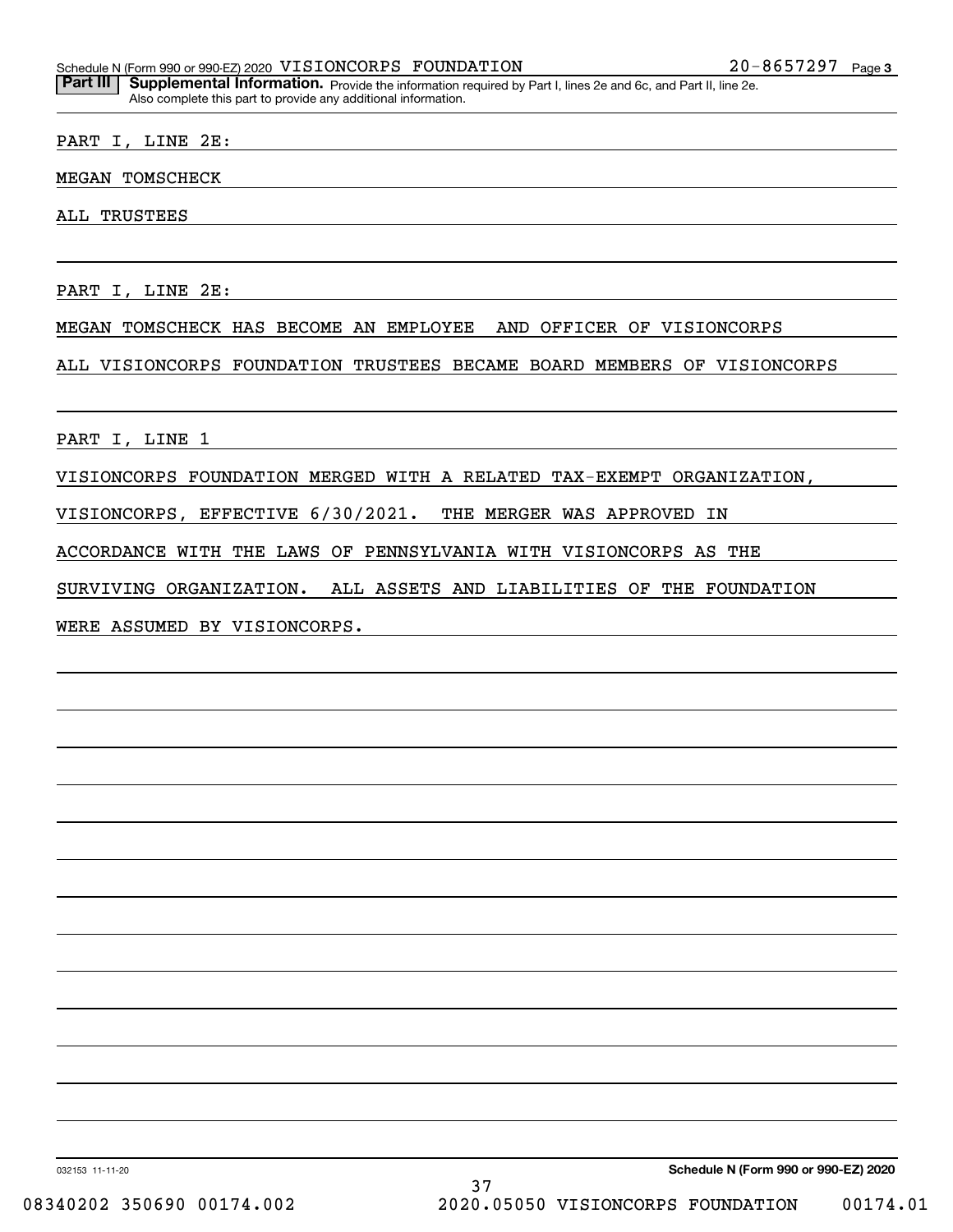Internal Revenue Service

Department of the Treasury **(Form 990 or 990-EZ)**

Name of the organization

**Complete to provide information for responses to specific questions on Form 990 or 990-EZ or to provide any additional information. | Attach to Form 990 or 990-EZ. | Go to www.irs.gov/Form990 for the latest information. SCHEDULE O Supplemental Information to Form 990 or 990-EZ**

OMB No. 1545-0047 **Open to Public InspectionEmployer identification number 2020**

VISIONCORPS FOUNDATION 20-8657297

FORM 990, PART I, LINE 1, DESCRIPTION OF ORGANIZATION MISSION:

BLIND OR VISION IMPAIRED.

FORM 990, PART VI, SECTION A, LINE 6:

VISIONCORPS IS THE SOLE MEMBER OF THE FOUNDATION.

FORM 990, PART VI, SECTION A, LINE 7A:

THE CEO OF VISIONCORPS SERVES AS A VOTING EX-OFFICIO MEMBER OF THE BOARD OF

TRUSTEES OF VISIONCORPS FOUNDATION. VISIONCORPS IS THE SOLE MEMBER OF

VISIONCORPS FOUNDATION. ALL CANDIDATES FOR ELECTION TO THE BOARD OF

TRUSTEES OF VISIONCORPS FOUNDATION MUST BE APPROVED BY THE BOARD OF

VISIONCORPS. AT LEAST ONE, BUT NOT MORE THAN TWO, OF THE TRUSTEES OF

VISIONCORPS FOUNDATION SHALL BE MEMBERS OF THE BOARD OF VISIONCORPS.

FORM 990, PART VI, SECTION B, LINE 11B:

THE FORM 990 IS REVIEWED AND DISCUSSED BY THE FINANCE COMMITTEE, THEN

APPROVED BY THE BOARD OF TRUSTEES.

FORM 990, PART VI, SECTION B, LINE 12C:

AS STATED IN THE BY-LAWS, A TRUSTEE SHALL DISCLOSE ANY POSSIBLE CONFLICT OF

INTEREST AS SOON AS THE TRUSTEE BECOMES AWARE OF IT. THE DISCLOSURE IS

RECORDED IN THE MINUTES OF THE BOARD.

FORM 990, PART VI, SECTION B, LINE 15:

THE ORGANIZATION'S MANAGEMENT GATHERS DATA FROM FORM 990'S OF COMPARABLE

032211 11-20-20 LHA For Paperwork Reduction Act Notice, see the Instructions for Form 990 or 990-EZ. Schedule O (Form 990 or 990-EZ) 2020 ORGANIZATIONS, AND MAKES A RECOMMENDATION TO THE BOARD OF TRUSTEES. THE

38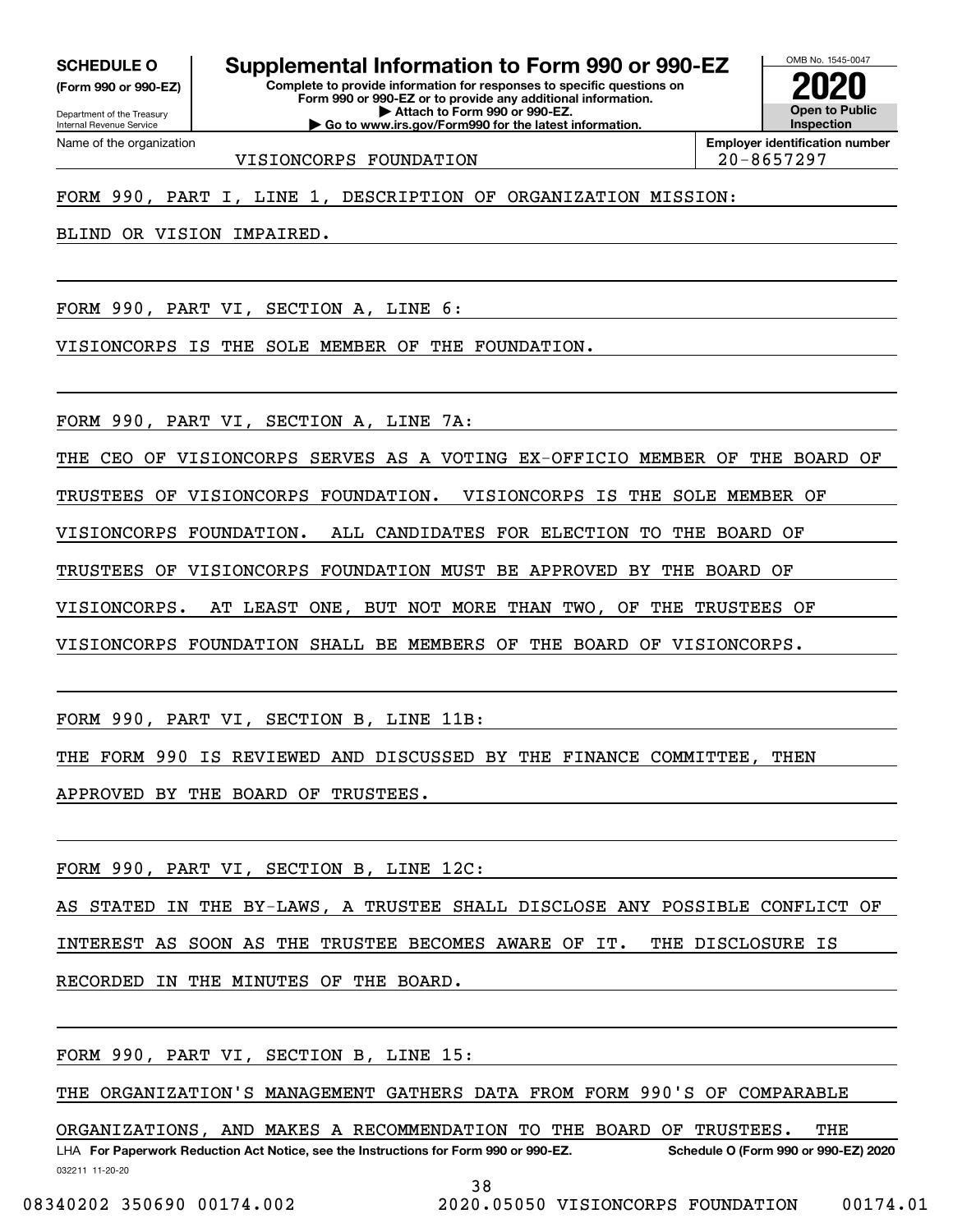| TRANSFER OF NET ASSETS IN MERGER                                    |                                   | $-15, 219, 549.$                     |
|---------------------------------------------------------------------|-----------------------------------|--------------------------------------|
|                                                                     |                                   |                                      |
|                                                                     |                                   |                                      |
| FORM 990, PART XII, LINE 2C                                         |                                   |                                      |
| THE FINANCE COMMITTEE REVIEWS AND MAKES RECOMMENDATIONS TO THE FULL |                                   |                                      |
| BOARD.                                                              |                                   |                                      |
|                                                                     |                                   |                                      |
|                                                                     |                                   |                                      |
|                                                                     |                                   |                                      |
|                                                                     |                                   |                                      |
|                                                                     |                                   |                                      |
|                                                                     |                                   |                                      |
|                                                                     |                                   |                                      |
|                                                                     |                                   |                                      |
|                                                                     |                                   |                                      |
|                                                                     |                                   |                                      |
|                                                                     |                                   |                                      |
|                                                                     |                                   |                                      |
|                                                                     |                                   |                                      |
|                                                                     |                                   |                                      |
|                                                                     |                                   |                                      |
|                                                                     |                                   |                                      |
|                                                                     |                                   |                                      |
|                                                                     |                                   |                                      |
|                                                                     |                                   | Schedule O (Form 990 or 990-EZ) 2020 |
| 032212 11-20-20                                                     | 39                                |                                      |
| 08340202 350690 00174.002                                           | 2020.05050 VISIONCORPS FOUNDATION | 00174.01                             |

VISIONCORPS FOUNDATION | 20-8657297

Echedule O (Form 990 or 990-EZ) 2020<br>Name of the organization **number** Name of the organization **number** 

BOARD OF TRUSTEES DETERMINES THE COMPENSATION LEVEL OF THE PRESIDENT AND

VICE PRESIDENT

FORM 990, PART VI, SECTION C, LINE 19:

DOCUMENTS ARE AVAILABLE UPON REQUEST.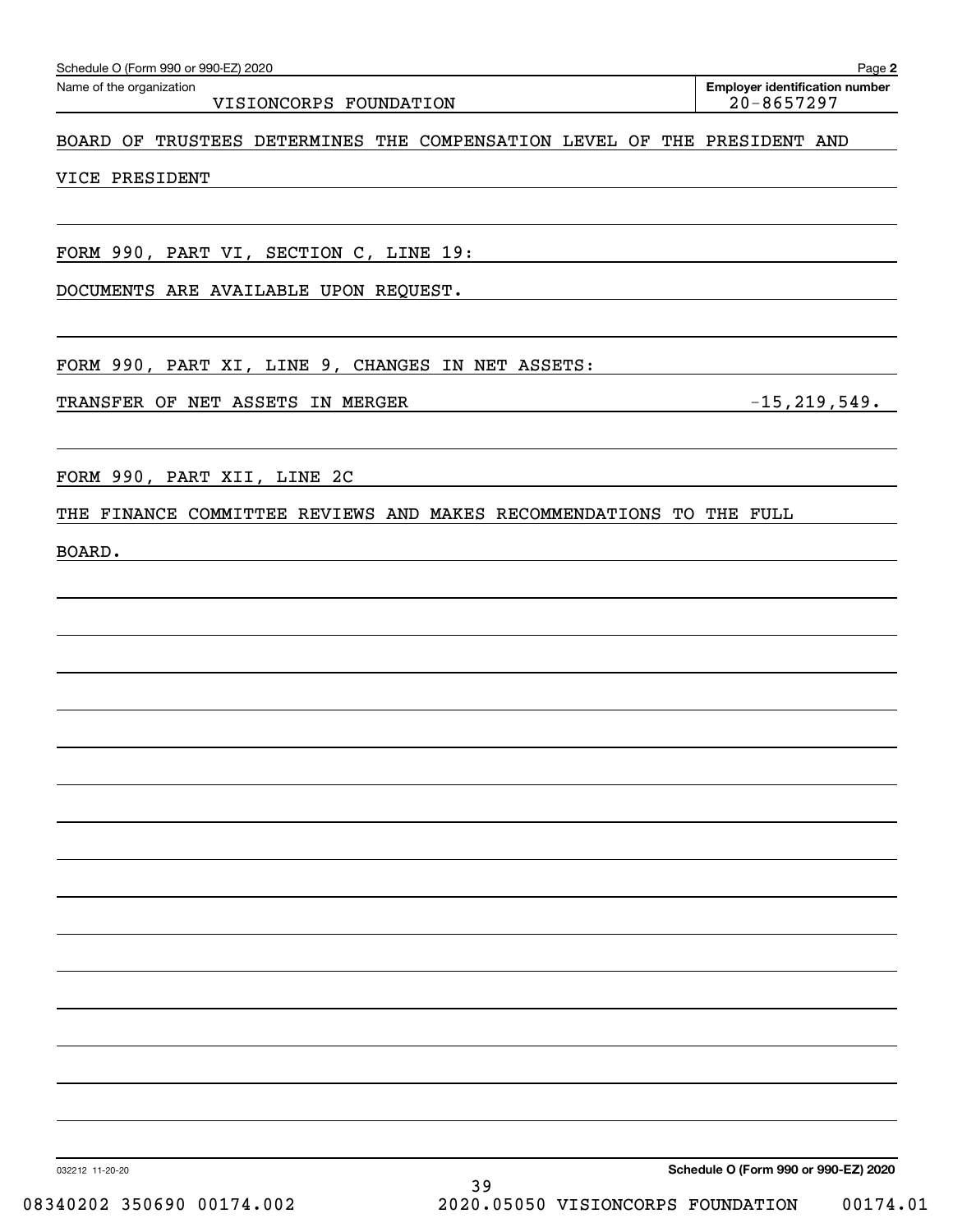**For Paperwork Reduction Act Notice, see the Instructions for Form 990. Schedule R (Form 990) 2020**

# **Related Organizations and Unrelated Partnerships**

**Complete if the organization answered "Yes" on Form 990, Part IV, line 33, 34, 35b, 36, or 37.** |

**Attach to Form 990.**  |

# Department of the Treasury Internal Revenue Service

Name of the organization

#### VISIONCORPS FOUNDATION

**Part I Identification of Disregarded Entities.**  Complete if the organization answered "Yes" on Form 990, Part IV, line 33.

| (a)<br>Name, address, and EIN (if applicable)<br>of disregarded entity | (b)<br>Primary activity | (c)<br>Legal domicile (state or<br>foreign country) | (d)<br>Total income | (e)<br>End-of-year assets | (f)<br>Direct controlling<br>entity |
|------------------------------------------------------------------------|-------------------------|-----------------------------------------------------|---------------------|---------------------------|-------------------------------------|
|                                                                        |                         |                                                     |                     |                           |                                     |
|                                                                        |                         |                                                     |                     |                           |                                     |
|                                                                        |                         |                                                     |                     |                           |                                     |
|                                                                        |                         |                                                     |                     |                           |                                     |

#### **Identification of Related Tax-Exempt Organizations.** Complete if the organization answered "Yes" on Form 990, Part IV, line 34, because it had one or more related tax-exempt **Part II** organizations during the tax year.

| (a)<br>Name, address, and EIN<br>of related organization | (b)<br>Primary activity    | (c)<br>Legal domicile (state or<br>foreign country) | (d)<br><b>Exempt Code</b><br>section | (e)<br>Public charity<br>status (if section | (f)<br>Direct controlling<br>entity |     | $(g)$<br>Section 512(b)(13)<br>controlled<br>entity? |
|----------------------------------------------------------|----------------------------|-----------------------------------------------------|--------------------------------------|---------------------------------------------|-------------------------------------|-----|------------------------------------------------------|
|                                                          |                            |                                                     |                                      | 501(c)(3))                                  |                                     | Yes | No                                                   |
| VISIONCORPS - $23-1352349$                               |                            |                                                     |                                      |                                             |                                     |     |                                                      |
| 244 N QUEEN ST                                           | SERVICES FOR THE BLIND AND |                                                     |                                      | 170(B)(1)(A)                                |                                     |     |                                                      |
| LANCASTER, PA 17603                                      | VISUALLY IMPAIRED          | PENNSYLVANIA                                        | 501C(3)                              | VI)                                         | N/A                                 |     | X                                                    |
|                                                          |                            |                                                     |                                      |                                             |                                     |     |                                                      |
|                                                          |                            |                                                     |                                      |                                             |                                     |     |                                                      |
|                                                          |                            |                                                     |                                      |                                             |                                     |     |                                                      |
|                                                          |                            |                                                     |                                      |                                             |                                     |     |                                                      |
|                                                          |                            |                                                     |                                      |                                             |                                     |     |                                                      |
|                                                          |                            |                                                     |                                      |                                             |                                     |     |                                                      |
|                                                          |                            |                                                     |                                      |                                             |                                     |     |                                                      |

**Employer identification number** 20-8657297

OMB No. 1545-0047 **2020**

**Open to Public**

**| Go to www.irs.gov/Form990 for instructions and the latest information. Inspection**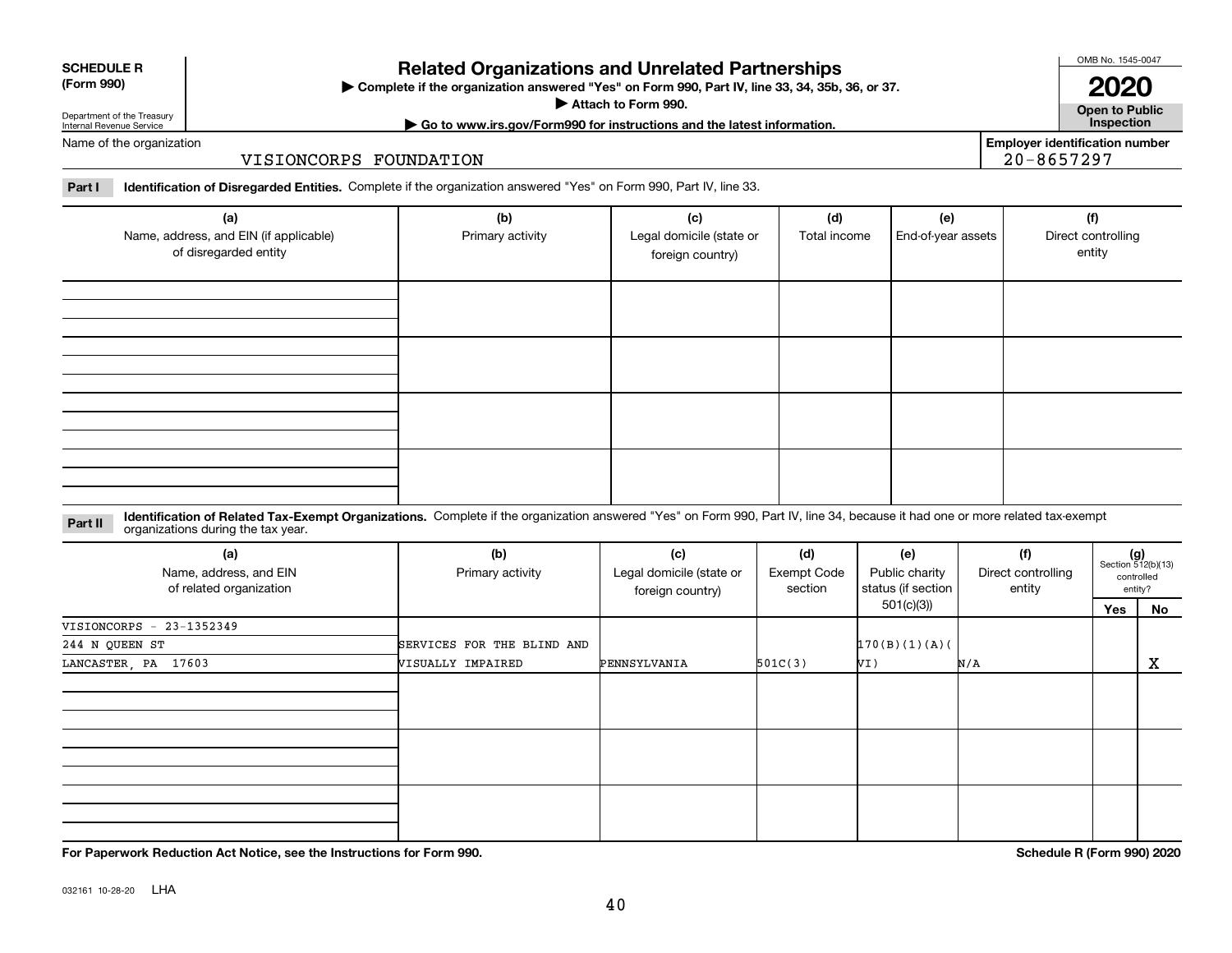**Identification of Related Organizations Taxable as a Partnership.** Complete if the organization answered "Yes" on Form 990, Part IV, line 34, because it had one or more related **Part III** organizations treated as a partnership during the tax year.

| (a)                                               | (b)              | (c)                  | (d)                          | (e)                                                                  | (f)                      | (g)                     |              | (h)              | (i)                                                       | (i) | (k)                                                       |
|---------------------------------------------------|------------------|----------------------|------------------------------|----------------------------------------------------------------------|--------------------------|-------------------------|--------------|------------------|-----------------------------------------------------------|-----|-----------------------------------------------------------|
| Name, address, and EIN<br>of related organization | Primary activity | Legal<br>domicile    | Direct controlling<br>entity | Predominant income                                                   | Share of total<br>income | Share of<br>end-of-year |              | Disproportionate | Code V-UBI                                                |     | General or Percentage<br>managing<br>partner?<br>partner? |
|                                                   |                  | (state or<br>foreign |                              |                                                                      |                          | assets                  | allocations? |                  |                                                           |     |                                                           |
|                                                   | country)         |                      |                              | (related, unrelated,<br>excluded from tax under<br>sections 512-514) |                          |                         | Yes $ $      | No               | amount in box<br>20 of Schedule<br>K-1 (Form 1065) Yes No |     |                                                           |
|                                                   |                  |                      |                              |                                                                      |                          |                         |              |                  |                                                           |     |                                                           |
|                                                   |                  |                      |                              |                                                                      |                          |                         |              |                  |                                                           |     |                                                           |
|                                                   |                  |                      |                              |                                                                      |                          |                         |              |                  |                                                           |     |                                                           |
|                                                   |                  |                      |                              |                                                                      |                          |                         |              |                  |                                                           |     |                                                           |
|                                                   |                  |                      |                              |                                                                      |                          |                         |              |                  |                                                           |     |                                                           |
|                                                   |                  |                      |                              |                                                                      |                          |                         |              |                  |                                                           |     |                                                           |
|                                                   |                  |                      |                              |                                                                      |                          |                         |              |                  |                                                           |     |                                                           |
|                                                   |                  |                      |                              |                                                                      |                          |                         |              |                  |                                                           |     |                                                           |
|                                                   |                  |                      |                              |                                                                      |                          |                         |              |                  |                                                           |     |                                                           |
|                                                   |                  |                      |                              |                                                                      |                          |                         |              |                  |                                                           |     |                                                           |
|                                                   |                  |                      |                              |                                                                      |                          |                         |              |                  |                                                           |     |                                                           |
|                                                   |                  |                      |                              |                                                                      |                          |                         |              |                  |                                                           |     |                                                           |
|                                                   |                  |                      |                              |                                                                      |                          |                         |              |                  |                                                           |     |                                                           |
|                                                   |                  |                      |                              |                                                                      |                          |                         |              |                  |                                                           |     |                                                           |
|                                                   |                  |                      |                              |                                                                      |                          |                         |              |                  |                                                           |     |                                                           |
|                                                   |                  |                      |                              |                                                                      |                          |                         |              |                  |                                                           |     |                                                           |

**Identification of Related Organizations Taxable as a Corporation or Trust.** Complete if the organization answered "Yes" on Form 990, Part IV, line 34, because it had one or more related **Part IV** organizations treated as a corporation or trust during the tax year.

| (a)<br>Name, address, and EIN<br>of related organization | (b)<br>Primary activity | (c)<br>Legal domicile<br>(state or<br>foreign | (d)<br>Direct controlling<br>entity | (e)<br>Type of entity<br>(C corp, S corp,<br>or trust) | (f)<br>Share of total<br>income | (g)<br>Share of<br>end-of-year<br>assets | (h)<br>Percentage<br>ownership | (i)<br>Section<br>512(b)(13)<br>controlled<br>entity? |        |  |  |  |
|----------------------------------------------------------|-------------------------|-----------------------------------------------|-------------------------------------|--------------------------------------------------------|---------------------------------|------------------------------------------|--------------------------------|-------------------------------------------------------|--------|--|--|--|
|                                                          |                         | country)                                      |                                     |                                                        |                                 |                                          |                                |                                                       | Yes No |  |  |  |
|                                                          |                         |                                               |                                     |                                                        |                                 |                                          |                                |                                                       |        |  |  |  |
|                                                          |                         |                                               |                                     |                                                        |                                 |                                          |                                |                                                       |        |  |  |  |
|                                                          |                         |                                               |                                     |                                                        |                                 |                                          |                                |                                                       |        |  |  |  |
|                                                          |                         |                                               |                                     |                                                        |                                 |                                          |                                |                                                       |        |  |  |  |
|                                                          |                         |                                               |                                     |                                                        |                                 |                                          |                                |                                                       |        |  |  |  |
|                                                          |                         |                                               |                                     |                                                        |                                 |                                          |                                |                                                       |        |  |  |  |
|                                                          |                         |                                               |                                     |                                                        |                                 |                                          |                                |                                                       |        |  |  |  |
|                                                          |                         |                                               |                                     |                                                        |                                 |                                          |                                |                                                       |        |  |  |  |
|                                                          |                         |                                               |                                     |                                                        |                                 |                                          |                                |                                                       |        |  |  |  |
|                                                          |                         |                                               |                                     |                                                        |                                 |                                          |                                |                                                       |        |  |  |  |
|                                                          |                         |                                               |                                     |                                                        |                                 |                                          |                                |                                                       |        |  |  |  |
|                                                          |                         |                                               |                                     |                                                        |                                 |                                          |                                |                                                       |        |  |  |  |
|                                                          |                         |                                               |                                     |                                                        |                                 |                                          |                                |                                                       |        |  |  |  |
|                                                          |                         |                                               |                                     |                                                        |                                 |                                          |                                |                                                       |        |  |  |  |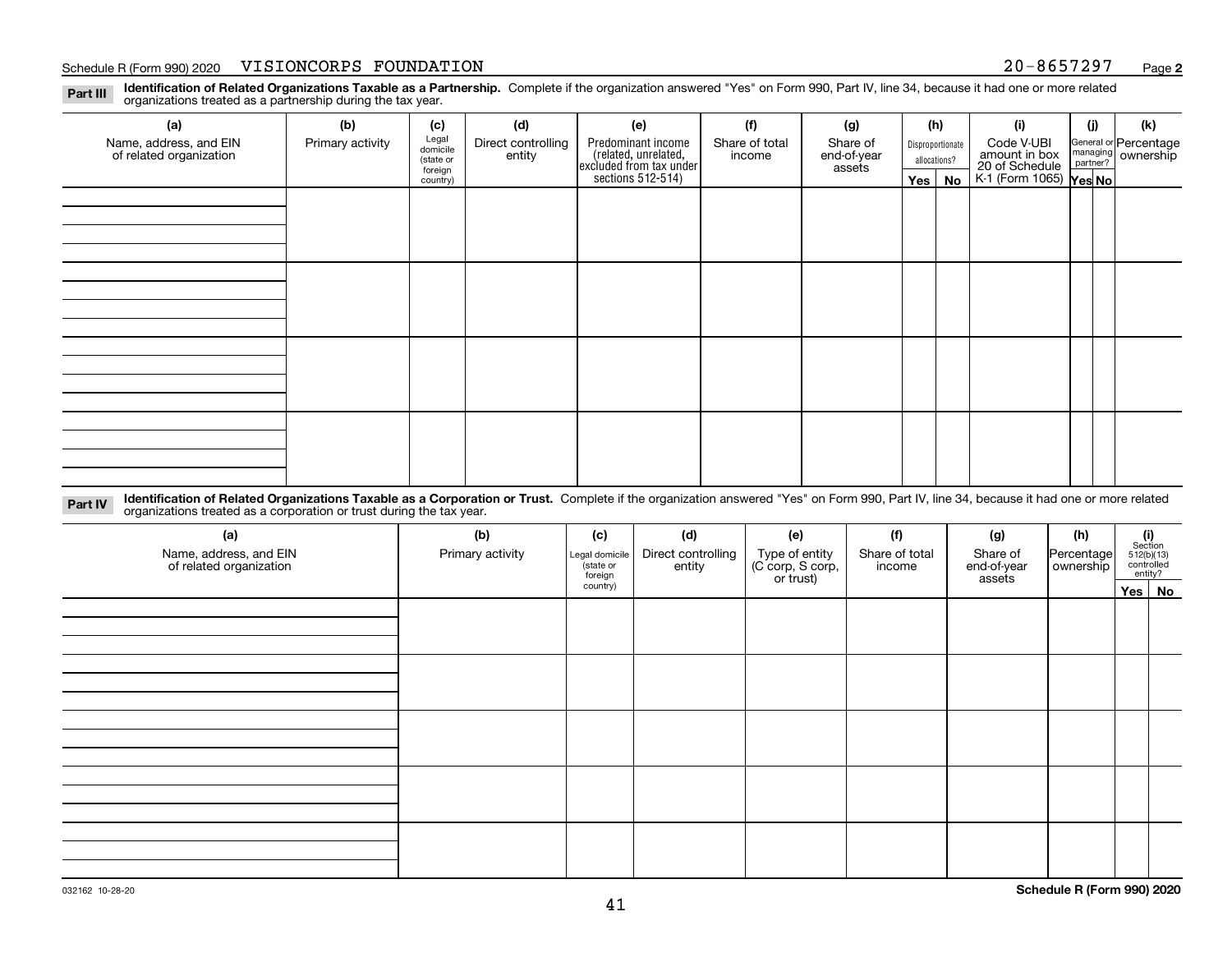**Part V** T**ransactions With Related Organizations.** Complete if the organization answered "Yes" on Form 990, Part IV, line 34, 35b, or 36.

| Note: Complete line 1 if any entity is listed in Parts II, III, or IV of this schedule.                                                                                                                                        |                | Yes         | No           |
|--------------------------------------------------------------------------------------------------------------------------------------------------------------------------------------------------------------------------------|----------------|-------------|--------------|
| 1 During the tax year, did the organization engage in any of the following transactions with one or more related organizations listed in Parts II-IV?                                                                          |                |             |              |
|                                                                                                                                                                                                                                | 1a             |             | $\mathbf{x}$ |
| b Gift, grant, or capital contribution to related organization(s) material contracts and contribution to related organization(s)                                                                                               | 1b             | X           |              |
| c Gift, grant, or capital contribution from related organization(s) manufaction contribution from related organization(s) manufaction contribution from related organization(s) manufaction contribution from related organiza | 1c             |             | X            |
| <b>d</b> Loans or loan quarantees to or for related organization(s)                                                                                                                                                            | 1d             |             | х            |
|                                                                                                                                                                                                                                | 1e             |             | X            |
|                                                                                                                                                                                                                                |                |             |              |
| f Dividends from related organization(s) manufactured contains and contained and contained and contained and contained and contained and contained and contained and contained and contained and contained and contained and c | 1f             |             | х            |
|                                                                                                                                                                                                                                | 1a             |             | X            |
|                                                                                                                                                                                                                                | 1h             |             | X            |
|                                                                                                                                                                                                                                | 1i.            |             | $\mathbf X$  |
| Lease of facilities, equipment, or other assets to related organization(s) contraction contraction control and the set of facilities, equipment, or other assets to related organization(s) contraction control and the set of | 1i.            |             | X            |
|                                                                                                                                                                                                                                |                |             |              |
|                                                                                                                                                                                                                                | 1k             |             | X            |
|                                                                                                                                                                                                                                | 11             | X           |              |
| m Performance of services or membership or fundraising solicitations by related organization(s)                                                                                                                                | 1 <sub>m</sub> |             | $\mathbf{x}$ |
|                                                                                                                                                                                                                                | 1n             | X           |              |
| <b>o</b> Sharing of paid employees with related organization(s)                                                                                                                                                                | 10             | х           |              |
|                                                                                                                                                                                                                                |                |             |              |
| p Reimbursement paid to related organization(s) for expenses [11111] [12] reasonal content of the separation (s) for expenses [11111] [12] reasonal content in the separation (s) for expenses [1111] [12] reasonal content in | 1p             | х           |              |
|                                                                                                                                                                                                                                | 1a             |             | $\mathbf{x}$ |
|                                                                                                                                                                                                                                |                |             |              |
| r Other transfer of cash or property to related organization(s)                                                                                                                                                                | 1r             | $\mathbf x$ |              |
|                                                                                                                                                                                                                                | 1s             |             | X            |
| 2 If the answer to any of the above is "Yes," see the instructions for information on who must complete this line, including covered relationships and transaction thresholds.                                                 |                |             |              |

| (a)<br>Name of related organization | (b)<br>Transaction<br>type (a-s) | (c)<br>Amount involved | (d)<br>Method of determining amount involved |
|-------------------------------------|----------------------------------|------------------------|----------------------------------------------|
| (1) VISIONCORPS                     | P                                |                        | 21,468. CASH PMT FOR REIMBURSED EXPENSES     |
| (2) VISIONCORPS                     | в                                |                        | 498,779. CASH PMT FOR GRANTS                 |
| (3) VISIONCORPS                     | Þ                                |                        | 2,769. CASH PMT FOR REIMBURSED EXPENSES      |
| (4)                                 |                                  |                        |                                              |
| (5)                                 |                                  |                        |                                              |
| (6)                                 |                                  |                        |                                              |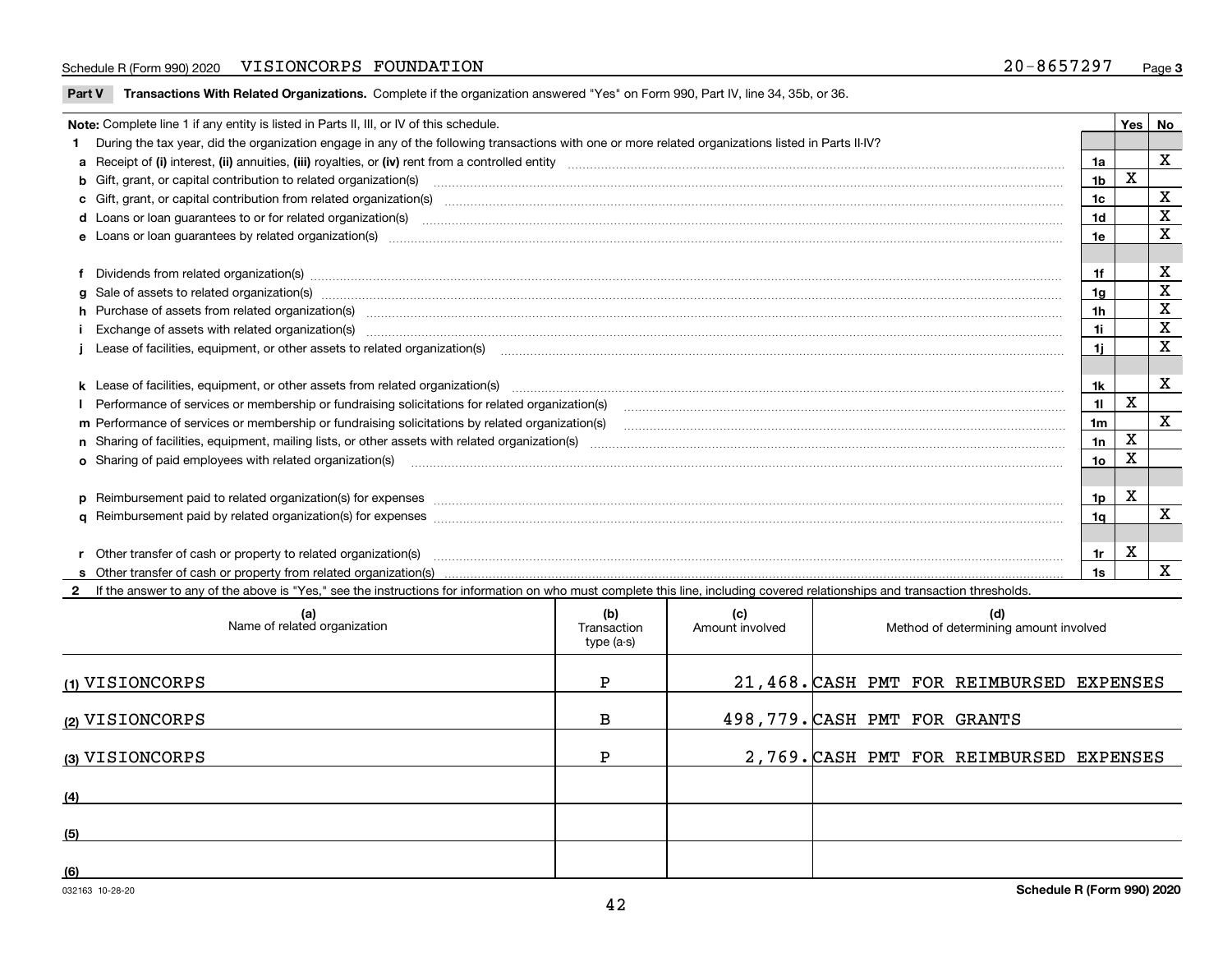**Part VI Unrelated Organizations Taxable as a Partnership. Complete if the organization answered "Yes" on Form 990, Part IV, line 37.** 

Provide the following information for each entity taxed as a partnership through which the organization conducted more than five percent of its activities (measured by total assets or gross revenue) that was not a related organization. See instructions regarding exclusion for certain investment partnerships.

| ັ                      | ັ<br>ັ           |                   |                                                                                            |                                                                                               |          |             |                                  |                                                                                                  |        |     |
|------------------------|------------------|-------------------|--------------------------------------------------------------------------------------------|-----------------------------------------------------------------------------------------------|----------|-------------|----------------------------------|--------------------------------------------------------------------------------------------------|--------|-----|
| (a)                    | (b)              | (c)               | (d)                                                                                        | $(e)$<br>Are all                                                                              | (f)      | (g)         | (h)                              | (i)                                                                                              | (i)    | (k) |
| Name, address, and EIN | Primary activity | Legal domicile    | Predominant income<br>(related, unrelated,<br>excluded from tax under<br>sections 512-514) |                                                                                               | Share of | Share of    | Disproportionate<br>allocations? | Code V-UBI<br>amount in box 20 managing<br>of Schedule K-1<br>(Form 1065)<br>$\overline{Yes}$ No |        |     |
| of entity              |                  | (state or foreign |                                                                                            | $\begin{array}{c}\n\text{partners} & \text{sec.} \\ 501(c)(3) & \text{orgs.?} \\ \end{array}$ | total    | end-of-year |                                  |                                                                                                  |        |     |
|                        |                  | country)          |                                                                                            | Yes No                                                                                        | income   | assets      | Yes No                           |                                                                                                  | Yes No |     |
|                        |                  |                   |                                                                                            |                                                                                               |          |             |                                  |                                                                                                  |        |     |
|                        |                  |                   |                                                                                            |                                                                                               |          |             |                                  |                                                                                                  |        |     |
|                        |                  |                   |                                                                                            |                                                                                               |          |             |                                  |                                                                                                  |        |     |
|                        |                  |                   |                                                                                            |                                                                                               |          |             |                                  |                                                                                                  |        |     |
|                        |                  |                   |                                                                                            |                                                                                               |          |             |                                  |                                                                                                  |        |     |
|                        |                  |                   |                                                                                            |                                                                                               |          |             |                                  |                                                                                                  |        |     |
|                        |                  |                   |                                                                                            |                                                                                               |          |             |                                  |                                                                                                  |        |     |
|                        |                  |                   |                                                                                            |                                                                                               |          |             |                                  |                                                                                                  |        |     |
|                        |                  |                   |                                                                                            |                                                                                               |          |             |                                  |                                                                                                  |        |     |
|                        |                  |                   |                                                                                            |                                                                                               |          |             |                                  |                                                                                                  |        |     |
|                        |                  |                   |                                                                                            |                                                                                               |          |             |                                  |                                                                                                  |        |     |
|                        |                  |                   |                                                                                            |                                                                                               |          |             |                                  |                                                                                                  |        |     |
|                        |                  |                   |                                                                                            |                                                                                               |          |             |                                  |                                                                                                  |        |     |
|                        |                  |                   |                                                                                            |                                                                                               |          |             |                                  |                                                                                                  |        |     |
|                        |                  |                   |                                                                                            |                                                                                               |          |             |                                  |                                                                                                  |        |     |
|                        |                  |                   |                                                                                            |                                                                                               |          |             |                                  |                                                                                                  |        |     |
|                        |                  |                   |                                                                                            |                                                                                               |          |             |                                  |                                                                                                  |        |     |
|                        |                  |                   |                                                                                            |                                                                                               |          |             |                                  |                                                                                                  |        |     |
|                        |                  |                   |                                                                                            |                                                                                               |          |             |                                  |                                                                                                  |        |     |
|                        |                  |                   |                                                                                            |                                                                                               |          |             |                                  |                                                                                                  |        |     |
|                        |                  |                   |                                                                                            |                                                                                               |          |             |                                  |                                                                                                  |        |     |
|                        |                  |                   |                                                                                            |                                                                                               |          |             |                                  |                                                                                                  |        |     |
|                        |                  |                   |                                                                                            |                                                                                               |          |             |                                  |                                                                                                  |        |     |
|                        |                  |                   |                                                                                            |                                                                                               |          |             |                                  |                                                                                                  |        |     |
|                        |                  |                   |                                                                                            |                                                                                               |          |             |                                  |                                                                                                  |        |     |
|                        |                  |                   |                                                                                            |                                                                                               |          |             |                                  |                                                                                                  |        |     |
|                        |                  |                   |                                                                                            |                                                                                               |          |             |                                  |                                                                                                  |        |     |
|                        |                  |                   |                                                                                            |                                                                                               |          |             |                                  |                                                                                                  |        |     |
|                        |                  |                   |                                                                                            |                                                                                               |          |             |                                  |                                                                                                  |        |     |
|                        |                  |                   |                                                                                            |                                                                                               |          |             |                                  |                                                                                                  |        |     |
|                        |                  |                   |                                                                                            |                                                                                               |          |             |                                  |                                                                                                  |        |     |
|                        |                  |                   |                                                                                            |                                                                                               |          |             |                                  |                                                                                                  |        |     |
|                        |                  |                   |                                                                                            |                                                                                               |          |             |                                  |                                                                                                  |        |     |
|                        |                  |                   |                                                                                            |                                                                                               |          |             |                                  |                                                                                                  |        |     |
|                        |                  |                   |                                                                                            |                                                                                               |          |             |                                  |                                                                                                  |        |     |
|                        |                  |                   |                                                                                            |                                                                                               |          |             |                                  |                                                                                                  |        |     |
|                        |                  |                   |                                                                                            |                                                                                               |          |             |                                  |                                                                                                  |        |     |
|                        |                  |                   |                                                                                            |                                                                                               |          |             |                                  |                                                                                                  |        |     |
|                        |                  |                   |                                                                                            |                                                                                               |          |             |                                  |                                                                                                  |        |     |
|                        |                  |                   |                                                                                            |                                                                                               |          |             |                                  |                                                                                                  |        |     |

**Schedule R (Form 990) 2020**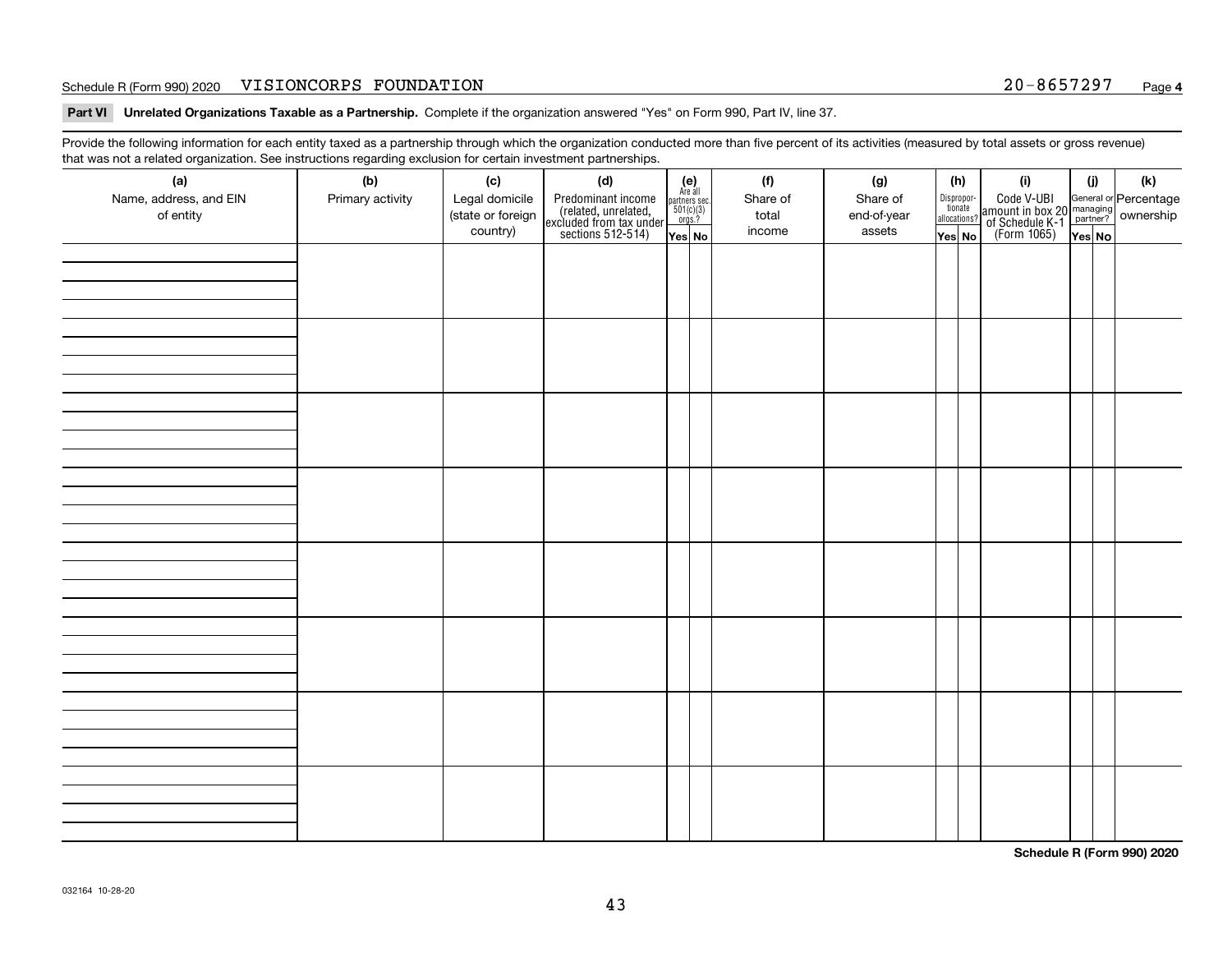#### Schedule R (Form 990) 2020 VISIONCORPS FOUNDATION 2 0-8 6 5 7 2 9 7 Page

**Part VII Supplemental Information**

Provide additional information for responses to questions on Schedule R. See instructions.

**Schedule R (Form 990) 2020**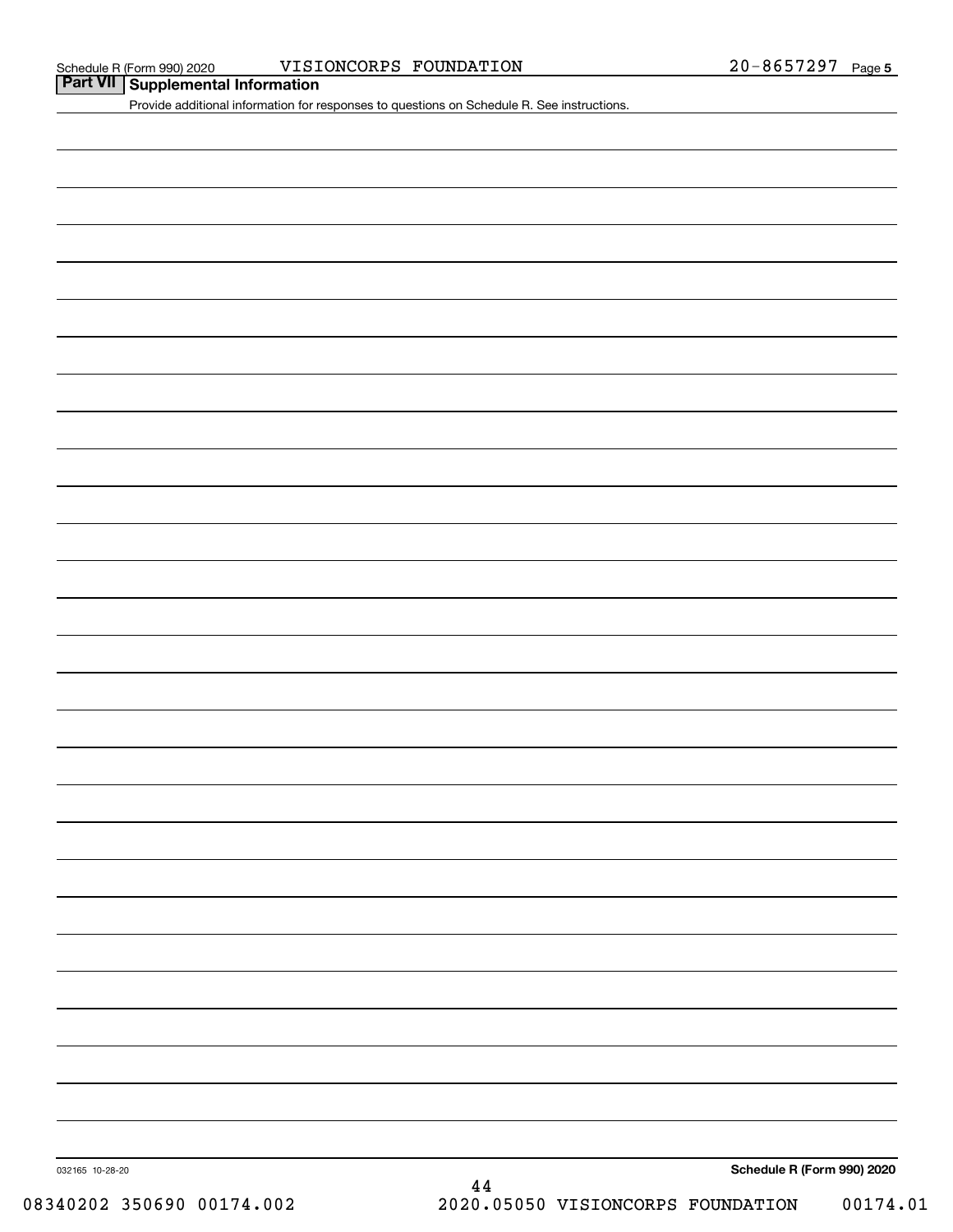|                |                                                                                                                                                                                                                             |                                    |                           | <b>Depreciation and Amortization</b>                                                                                                      |                              |                        |                                                 |              | OMB No. 1545-0172          |
|----------------|-----------------------------------------------------------------------------------------------------------------------------------------------------------------------------------------------------------------------------|------------------------------------|---------------------------|-------------------------------------------------------------------------------------------------------------------------------------------|------------------------------|------------------------|-------------------------------------------------|--------------|----------------------------|
|                | 4562<br>990<br>(Including Information on Listed Property)<br>Attach to your tax return.                                                                                                                                     |                                    |                           |                                                                                                                                           |                              |                        |                                                 |              |                            |
|                | Department of the Treasury<br>Go to www.irs.gov/Form4562 for instructions and the latest information.<br>(99)<br>Internal Revenue Service                                                                                   |                                    |                           |                                                                                                                                           |                              |                        |                                                 |              |                            |
|                | Name(s) shown on return                                                                                                                                                                                                     |                                    |                           |                                                                                                                                           |                              |                        | Business or activity to which this form relates |              | Identifying number         |
|                | VISIONCORPS FOUNDATION                                                                                                                                                                                                      |                                    |                           |                                                                                                                                           | FORM 990 PAGE 10             |                        |                                                 |              | 20-8657297                 |
| Part I         |                                                                                                                                                                                                                             |                                    |                           | Election To Expense Certain Property Under Section 179 Note: If you have any listed property, complete Part V before you complete Part I. |                              |                        |                                                 |              |                            |
|                | <b>1</b> Maximum amount (see instructions)                                                                                                                                                                                  |                                    |                           |                                                                                                                                           |                              |                        |                                                 | 1.           | 1,040,000.                 |
|                | 2 Total cost of section 179 property placed in service (see instructions) manufactured cost of section 179 property placed in service (see instructions)                                                                    |                                    |                           |                                                                                                                                           |                              |                        |                                                 | $\mathbf{2}$ |                            |
|                |                                                                                                                                                                                                                             |                                    |                           |                                                                                                                                           |                              |                        |                                                 | 3            | 2,590,000.                 |
|                | Reduction in limitation. Subtract line 3 from line 2. If zero or less, enter -0-                                                                                                                                            |                                    |                           |                                                                                                                                           |                              |                        |                                                 | 4            |                            |
| 5              | Dollar limitation for tax year. Subtract line 4 from line 1. If zero or less, enter -0-. If married filing separately, see instructions                                                                                     |                                    |                           |                                                                                                                                           |                              |                        |                                                 | 5            |                            |
| 6              |                                                                                                                                                                                                                             | (a) Description of property        |                           |                                                                                                                                           | (b) Cost (business use only) |                        | (c) Elected cost                                |              |                            |
|                |                                                                                                                                                                                                                             |                                    |                           |                                                                                                                                           |                              |                        |                                                 |              |                            |
|                |                                                                                                                                                                                                                             |                                    |                           |                                                                                                                                           |                              |                        |                                                 |              |                            |
|                |                                                                                                                                                                                                                             |                                    |                           |                                                                                                                                           |                              |                        |                                                 |              |                            |
|                |                                                                                                                                                                                                                             |                                    |                           |                                                                                                                                           |                              |                        |                                                 |              |                            |
|                | 7 Listed property. Enter the amount from line 29                                                                                                                                                                            |                                    |                           |                                                                                                                                           |                              | $\overline{7}$         |                                                 |              |                            |
|                |                                                                                                                                                                                                                             |                                    |                           |                                                                                                                                           |                              |                        |                                                 | 8            |                            |
|                |                                                                                                                                                                                                                             |                                    |                           |                                                                                                                                           |                              |                        |                                                 | 9            |                            |
|                | 10 Carryover of disallowed deduction from line 13 of your 2019 Form 4562 [11] [12] Carryover of disallowed deduction from line 13 of your 2019 Form 4562                                                                    |                                    |                           |                                                                                                                                           |                              |                        |                                                 | 10           |                            |
|                |                                                                                                                                                                                                                             |                                    |                           |                                                                                                                                           |                              |                        |                                                 | 11           |                            |
|                |                                                                                                                                                                                                                             |                                    |                           |                                                                                                                                           |                              |                        |                                                 | 12           |                            |
|                | 13 Carryover of disallowed deduction to 2021. Add lines 9 and 10, less line 12                                                                                                                                              |                                    |                           |                                                                                                                                           |                              | 13                     |                                                 |              |                            |
|                | Note: Don't use Part II or Part III below for listed property. Instead, use Part V.                                                                                                                                         |                                    |                           |                                                                                                                                           |                              |                        |                                                 |              |                            |
| Part II        |                                                                                                                                                                                                                             |                                    |                           | Special Depreciation Allowance and Other Depreciation (Don't include listed property.)                                                    |                              |                        |                                                 |              |                            |
|                | 14 Special depreciation allowance for qualified property (other than listed property) placed in service during                                                                                                              |                                    |                           |                                                                                                                                           |                              |                        |                                                 |              |                            |
|                |                                                                                                                                                                                                                             |                                    |                           |                                                                                                                                           |                              |                        |                                                 | 14           |                            |
|                | the tax year                                                                                                                                                                                                                |                                    |                           |                                                                                                                                           |                              |                        |                                                 |              |                            |
|                | 15 Property subject to section 168(f)(1) election material content and content to the section 168(f)(1) election                                                                                                            |                                    |                           |                                                                                                                                           |                              |                        |                                                 | 15<br>16     | 570.                       |
| Part III       | <b>16</b> Other depreciation (including ACRS)                                                                                                                                                                               |                                    |                           | MACRS Depreciation (Don't include listed property. See instructions.)                                                                     |                              |                        |                                                 |              |                            |
|                |                                                                                                                                                                                                                             |                                    |                           | <b>Section A</b>                                                                                                                          |                              |                        |                                                 |              |                            |
|                |                                                                                                                                                                                                                             |                                    |                           |                                                                                                                                           |                              |                        |                                                 | 17           |                            |
|                | 17 MACRS deductions for assets placed in service in tax years beginning before 2020<br>18 If you are electing to group any assets placed in service during the tax year into one or more general asset accounts, check here |                                    |                           |                                                                                                                                           |                              |                        |                                                 |              |                            |
|                |                                                                                                                                                                                                                             |                                    |                           | Section B - Assets Placed in Service During 2020 Tax Year Using the General Depreciation System                                           |                              |                        |                                                 |              |                            |
|                |                                                                                                                                                                                                                             |                                    |                           | (b) Month and (c) Basis for depreciation (A) Book is an                                                                                   |                              |                        |                                                 |              |                            |
|                | (a) Classification of property                                                                                                                                                                                              |                                    | year placed<br>in service | (business/investment use<br>only - see instructions)                                                                                      |                              | (d) Recovery<br>period | (e) Convention                                  | (f) Method   | (g) Depreciation deduction |
|                |                                                                                                                                                                                                                             |                                    |                           |                                                                                                                                           |                              |                        |                                                 |              |                            |
| 19a            | 3-year property                                                                                                                                                                                                             |                                    |                           |                                                                                                                                           |                              |                        |                                                 |              |                            |
| b              | 5-year property                                                                                                                                                                                                             |                                    |                           |                                                                                                                                           |                              |                        |                                                 |              |                            |
| с              | 7-year property                                                                                                                                                                                                             |                                    |                           |                                                                                                                                           |                              |                        |                                                 |              |                            |
| d              | 10-year property                                                                                                                                                                                                            |                                    |                           |                                                                                                                                           |                              |                        |                                                 |              |                            |
| е              | 15-year property                                                                                                                                                                                                            |                                    |                           |                                                                                                                                           |                              |                        |                                                 |              |                            |
| f              | 20-year property                                                                                                                                                                                                            |                                    |                           |                                                                                                                                           |                              |                        |                                                 |              |                            |
| g              | 25-year property                                                                                                                                                                                                            |                                    |                           |                                                                                                                                           |                              | 25 yrs.                |                                                 | S/L          |                            |
| h.             | Residential rental property                                                                                                                                                                                                 |                                    |                           |                                                                                                                                           |                              | 27.5 yrs.              | MМ                                              | S/L          |                            |
|                |                                                                                                                                                                                                                             |                                    |                           |                                                                                                                                           |                              | 27.5 yrs.              | MМ                                              | S/L          |                            |
| j.             | Nonresidential real property                                                                                                                                                                                                |                                    |                           |                                                                                                                                           |                              | 39 yrs.                | MМ                                              | S/L          |                            |
|                |                                                                                                                                                                                                                             |                                    |                           |                                                                                                                                           |                              |                        | MM                                              | S/L          |                            |
|                |                                                                                                                                                                                                                             |                                    |                           | Section C - Assets Placed in Service During 2020 Tax Year Using the Alternative Depreciation System                                       |                              |                        |                                                 |              |                            |
| 20a            | Class life                                                                                                                                                                                                                  |                                    |                           |                                                                                                                                           |                              |                        |                                                 | S/L          |                            |
| b              | 12-year                                                                                                                                                                                                                     |                                    |                           |                                                                                                                                           |                              | 12 yrs.                |                                                 | S/L          |                            |
| c              | 30-year                                                                                                                                                                                                                     |                                    |                           |                                                                                                                                           |                              | 30 yrs.                | MМ                                              | S/L          |                            |
| d              | 40-year                                                                                                                                                                                                                     |                                    | $\prime$                  |                                                                                                                                           |                              | 40 yrs.                | MМ                                              | S/L          |                            |
| <b>Part IV</b> |                                                                                                                                                                                                                             | <b>Summary (See instructions.)</b> |                           |                                                                                                                                           |                              |                        |                                                 |              |                            |
|                | 21 Listed property. Enter amount from line 28                                                                                                                                                                               |                                    |                           |                                                                                                                                           |                              |                        |                                                 | 21           |                            |
|                | 22 Total. Add amounts from line 12, lines 14 through 17, lines 19 and 20 in column (g), and line 21.                                                                                                                        |                                    |                           |                                                                                                                                           |                              |                        |                                                 |              |                            |
|                | Enter here and on the appropriate lines of your return. Partnerships and S corporations - see instr.                                                                                                                        |                                    |                           |                                                                                                                                           |                              |                        |                                                 | 22           | 570.                       |
|                | 23 For assets shown above and placed in service during the current year, enter the                                                                                                                                          |                                    |                           |                                                                                                                                           |                              |                        |                                                 |              |                            |
|                |                                                                                                                                                                                                                             |                                    |                           |                                                                                                                                           |                              | 23                     |                                                 |              |                            |

016251 12-18-20 LHA **For Paperwork Reduction Act Notice, see separate 4 Structions. <b>And Convention Act Notice, See Separate 4 Structions. And Convention Act Notice** CO20)

08340202 350690 00174.002 2020.05050 VISIONCORPS FOUNDATION 00174.01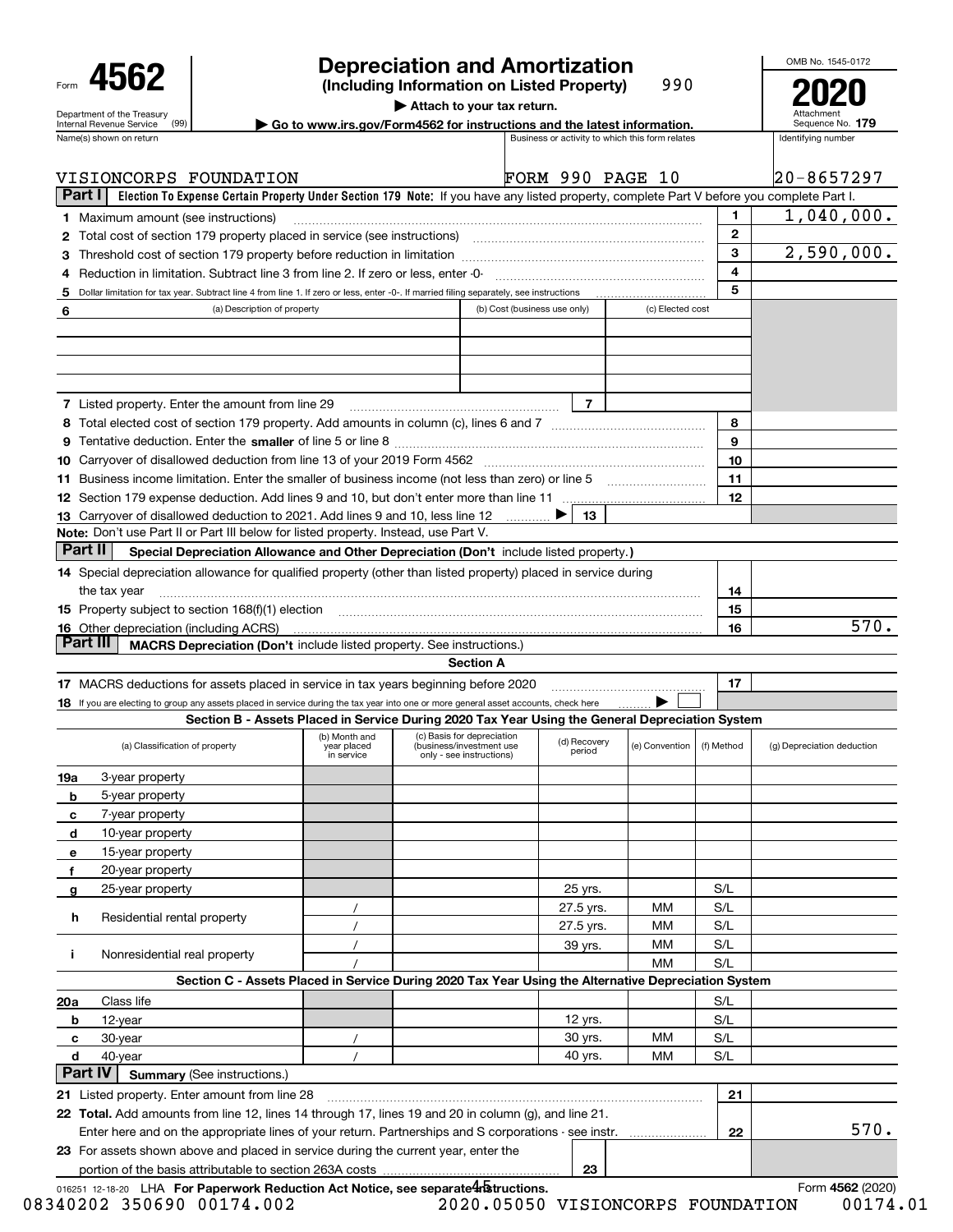| Form 4562 (2020)                                                                                                                                                                                                    | VISIONCORPS FOUNDATION                                                              |                |                               |     |                                                                    |     |                                             |                |                              |                |                                  | $20 - 8657297$      | Page 2         |
|---------------------------------------------------------------------------------------------------------------------------------------------------------------------------------------------------------------------|-------------------------------------------------------------------------------------|----------------|-------------------------------|-----|--------------------------------------------------------------------|-----|---------------------------------------------|----------------|------------------------------|----------------|----------------------------------|---------------------|----------------|
| Listed Property (Include automobiles, certain other vehicles, certain aircraft, and property used for<br>Part V<br>entertainment, recreation, or amusement.)                                                        |                                                                                     |                |                               |     |                                                                    |     |                                             |                |                              |                |                                  |                     |                |
| Note: For any vehicle for which you are using the standard mileage rate or deducting lease expense, complete only 24a,<br>24b, columns (a) through (c) of Section A, all of Section B, and Section C if applicable. |                                                                                     |                |                               |     |                                                                    |     |                                             |                |                              |                |                                  |                     |                |
| Section A - Depreciation and Other Information (Caution: See the instructions for limits for passenger automobiles.)                                                                                                |                                                                                     |                |                               |     |                                                                    |     |                                             |                |                              |                |                                  |                     |                |
| 24a Do you have evidence to support the business/investment use claimed?                                                                                                                                            |                                                                                     |                |                               |     | Yes                                                                |     | No   24b If "Yes," is the evidence written? |                |                              |                |                                  | Yes                 | No             |
| (b)<br>(a)<br>Date<br>Type of property<br>placed in<br>(list vehicles first)<br>service                                                                                                                             | (c)<br>Business/<br>investment<br>use percentage                                    |                | (d)<br>Cost or<br>other basis |     | (e)<br>Basis for depreciation<br>(business/investment<br>use only) |     | (f)<br>Recovery<br>period                   |                | (g)<br>Method/<br>Convention |                | (h)<br>Depreciation<br>deduction | section 179<br>cost | (i)<br>Elected |
| 25 Special depreciation allowance for qualified listed property placed in service during the tax year and                                                                                                           |                                                                                     |                |                               |     |                                                                    |     |                                             |                | 25                           |                |                                  |                     |                |
| 26 Property used more than 50% in a qualified business use:                                                                                                                                                         |                                                                                     |                |                               |     |                                                                    |     |                                             |                |                              |                |                                  |                     |                |
| $3 - 3$                                                                                                                                                                                                             | %                                                                                   |                |                               |     |                                                                    |     |                                             |                |                              |                |                                  |                     |                |
| (王) (王)                                                                                                                                                                                                             | %                                                                                   |                |                               |     |                                                                    |     |                                             |                |                              |                |                                  |                     |                |
|                                                                                                                                                                                                                     | %                                                                                   |                |                               |     |                                                                    |     |                                             |                |                              |                |                                  |                     |                |
| 27 Property used 50% or less in a qualified business use:                                                                                                                                                           |                                                                                     |                |                               |     |                                                                    |     |                                             |                |                              |                |                                  |                     |                |
| $-1$                                                                                                                                                                                                                | %                                                                                   |                |                               |     |                                                                    |     |                                             | $S/L -$        |                              |                |                                  |                     |                |
| $\mathcal{A}^{\text{max}}_{\text{max}}$                                                                                                                                                                             | %                                                                                   |                |                               |     |                                                                    |     |                                             | $S/L -$        |                              |                |                                  |                     |                |
|                                                                                                                                                                                                                     | %                                                                                   |                |                               |     |                                                                    |     |                                             | $S/L -$        |                              |                |                                  |                     |                |
|                                                                                                                                                                                                                     |                                                                                     |                |                               |     |                                                                    |     |                                             |                | 28                           |                |                                  |                     |                |
|                                                                                                                                                                                                                     |                                                                                     |                |                               |     |                                                                    |     |                                             |                |                              |                | 29                               |                     |                |
| <b>30</b> Total business/investment miles driven during the                                                                                                                                                         |                                                                                     | (a)<br>Vehicle |                               |     | (b)<br>Vehicle                                                     |     | (c)<br>Vehicle                              | (d)<br>Vehicle |                              | (e)<br>Vehicle |                                  | (f)<br>Vehicle      |                |
| year (don't include commuting miles)                                                                                                                                                                                |                                                                                     |                |                               |     |                                                                    |     |                                             |                |                              |                |                                  |                     |                |
| 31 Total commuting miles driven during the year                                                                                                                                                                     | $\mathbf{r}$                                                                        |                |                               |     |                                                                    |     |                                             |                |                              |                |                                  |                     |                |
| 32 Total other personal (noncommuting) miles                                                                                                                                                                        |                                                                                     |                |                               |     |                                                                    |     |                                             |                |                              |                |                                  |                     |                |
| 33 Total miles driven during the year.                                                                                                                                                                              |                                                                                     |                |                               |     |                                                                    |     |                                             |                |                              |                |                                  |                     |                |
| 34 Was the vehicle available for personal use                                                                                                                                                                       |                                                                                     | Yes            | No                            | Yes | No                                                                 | Yes | No                                          | Yes            | No                           | Yes            | No                               | Yes                 | No             |
|                                                                                                                                                                                                                     |                                                                                     |                |                               |     |                                                                    |     |                                             |                |                              |                |                                  |                     |                |
| <b>35</b> Was the vehicle used primarily by a more                                                                                                                                                                  |                                                                                     |                |                               |     |                                                                    |     |                                             |                |                              |                |                                  |                     |                |
| than 5% owner or related person?                                                                                                                                                                                    |                                                                                     |                |                               |     |                                                                    |     |                                             |                |                              |                |                                  |                     |                |
| 36 Is another vehicle available for personal                                                                                                                                                                        |                                                                                     |                |                               |     |                                                                    |     |                                             |                |                              |                |                                  |                     |                |
| use?                                                                                                                                                                                                                |                                                                                     |                |                               |     |                                                                    |     |                                             |                |                              |                |                                  |                     |                |
|                                                                                                                                                                                                                     | Section C - Questions for Employers Who Provide Vehicles for Use by Their Employees |                |                               |     |                                                                    |     |                                             |                |                              |                |                                  |                     |                |
| Answer these questions to determine if you meet an exception to completing Section B for vehicles used by employees who aren't<br>more than 5% owners or related persons.                                           |                                                                                     |                |                               |     |                                                                    |     |                                             |                |                              |                |                                  |                     |                |
| 37 Do you maintain a written policy statement that prohibits all personal use of vehicles, including commuting, by your                                                                                             |                                                                                     |                |                               |     |                                                                    |     |                                             |                |                              |                |                                  |                     |                |
|                                                                                                                                                                                                                     |                                                                                     |                |                               |     |                                                                    |     |                                             |                |                              |                |                                  | Yes                 | No             |
|                                                                                                                                                                                                                     |                                                                                     |                |                               |     |                                                                    |     |                                             |                |                              |                |                                  |                     |                |
|                                                                                                                                                                                                                     |                                                                                     |                |                               |     |                                                                    |     |                                             |                |                              |                |                                  |                     |                |
| 38 Do you maintain a written policy statement that prohibits personal use of vehicles, except commuting, by your                                                                                                    |                                                                                     |                |                               |     |                                                                    |     |                                             |                |                              |                |                                  |                     |                |

**40** Do you provide more than five vehicles to your employees, obtain information from your employees about the use of the vehicles, and retain the information received? ~~~~~~~~~~~~~~~~~~~~~~~~~~~~~~~~~~~

**41** Do you meet the requirements concerning qualified automobile demonstration use? ~~~~~~~~~~~~~~~~~~~~~~~

**Note:**If your answer to 37, 38, 39, 40, or 41 is "Yes," don't complete Section B for the covered vehicles.

| <b>Part VI</b><br>Amortization                                                |                                    |                              |                        |                                             |    |                               |
|-------------------------------------------------------------------------------|------------------------------------|------------------------------|------------------------|---------------------------------------------|----|-------------------------------|
| (a)<br>Description of costs                                                   | (b)<br>Date amortization<br>begins | (c)<br>Amortizable<br>amount | (d)<br>Code<br>section | (e)<br>Amortization<br>period or percentage |    | Amortization<br>for this year |
| 42 Amortization of costs that begins during your 2020 tax year:               |                                    |                              |                        |                                             |    |                               |
|                                                                               |                                    |                              |                        |                                             |    |                               |
|                                                                               |                                    |                              |                        |                                             |    |                               |
| 43 Amortization of costs that began before your 2020 tax year                 |                                    |                              |                        |                                             | 43 |                               |
| 44 Total. Add amounts in column (f). See the instructions for where to report |                                    |                              |                        |                                             |    |                               |
| 016252 12-18-20                                                               |                                    |                              |                        |                                             |    | Form 4562 (2020)              |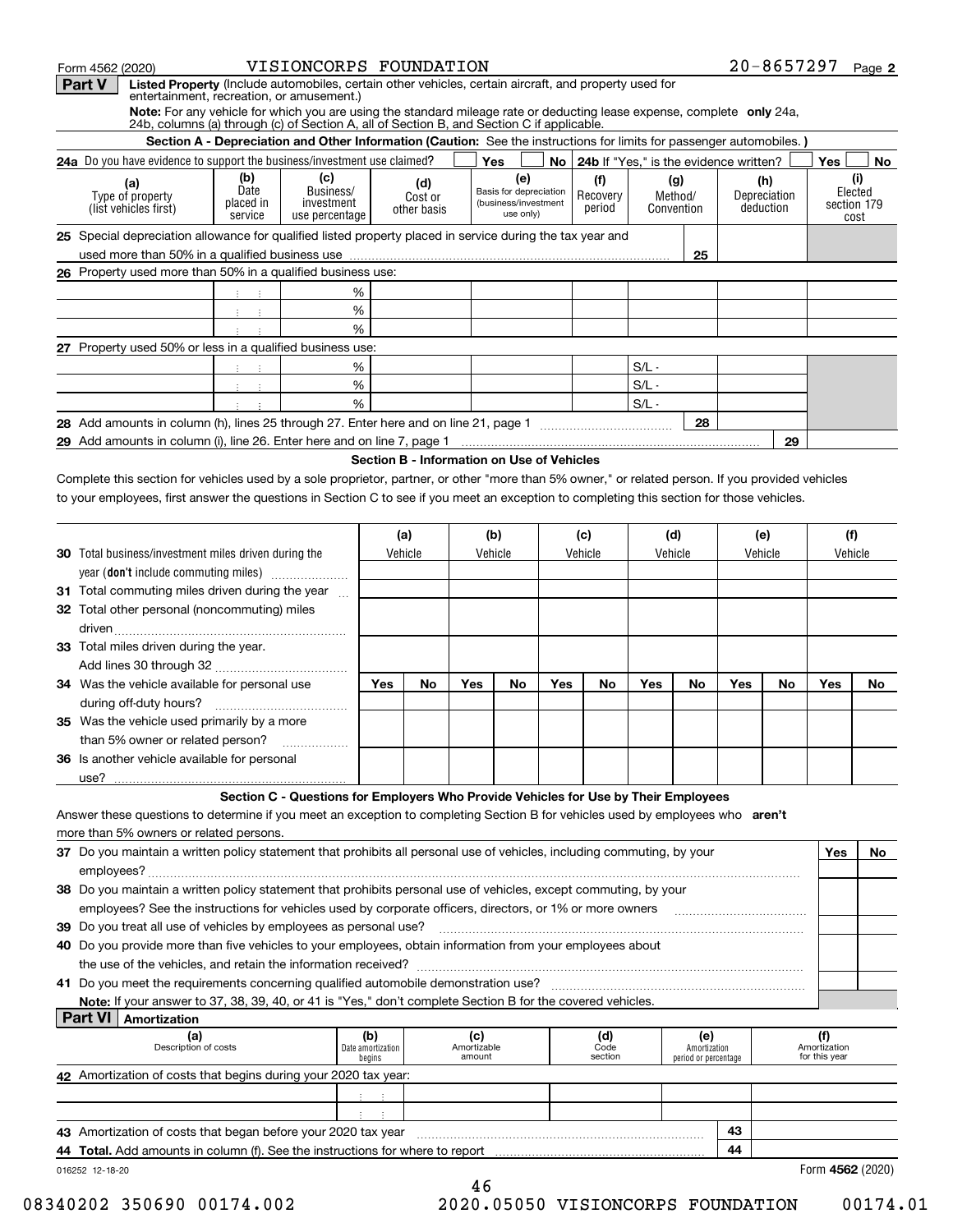### PENNSYLVANIA DEPARTMENT OF STATE BUREAU OF CORPORATIONS AND CHARITABLE ORGANIZATIONS

|         | $\Box$ Return document by mail to:          |          |
|---------|---------------------------------------------|----------|
| Name    | <b>RETURN PER</b><br><b>INRTPHCTIONS ON</b> |          |
| Address | <b>EXPEDITE FORM</b>                        |          |
| City    | <b>State</b>                                | Zip Code |
|         | $\Box$ Return document by email to:         |          |

| <b>Statement of Merger</b>                                                      |  |
|---------------------------------------------------------------------------------|--|
| DSCB:15-335                                                                     |  |
| (7/1/2015)                                                                      |  |
| I WONNER DER WOHN IN HOW HEN GONE BHOE HIN DEUERN HAN HY DENE HINE SIN DEN BIND |  |
| TCO210630MC0964                                                                 |  |

Read all instructions prio

Fee: \$70 plus \$40 for each association that is a party to the merger The minimum amount to be submitted with this filing is \$150

In compliance with the requirements of the applicable provisions of 15 Pa.C.S. § 335 (relating to Statement of merger), the undersigned, desiring to effect a merger, hereby states that:

### A. For the surviving association:

1. The name of the surviving association is: VisionCorps 

2. The jurisdiction of formation of the surviving association: Pennsylvania

3. The type of association of the surviving association is (check only one):

| <b>Business Corporation</b>               |
|-------------------------------------------|
| ☑ Nonprofit Corporation                   |
| □ Limited Liability Company               |
| $\Box$ Limited Partnership                |
| □ Limited Liability (General) Partnership |
| □ Limited Liability Limited Partnership   |
| $\Box$ Business Trust                     |
| $\Box$ Professional Association           |
| l Other                                   |
|                                           |

# PA DEPT OF STATE

**JUN 30 2021**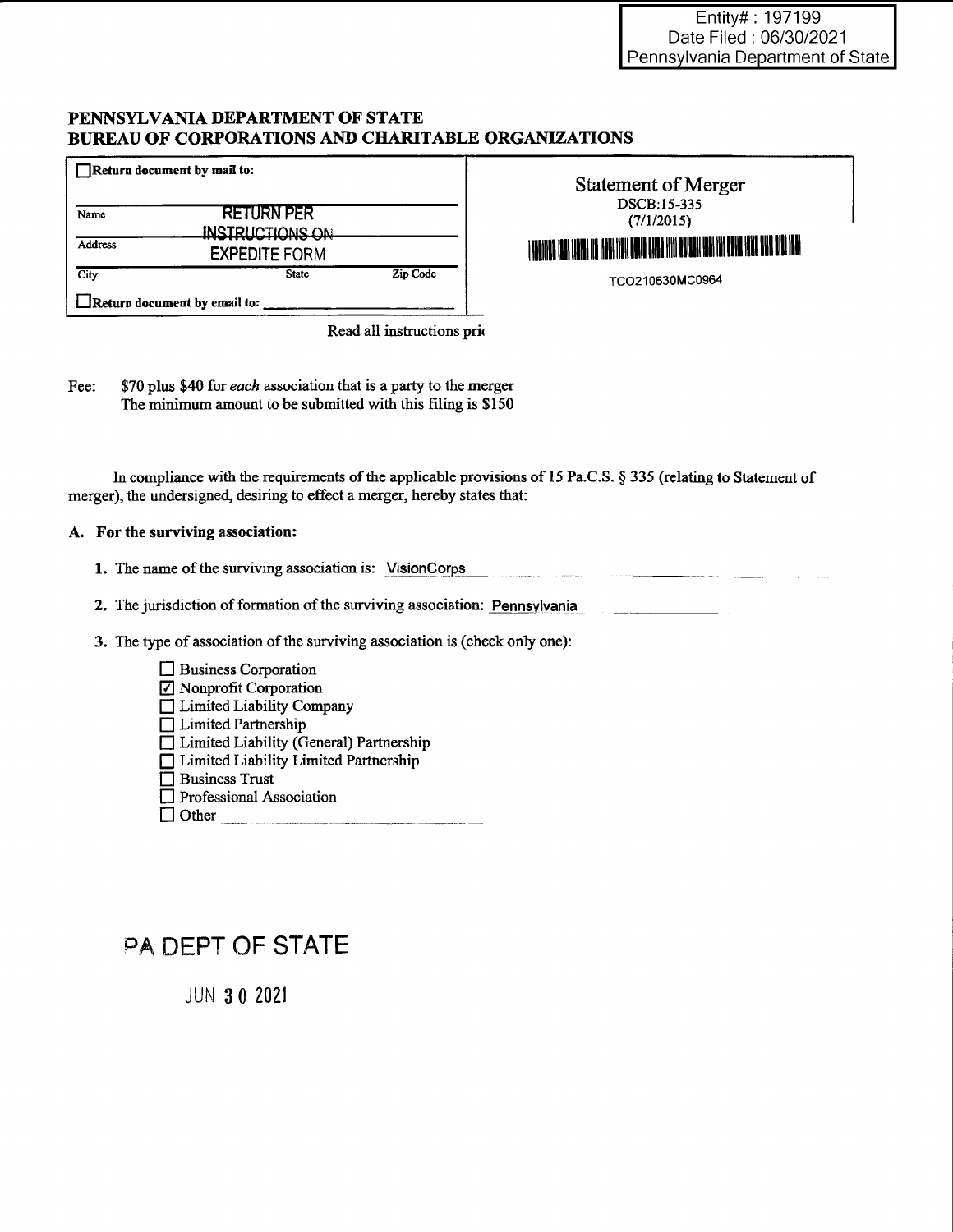### DSCB:15-335-2

| 4. The surviving association is a (check only one box, provide address and follow instructions for attachments):                                                                                                                                                                 |           |              |       |           |
|----------------------------------------------------------------------------------------------------------------------------------------------------------------------------------------------------------------------------------------------------------------------------------|-----------|--------------|-------|-----------|
| $\Box$ Domestic (Pennsylvania) filing entity already in existence on Department of State records<br>If applicable, attach to this Statement any amendment to its public organic record approved as part of the plan of merger.                                                   |           |              |       |           |
| $\Box$ NEW domestic (Pennsylvania) filing entity (includes limited liability limited partnership)<br>Attach to this Statement the public organic record of the new entity.                                                                                                       |           |              |       |           |
| $\Box$ Foreign filing association or foreign limited liability partnership already registered with the Department.<br>If applicable, attach to this Statement any amendment to or transfer of its foreign registration approved as part of the plan<br>of merger.                |           |              |       |           |
| $\Box$ Foreign filing association or foreign limited liability partnership simultaneously seeking registration with the<br>Department of State<br>Attach to this Statement a completed form DSCB:15-412 (Foreign Registration Statement) with applicable fee and<br>attachments. |           |              |       |           |
| Its current registered office address. Complete part (a) OR (b) – not both:                                                                                                                                                                                                      |           |              |       |           |
| (a) 244 North Queen Street                                                                                                                                                                                                                                                       | Lancaster | PA           | 17603 | Lancaster |
| Number and street                                                                                                                                                                                                                                                                | City      | State        | Zip   | County    |
| $(b)$ c/o:                                                                                                                                                                                                                                                                       |           |              |       |           |
| Name of Commercial Registered Office Provider                                                                                                                                                                                                                                    |           |              |       | County    |
| $\Box$ NEW domestic (Pennsylvania) limited liability partnership or electing partnership<br>Attach completed DSCB:15-8201 (Statement of Registration) or DSCB:15-8701A (Statement of Election)                                                                                   |           |              |       |           |
| Domestic association that is not a domestic filing association<br>Attach to this Statement tax clearance certificates.                                                                                                                                                           |           |              |       |           |
| The address, including street and number, if any, of its principal office:                                                                                                                                                                                                       |           |              |       |           |
| Number and street                                                                                                                                                                                                                                                                | City      | <b>State</b> | Zip   | County    |
| $\Box$ Foreign association that is not, and will not, be registered with the Department of State<br>Attach to this Statement tax clearance certificates.                                                                                                                         |           |              |       |           |
| The address, including street and number, if any, of its registered or similar office, if any, required to be<br>maintained by the law of its jurisdiction of formation; or if it is not required to maintain a registered or<br>similar office, its principal office:           |           |              |       |           |
| Number and street                                                                                                                                                                                                                                                                | City      | <b>State</b> | Zip   |           |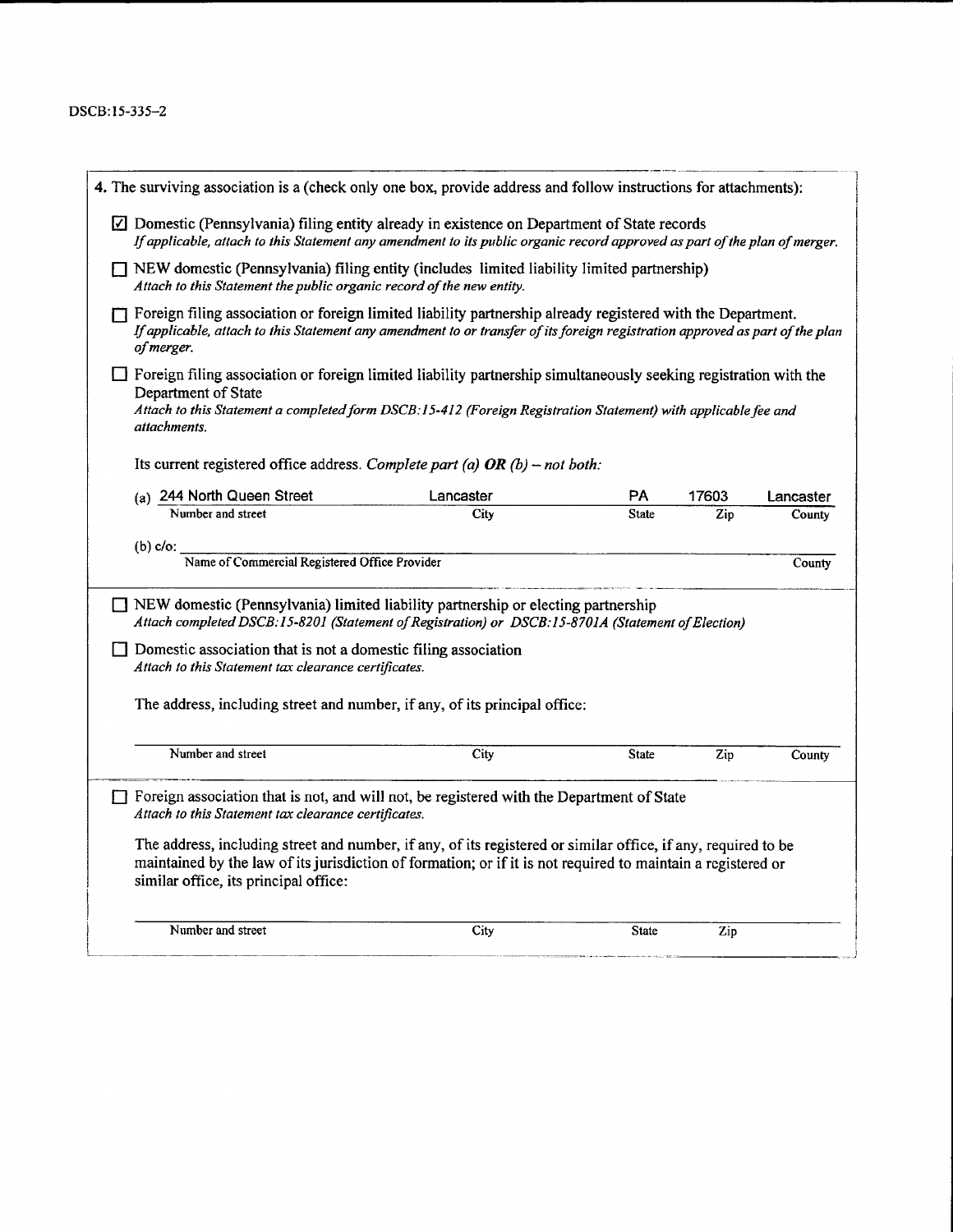DSCB:15-335-3

|   | B. For the merging association(s) that are not surviving the merger:                                                                                                                            |                                                                                                                                                                                                                                                                                                                                                   |              |                                                            |           |  |  |  |  |
|---|-------------------------------------------------------------------------------------------------------------------------------------------------------------------------------------------------|---------------------------------------------------------------------------------------------------------------------------------------------------------------------------------------------------------------------------------------------------------------------------------------------------------------------------------------------------|--------------|------------------------------------------------------------|-----------|--|--|--|--|
|   | 1. The name of the merging association is: VisionCorps Foundation                                                                                                                               |                                                                                                                                                                                                                                                                                                                                                   |              |                                                            |           |  |  |  |  |
|   | 2. The jurisdiction of formation of the merging association: Pennsylvania                                                                                                                       |                                                                                                                                                                                                                                                                                                                                                   |              |                                                            |           |  |  |  |  |
|   | 3. The type of association is (check only one):<br>$\Box$ Business Corporation<br>Nonprofit Corporation<br>□ Limited Liability Company<br>4. Check and complete one of the following addresses. | □ Limited Partnership<br>□ Limited Liability (General) Partnership<br>□ Limited Liability Limited Partnership                                                                                                                                                                                                                                     |              | Business Trust<br>Professional Association<br>$\Box$ Other |           |  |  |  |  |
|   | Complete part (a) OR (b) - not both:                                                                                                                                                            | If the merging association is a domestic filing association, domestic limited liability partnership or registered<br>foreign association, the current registered office address as on file with the Department of State.                                                                                                                          |              |                                                            |           |  |  |  |  |
| ☑ | 244 North Queen Street                                                                                                                                                                          | Lancaster                                                                                                                                                                                                                                                                                                                                         | <b>PA</b>    | 17603                                                      | Lancaster |  |  |  |  |
|   | Number and street                                                                                                                                                                               | City                                                                                                                                                                                                                                                                                                                                              | <b>State</b> | Zip                                                        | County    |  |  |  |  |
|   | $(b)$ c/o:<br>Name of Commercial Registered Office Provider                                                                                                                                     |                                                                                                                                                                                                                                                                                                                                                   |              |                                                            | County    |  |  |  |  |
| П |                                                                                                                                                                                                 | If the merging association is a domestic association that is not a domestic filing association or limited<br>liability partnership, the address, including street and number, if any, of its principal office:                                                                                                                                    |              |                                                            |           |  |  |  |  |
|   | Number and street                                                                                                                                                                               | City                                                                                                                                                                                                                                                                                                                                              | <b>State</b> | Zip                                                        | County    |  |  |  |  |
| П |                                                                                                                                                                                                 | If the merging association is a nonregistered foreign association, the address, including street and number, if<br>any, of its registered or similar office, if any, required to be maintained by the law of its jurisdiction of formation:<br>or if it is not required to maintain a registered or similar office, its principal office address: |              |                                                            |           |  |  |  |  |
|   | Number and street                                                                                                                                                                               | City                                                                                                                                                                                                                                                                                                                                              | <b>State</b> | Zip                                                        |           |  |  |  |  |

Use Statement of Merger - Addendum (DSCB:15-335AD)<br>for additional merging parties that are not surviving the merger.